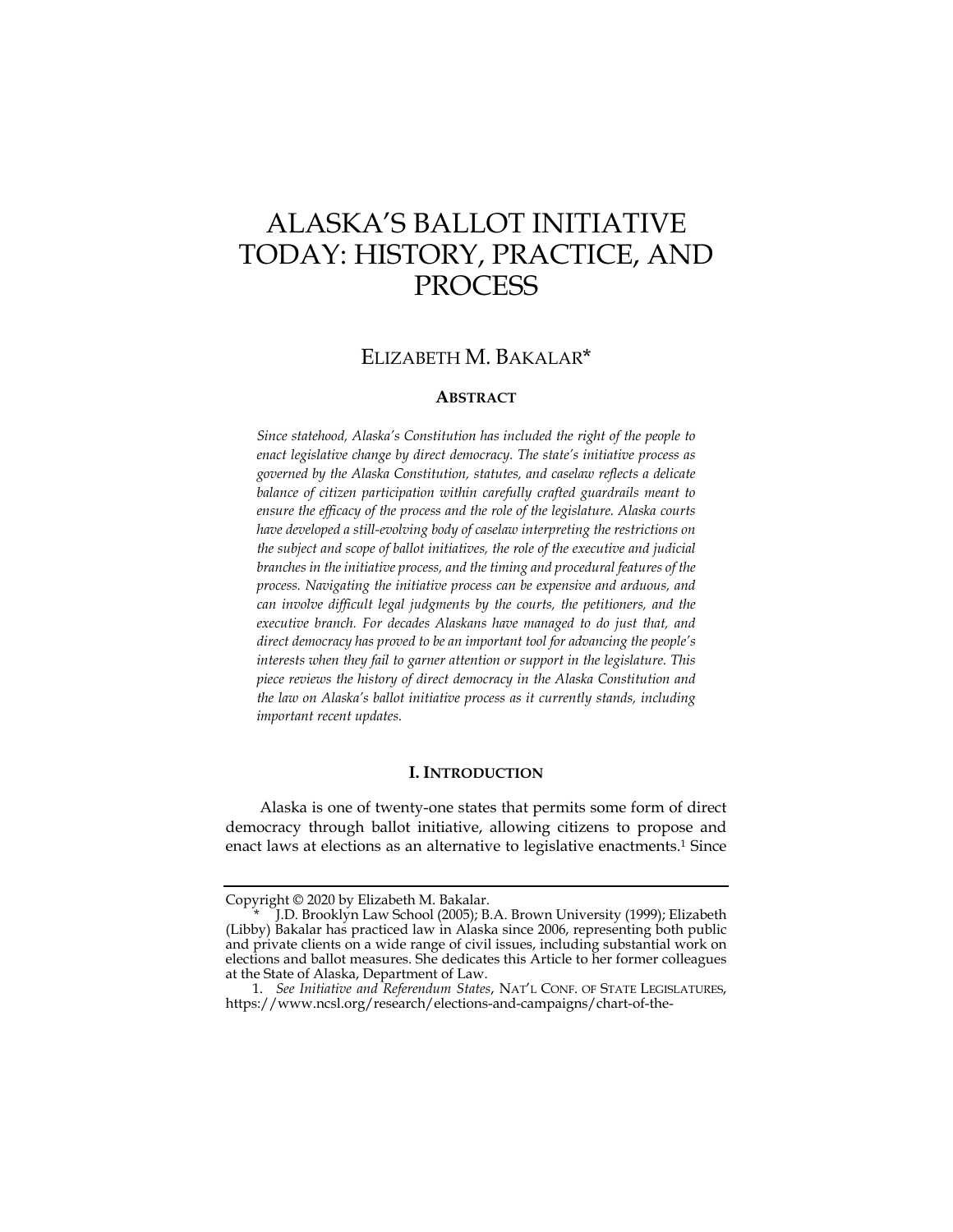statehood, over fifty initiative measures have been presented to Alaskan voters,2 with many more that ultimately failed to reach the ballot for various reasons.3 Because initiatives often deal with controversial subjects, they are frequently litigated. The Alaska Supreme Court (the Court) has developed a vast body of caselaw in this area that helps guide election law practitioners and initiative sponsors. The ballot initiative has proven an effective—if at times cumbersome and costly—means for Alaskans to enact laws when their elected officials have been unable or unwilling to do so through the regular legislative process.

This Article explores and explains Alaska's ballot initiative in four parts. Part II describes the constitutional origins of Alaska's ballot initiative process. Part III delves into the constitutional requirements and restrictions governing the ballot initiative and the Court's long line of caselaw interpreting those requirements and restrictions. Part IV explains various standards employed by the judiciary and rights preserved to the legislature when confronting ballot measures. Finally, Part V walks through the statutory process for proposing and enacting statewide ballot measures. The Article concludes that although Alaska's ballot measure process can be daunting, difficult, and costly for ballot measure petitioners or sponsors, it is largely effective at preserving Alaskans' right to direct democracy, which the authors of the Alaska Constitution believed was one of the people's fundamental rights.<sup>4</sup>

## **II. CONSTITUTIONAL ORIGINS OF THE BALLOT INITIATIVE IN ALASKA**

## **A. The Delegates' Vision of the Ballot Initiative and Historical Context**

On November 8, 1955, three years before statehood, fifty-five delegates to the Alaska Constitutional Convention gathered at the University of Alaska in Fairbanks to draft the Alaska Constitution.5

initiative-states.aspx (last visited Sept. 6, 2020) (listing states with initiative or referendum processes). For purposes of this Article, the terms "ballot measure," "measure," "ballot initiative," and "initiative" are used interchangeably.

 <sup>2.</sup> *See Initiative History*, STATE OF ALASKA DIV. OF ELECTIONS 1–3 (June 24, 2019) http://www.elections.alaska.gov/doc/forms/H26.pdf#page=1

<sup>(</sup>cataloguing the history of initiatives that have appeared on ballots in Alaska). 3. *See id.* at 4–13 (cataloguing initiatives that were successfully proposed but

did not appear on the ballot, as well as initiatives that were denied or withdrawn). 4. The last comprehensive treatment of the Alaskan ballot measure process

in legal scholarship was authored in 1992. M. Katheryn Bradley & Deborah L. Williams, *"Be It Enacted by the People of the State of Alaska . . ."—A Practitioner's Guide to Alaska's Initiative Law*, 9 ALASKA L. REV. 279 (1992).

 <sup>5.</sup> *Constitutional Convention*, U. OF ALASKA (June 15, 2009, 10:40 AM), https://www.alaska.edu/creatingalaska/constitutional-convention/.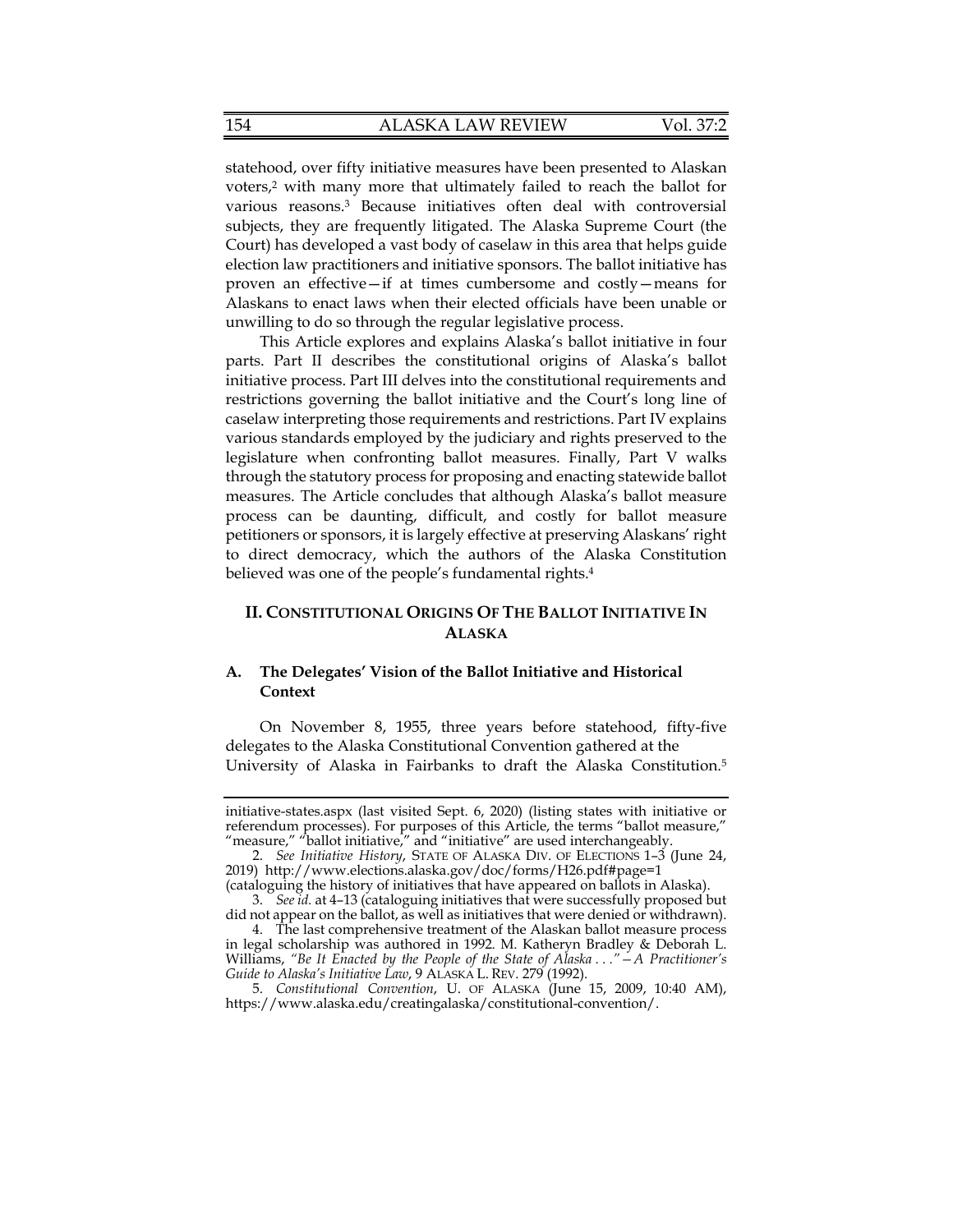During this nearly month-long endeavor, the delegates devoted significant time to the ballot initiative.<sup>6</sup> The delegates formed a committee to examine this form of direct legislation.7 The Committee described the process as "the power of the people to initiate laws themselves"—in other words, direct democracy—and that portion of the Alaska Constitution as "reserv[ing] the authority of the people to initiate laws by petition and vote of the people directly."8

The delegates believed that "[t]he exercise of the initiative is a fundamental right of the people."9 In adopting what ultimately came to be article XI of the Alaska Constitution, the delegates "went into the historical background of the initiative" in the nineteen other states that then used it.10 They tried to strike a careful balance between three concerns: (1) permitting direct democracy in a way that was easy for the public to use and understand;<sup>11</sup> (2) preserving legislative power by imposing certain restrictions on use of the initiative and giving the legislature the opportunity to enact a version of any given initiative;<sup>12</sup> and (3) relieving the judiciary of adjudicating clearly unlawful measures.13

8. 2 PACC 929 (Dec. 16, 1955) (statement of Del. E. B. Collins).

9. *Id.*

 <sup>6.</sup> *See, e.g.*, 2 PROCEEDINGS OF THE ALASKA CONSTITUTIONAL CONVENTION 928– 84 (Dec. 16, 1955) [hereinafter PACC] (discussing proposed constitutional provision on initiatives).

 <sup>7.</sup> *See* 1 PACC 70 (Nov. 10, 1955) (statement of Del. Burke Riley) (proposing the "Committee on Direct Legislation, Amendment and Revision"). This Article focuses almost solely on the initiative process; it does not attempt to comprehensively address either recall or referendum. The referendum is the mechanism for voters to approve or reject acts of the legislature, as opposed to proactively enacting their own laws through initiative. *See* ALASKA CONST. art. XI, § 1 ("The people may propose and enact laws by the initiative, and approve or reject acts of the legislature by the referendum.").

 <sup>10.</sup> *Id.* at 931 (statement of Del. Warren A. Taylor). South Dakota was the first state to adopt the initiative process in 1898. *State-by-State List of Initiative and Referendum Provisions*, INITIATIVE & REFERENDUM INST.,

http://www.iandrinstitute.org/states.cfm (last visited Sept. 8, 2020). Prior to 1955, Arizona, Arkansas, California, Colorado, Idaho, Maine, Massachusetts, Michigan, Missouri, Montana, Nebraska, Nevada, North Dakota, Ohio, Oklahoma, Oregon, South Dakota, Utah, and Washington had also adopted the initiative process. *Id.*

 <sup>11.</sup> *See* 2 PACC 929 (Dec. 16, 1955) (statement of Del. E. B. Collins) ("The procedure outlined has the advantage of brevity while insuring the substantive rights to the people.").

 <sup>12.</sup> *See id.* ("If the legislature adopts a measure that is the subject of the initiative, the measure does not have to be submitted to the people.").

 <sup>13.</sup> *See id.* ("To prevent waste of money on elections for laws that are unconstitutional, sponsors are required to submit a proposed law to the Attorney General for certification of its constitutionality . . . . [This] provision is intended to stop, at the initial stage, the circulation of petitions for laws that would . . . result in expensive court action.").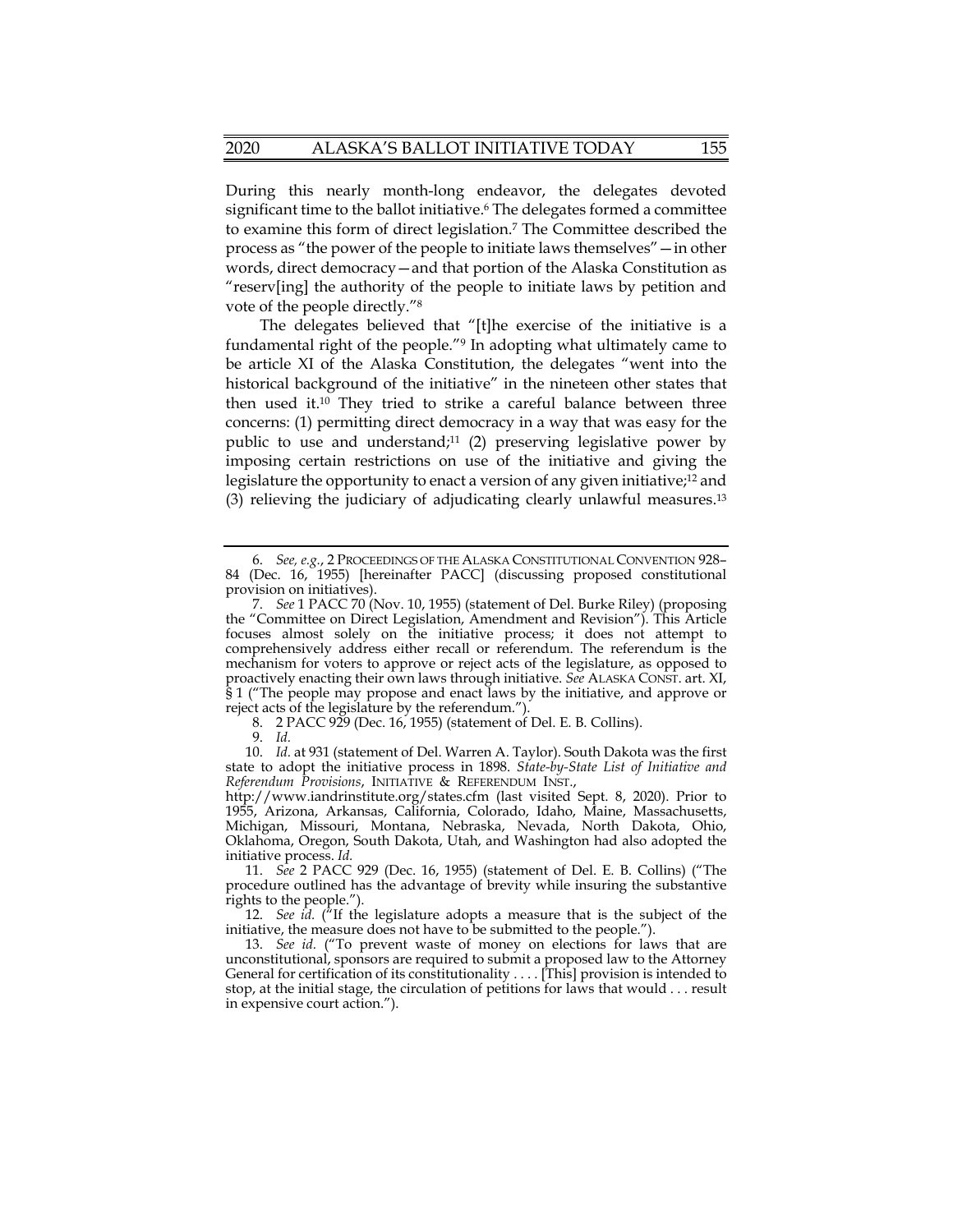The delegates knew that direct democracy was not universal to the states, and that there was "some difference of opinion" both among the delegates and around the country "as to whether or not the principle of the initiative . . . [was] a desirable and necessary one."14 They observed that Alaska had "very little [direct democracy] under our Territorial setup, such as they have had in the states."<sup>15</sup> But the Committee ultimately considered the initiative a "useful and desirable" addition to the Alaska Constitution, with "certain safeguards."16

In practice, unlike many other states whose constitutions "contain[ed] a great degree of detail relating to the exercise of the initiative," the delegates wanted the legislature to "provide . . . some details" of the initiative process while not "restrict[ing] the substantive rights" of direct democracy, "nor to requir[ing] procedures more difficult" than those enshrined in the Alaska Constitution.17 They endorsed the legislature enacting "additional details of procedure" (subject to constitutional limitations), but intended the constitutional provision to have "the advantage of brevity while insuring the substantive rights of the people."18 They wanted the law-making power of the people to be generally commensurate to that of the legislature.19 Article XII, section 11 of the Alaska Constitution specifically provides that "[u]nless clearly inapplicable, the law-making powers assigned to the legislature may be exercised by the people through initiative, subject to the limitations of Article XI."20

The delegates also wanted to give the legislature a chance to enact its own version of whatever initiative the people were proposing, in order to safeguard the legislature's role as the lawmaking body, stating: "If the legislature adopts a measure that is the subject of the initiative, the measure does not have to be submitted to the people."21 The delegates did not want the public—or the courts—to waste their time on ballot measures that were plainly illegal. The Committee envisioned that "[t]o prevent waste of money on elections for laws that are unconstitutional," sponsors would be "required to submit a proposed law to the Attorney

 <sup>14.</sup> *Id.* at 931 (Dec. 16, 1955) (statement of Del. Victor C. Rivers).

 <sup>15.</sup> *Id.* at 800 (Dec. 13, 1955) (statement of Del. Irwin L. Metcalf).

 <sup>16.</sup> *Id.* at 933 (Dec. 16, 1955) (statement of Del. Victor C. Rivers).

 <sup>17.</sup> *Id.* at 929 (Dec. 16, 1955) (statement of Del. E. B. Collins); *see, e.g.*, WASH. CONST. art. II,  $\S$  1 (providing a detailed outline of how the initiative power functions in Washington state).

 <sup>18. 2</sup> PACC 929 (Dec. 16, 1955) (statement of Del. E. B. Collins).

 <sup>19.</sup> *See id.* at 931 (Dec. 16, 1955) (statement of Del. Warren A. Taylor) (noting that even if the initiative is not frequently used, "it serves a useful purpose in this way that the legislature does know that the people have reserved to them the right to initiate legislation and the right to pass upon legislation that has been passed . . . so that ultimately they can, if they deem fit, can guide the legislature").

 <sup>20.</sup> ALASKA CONST. art. XII, § 11.

 <sup>21. 2</sup> PACC 929 (Dec. 16, 1955) (statement of Del. E. B. Collins).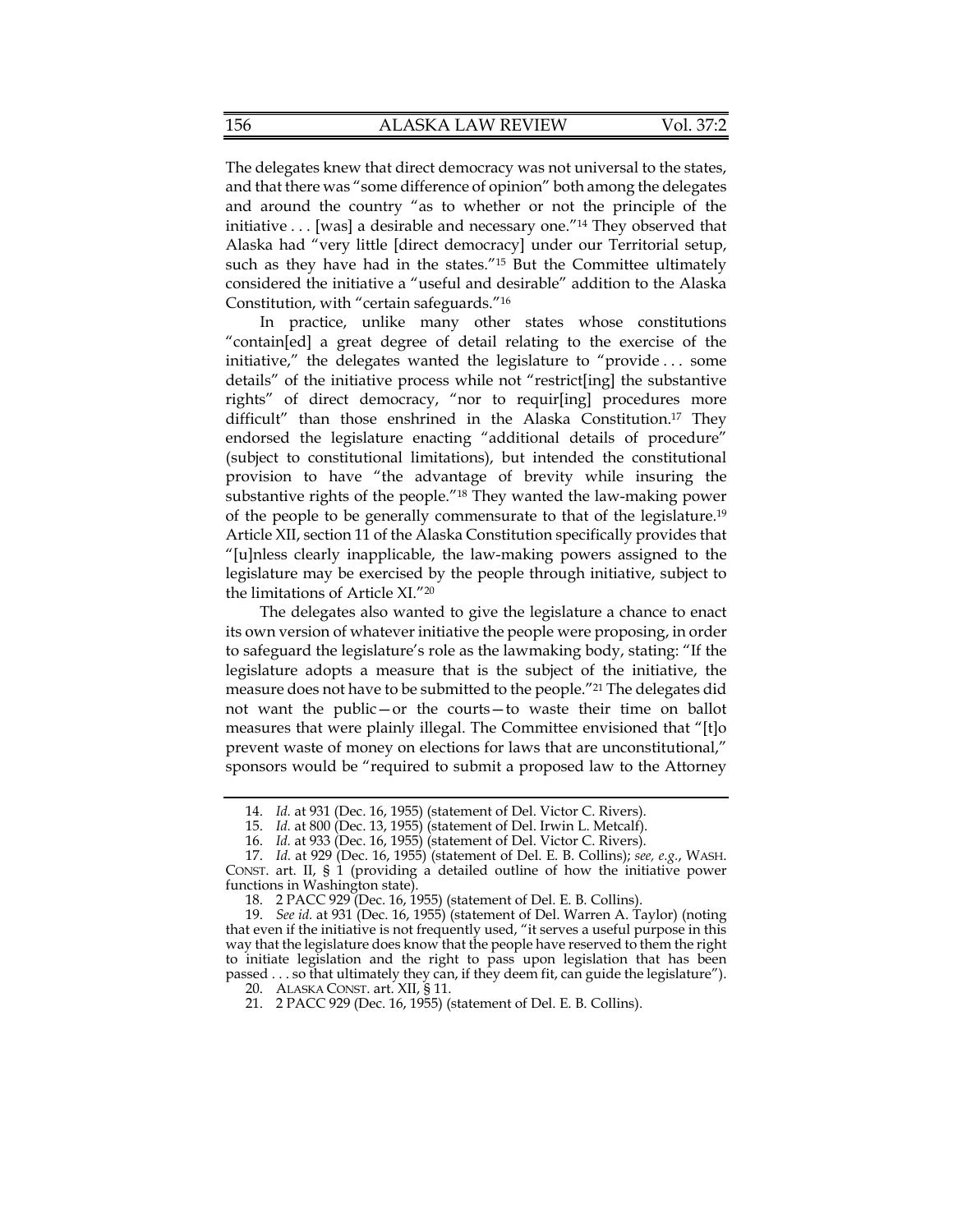General for certification of its constitutionality, subject to court review, prior to the circulation of petitions."22 This proposed procedure was "intended to stop, at the initial stage, the circulation of petitions for laws that would, even if approved by the voters, result in expensive court action."23

The ballot initiative committee found some legislative power to be out of bounds. The Committee's studies of other states showed that "in practically all the states that have the initiative . . . there are certain limitations placed upon the matters that can be acted upon by those measures."24 The delegates debated and decided against unfettered use of the initiative, and created certain limitations intended to "prevent the abuses and problems that have sometimes arisen in the states permitting initiative and referendum."25 Among the limitations included in the Constitution are ballot initiatives that purport to divest the legislature of its appropriations and spending power, which in "some instances" caused the "governmental functions and governmental institutions [to suffer] a great deal."26 The initiative was also not to "be used with regard to emergency legislation, appropriations, or measures earmarking taxes and other revenues, or for special or local laws that are of interest to only one group of people or people only in one portion of the state."27 Some sixty-five years later, history would show that it was the restrictions placed on the initiative—and not necessarily the initiative right itself that would generate the most dispute and jurisprudence.<sup>28</sup>

#### **B. Today's Initiative: Article XI and the Delegates' Vision Realized**

The delegates' assiduous study bore fruit. Today, Article XI of the Alaska Constitution is a carefully crafted set of rights, duties, and standards governing use of the initiative; one that honors the people's fundamental right to direct legislation and yet reserves core powers to the legislature.29 The Alaska Constitution provides that "the people may

 <sup>22.</sup> *Id.* Ultimately, the Attorney General's role in the ballot measure process did not become part of the Alaska Constitution; rather, it was codified in statute to a limited degree and expanded in practice to an even greater extent. *See generally infra* Part IV.

 <sup>23. 2</sup> PACC 929 (Dec. 16, 1955) (statement of Del. E. B. Collins). Of course, this standard led to lengthy debate among the delegates. *See infra* Part IV.

 <sup>24. 2</sup> PACC 931 (Dec. 16, 1955) (statement of Del. Warren A. Taylor).

 <sup>25.</sup> *Id.* at 929 (Dec. 16, 1955) (statement of Del. E. B. Collins).

 <sup>26.</sup> *Id.*

 <sup>27.</sup> *Id.* at 930.

 <sup>28.</sup> *See infra* Part III.

 <sup>29.</sup> *See* 2 PACC 932 (Dec. 16, 1955) (statement of Del. Warren A. Taylor) (noting that the delegates' approach reserves "the right of the people" to the initiative, but as "in practically all states that have the initiative . . . there are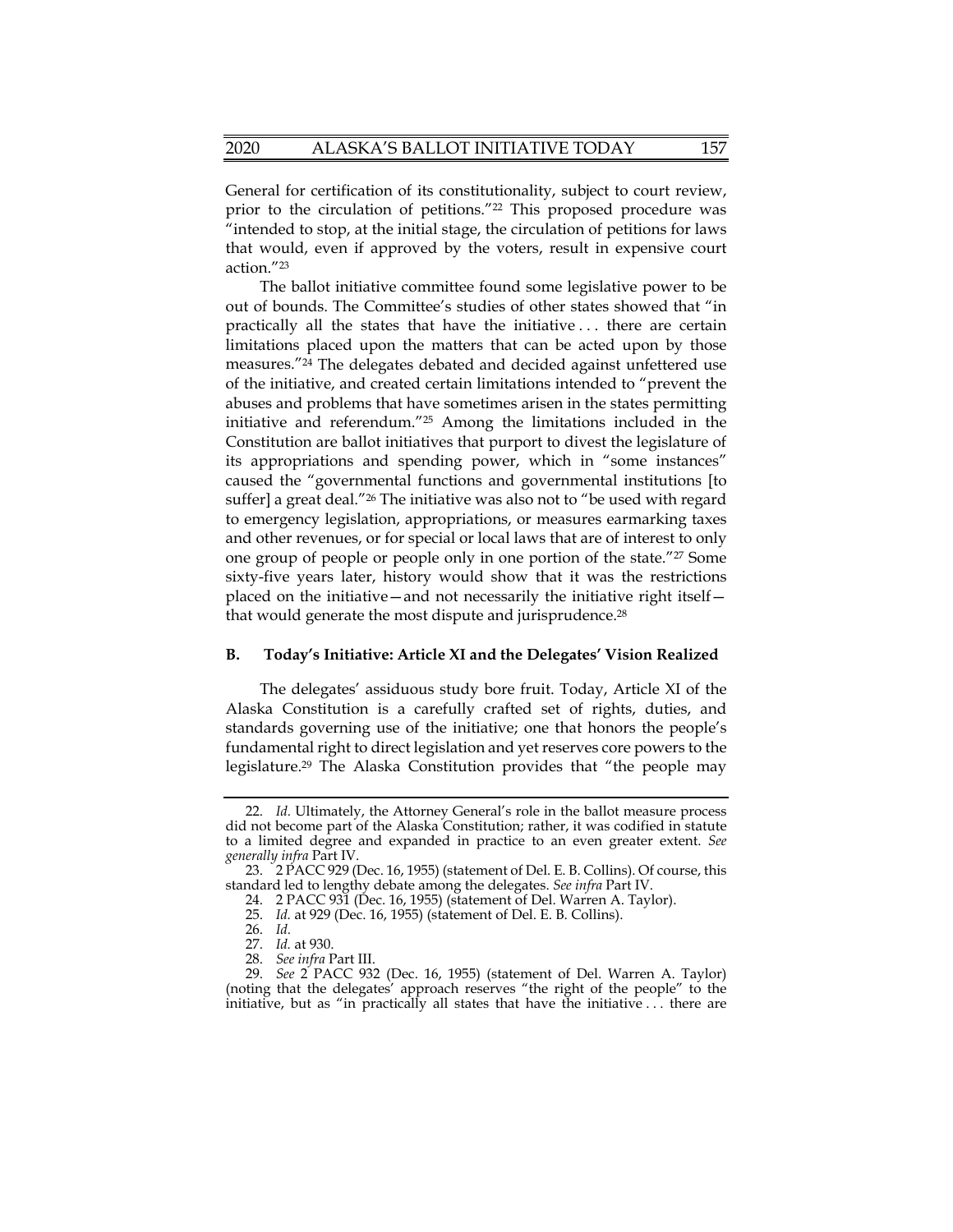propose and enact laws by the initiative."30 The Alaska Constitution further dictates both an application and a petition phase of the initiative process: "An initiative is proposed by an application containing the bill to be initiated . . . signed by not less than one hundred qualified voters as sponsors," filed with the lieutenant governor for certification, with denial of certification "subject to judicial review."31 "After certification of the application, a petition containing a summary of the subject matter" must be "prepared by the lieutenant governor for circulation by the sponsors."32

Petition circulators must meet certain numerical and geographical thresholds for signature collection prior to filing—thresholds made somewhat more restrictive by a 2004 constitutional amendment.<sup>33</sup>

32. ALASKA CONST. art. XI, § 3.

 33. *See* GORDON HARRISON, ALASKA LEGISLATIVE AFFAIRS AGENCY, ALASKA'S CONSTITUTION: A CITIZEN'S GUIDE 183 (5th ed. 2012) (noting that the amendment requires signatures from "at least three-fourths" of house districts, instead of previously only two-thirds, and adding the requirement that in each of those districts signatures make up "at least seven percent of those who voted in the preceding general election in the house district"). Amendments to the Alaska Constitution are accomplished by a two-thirds vote of each house of the legislature and a majority of the voters at the next general election. ALASKA CONST. art. XIII, § 1. The amendment was described to Alaska voters on the 2004 general election ballot as follows:

**BALLOT MEASURE NO. 1**. **House Joint Resolution No. 5**. **Signatures for Initiative and Referendum Petitions**: This amendment changes how to gather signatures for an initiative or referendum petition. It requires signatures from more of the voting districts in the State. It says that signers must be from at least 30 of the 40 house districts, three more than now required. It further requires signatures from each of 30 districts to be at least equal to seven percent of the voters who voted in each of these districts in the last general election. Currently only one signer from a district satisfies the requirement for district participation. The total number of statewide signatures required does not change. Should this constitutional amendment be adopted?

*Official Election Pamphlet*, STATE OF ALASKA DIV. OF ELECTIONS 87 (2004), http://www.elections.alaska.gov/doc/oep/2004/2004oepreg1.pdf. Proponents of the amendment felt this distribution requirement would better reflect the voters' will across the vast geography of the State by ensuring that "initiatives truly reflect the wishes and goals of more Alaskans and not just those of wellfunded outside interests." *Id.* at 88. Opponents felt it would make direct

certain limitations").

 <sup>30.</sup> ALASKA CONST. art. XI, § 1.

 <sup>31.</sup> *Id.* § 2; *see also* ALASKA STAT. § 15.45.240 (2020) (permitting judicial review of certification decisions within 30 days of the date on which notice of the determination was given). The position of lieutenant governor of Alaska contains a somewhat unique set of responsibilities. The lieutenant governor must "have the same qualifications as the governor and serve for the same term. He shall perform such duties as may be prescribed by law and as may be delegated to him by the governor." ALASKA CONST. art. III, § 7. Further, the Lieutenant Governor is required to "administer state election laws," including those related to ballot initiatives. ALASKA STAT. § 44.19.020(1) (2020).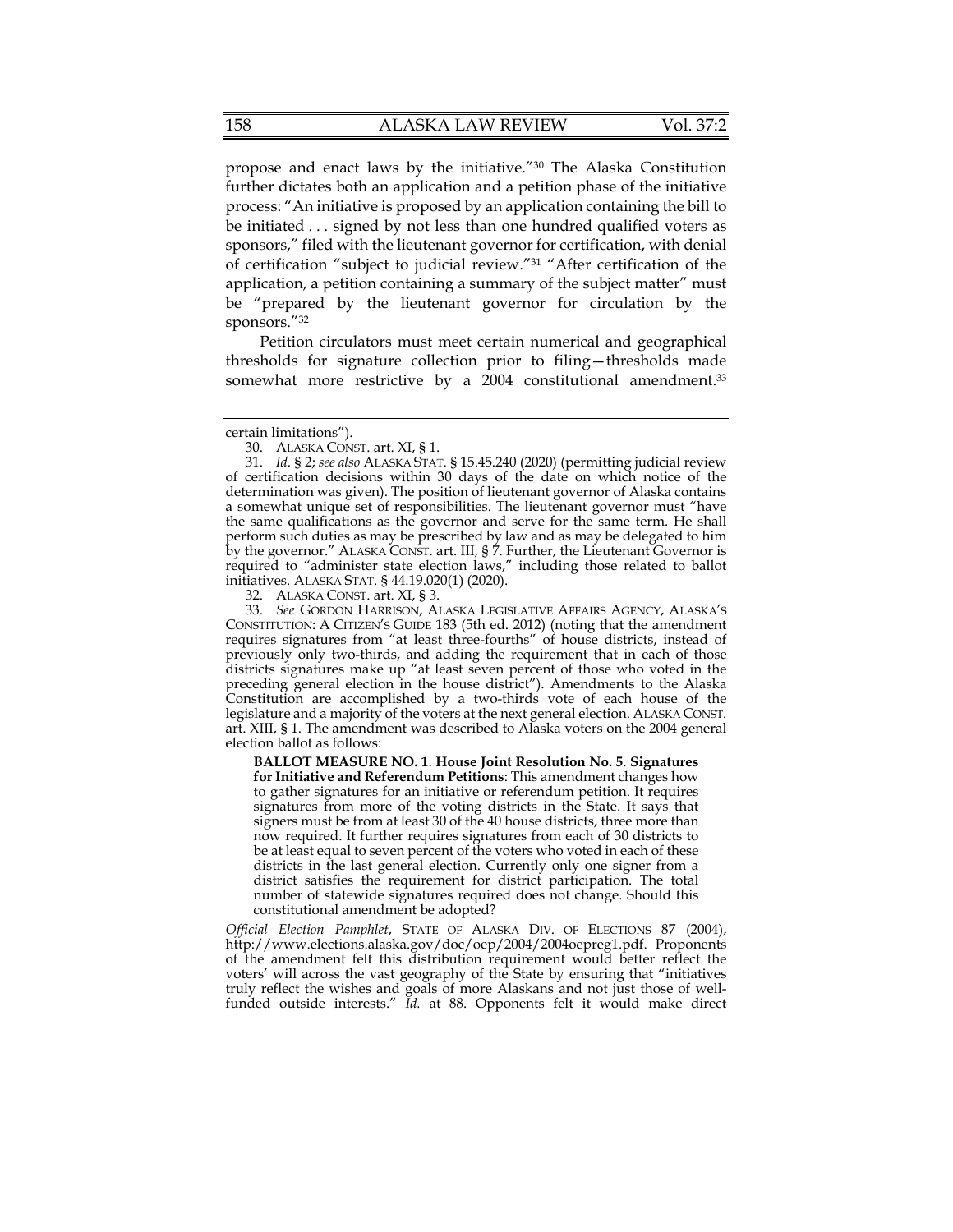Specifically, before the sponsors file the petition with the lieutenant governor, it must bear the signatures of:

[Q]ualified voters equal in number to at least ten percent of those who voted in the preceding general election, who are resident in at least three-fourths of the house districts of the State, and who, in each of those house districts, are equal in number to at least seven percent of those who voted in the preceding general election in the house district.34

With respect to timing, "an initiative petition may be filed at any time."35 The lieutenant governor is required to "prepare a ballot title and proposition summarizing the proposed law, and shall place them on the ballot for the first statewide election held more than one hundred twenty days after adjournment of the legislative session following the filing."36 If, during that intervening session and before the election, "substantially the same measure has been enacted [by the legislature], the petition is void."<sup>37</sup> If an initiative is approved by a majority of voters at an election, it becomes effective ninety days after the lieutenant governor certifies the election results.38 An initiated law "is not subject to veto, and may not be repealed by the legislature within two years of its effective date. It may be amended at any time."39

## **III. ARTICLE XI, SECTION 7: INITIATIVE RESTRICTIONS AND DEVELOPING CASELAW**

As discussed above, the delegates envisioned, and the constitution contains, significant restrictions on use of the initiative. The Alaska Constitution specifies that "[t]he initiative shall not be used to dedicate

democracy more difficult to access and was a "drastic and unnecessary change." *Id.* at 89. This is the only substantive amendment to the initiative process since the Alaska Constitution was adopted. *See Constitutional Amendments Appearing on the*  Ballot in Alaska, STATE OF ALASKA DIV. OF ELECTIONS (Dec. 28, 2016), http://www.elections.alaska.gov/doc/forms/H28.pdf (listing the constitutional

amendments that have appeared on the ballot in Alaska). It passed by a margin of 149,236 to 139,642, or approximately seven percent. *Id.* at 1.

 <sup>34.</sup> ALASKA CONST. art. XI, § 3.

 <sup>35.</sup> *Id.* § 4.

 <sup>36.</sup> *Id.*

 <sup>37.</sup> *Id.*; *see also infra* Part IV.

 <sup>38.</sup> ALASKA CONST. art. XI, § 6. Certification of election results is a formality that typically occurs several weeks after an election. *See, e.g.*, Becky Bohrer, *Alaska Officials Hope to Certify Primary Results by Tuesday*, KTUU NEWS (Aug. 31, 2018, 8:10 PM), https://www.ktuu.com/content/news/Alaska-officials-hope-to-certifyprimary-results-by-Tuesday-492220521.html (noting Alaskan officials hoped to

certify primary results two weeks after the August 21, 2018 primary). 39. ALASKA CONST. art. XI, § 6.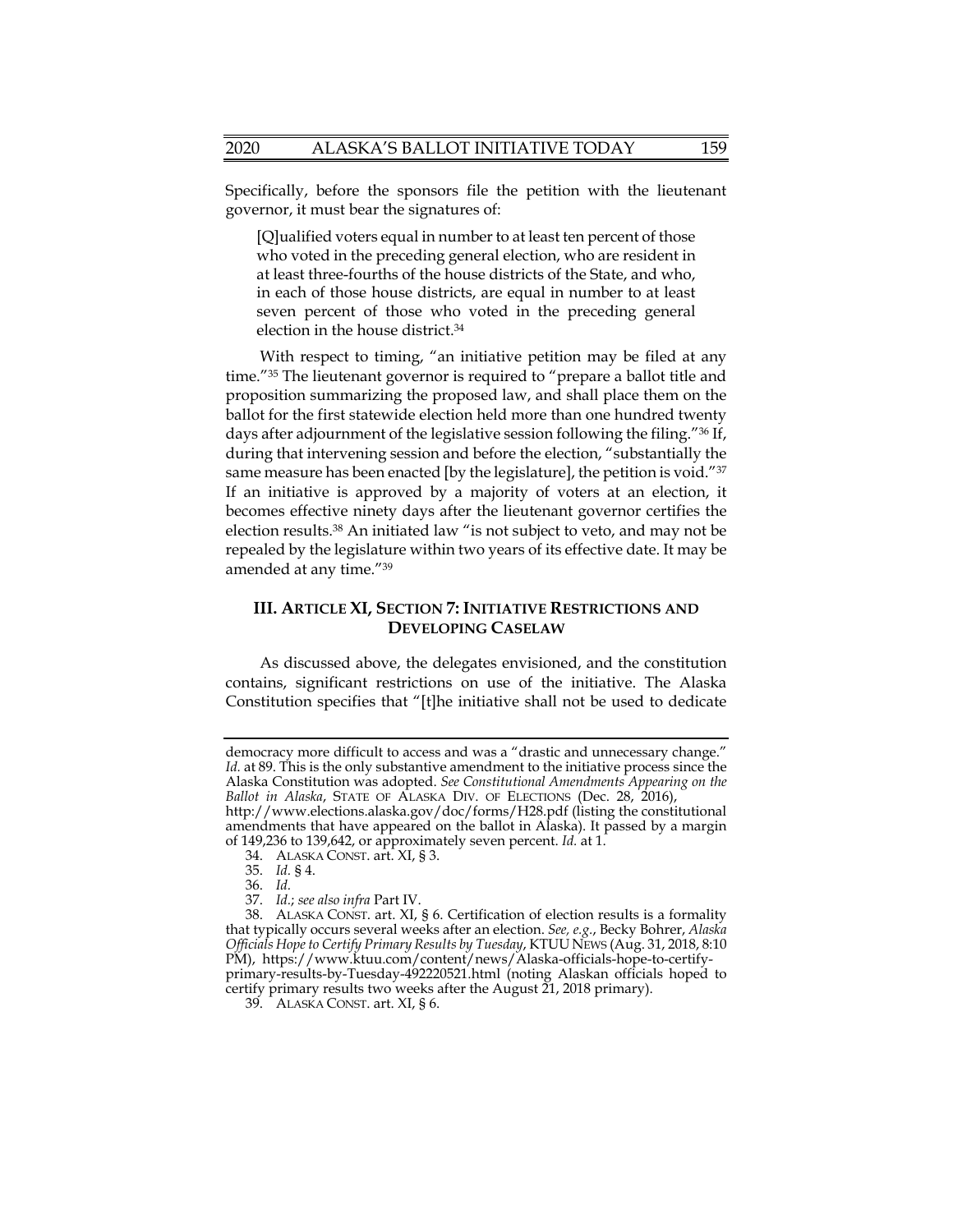revenues, make or repeal appropriations, create courts, define the jurisdiction of courts or prescribe their rules, or enact local or special legislation."40 The Court has held that these restrictions "are important conditions on the initiative right that require strict compliance."41 As with most constitutional mandates, the meaning of these restrictions is distilled through practice. Much of Alaska's caselaw on initiatives focuses on these enumerated restrictions, and, over the years, the Court has developed a long line of jurisprudence interpreting them.42 This Part explores how the Court has molded and shaped the parameters of these restrictions at both the state and local levels, from the early days of statehood to the present.<sup>43</sup>

#### **A. Appropriations**

The making and repealing of appropriations by initiative is the most frequently litigated initiative restriction, in part because the Alaska Constitution does not define "appropriation."44 In elaborating on the definition of "appropriation," the Court consistently expanded the scope of public assets subject to appropriation beyond just money. Indeed, the first time the Court reviewed the appropriations restriction, it concluded that it was intended to embrace land as well as money.45

In *Thomas v. Bailey*, 46 the Court reviewed the constitutionality of the "Alaska Homestead Act," better known as "The Beirne Initiative."47 The Beirne Initiative sought to make thirty million acres of state land available

 44. *See* Mallott v. Stand for Salmon, 431 P.3d 159, 164 (Alaska 2018) ("The Alaska Constitution does not provide any definition of the term 'appropriation' . . . .").

 45. *See* Thomas v. Bailey, 595 P.2d 1, 9 (Alaska 1979) (holding an initiative was an unconstitutional appropriation because it was "an expenditure of state assets in the form of public lands").

46. 595 P.2d 1 (Alaska 1979).

 <sup>40.</sup> *Id.* § 7.

 <sup>41.</sup> Citizens Coal. for Tort Reform v. McAlpine, 810 P.2d 162, 168 n.14 (Alaska 1991).

 <sup>42.</sup> *See infra* Part III.

 <sup>43.</sup> Like the State, local municipalities in Alaska have the power to enact laws by initiative. When the initiative is local, and not statewide, the power to enact it is statutory. *See* ALASKA STAT. § 29.26.100 (2020) ("The powers of initiative and referendum are reserved to the residents of municipalities, except the powers do not extend to matters restricted by art. XI sec. 7 of the state constitution."); *see also* Griswold v. City of Homer, 186 P.3d 558, 563 (Alaska 2008) (stating "because the initiative was local, and not statewide, the power to initiate . . . was directly derived from AS 29.26.100, not article XI, section 1 of the Alaska Constitution"). The Municipal Clerk serves the same role as the Lieutenant Governor in this parallel process, *see* ALASKA STAT. § 29.26.110 (2020) (explaining role of municipal clerk in initiative process), and local enactments are subject to the same constitutional standards and restrictions as statewide enactments, *see* ALASKA STAT. § 29.26.100 (2020) (specifying powers of initiative and referendum "do not extend to matters restricted by" the Alaska Constitution).

 <sup>47.</sup> *Id.* at 2.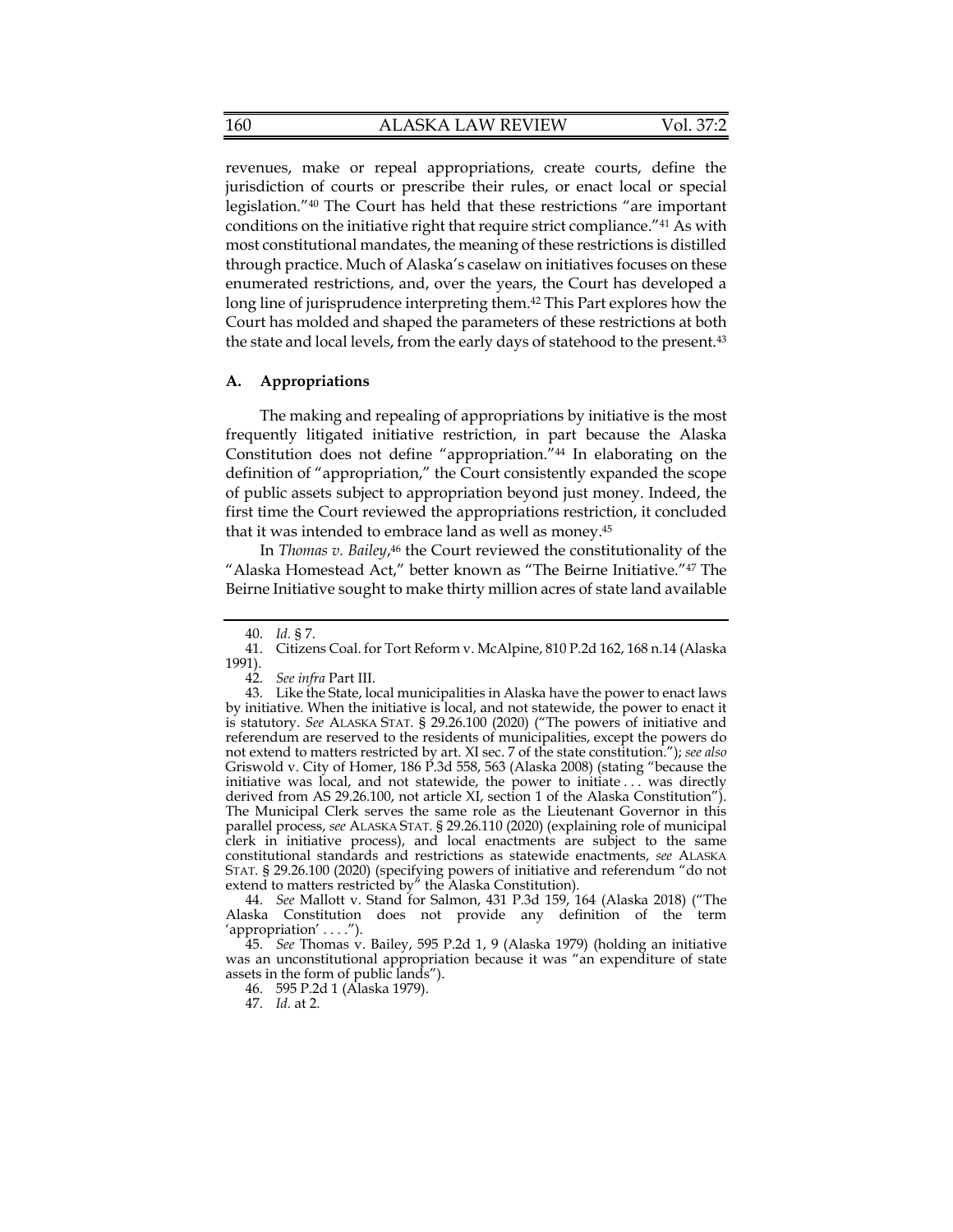to Alaska residents, parceled out based on citizens' length of residency, subject to an application for the land grant and a nominal filing fee.<sup>48</sup> The fundamental question the Court addressed in *Bailey* was whether the Beirne Initiative qualified as an unconstitutional appropriation.<sup>49</sup> The Court detailed at great length the delegates' adoption of the initiative restrictions in evaluating that key issue.<sup>50</sup> The Court reasoned, "[i]n Alaska, land is a primary asset of the state treasury" and saw "no rational set of policy concerns that would prohibit an initiative from giving away \$9,000,000,000 but would permit it to give away 30 million acres, valued at that sum."51 Having decided that public land qualified as an asset of the state treasury, the Court went on to consider whether the initiative "appropriated" that asset.52 Ultimately, the Court held that the proposed land grant constituted an appropriation because it "[was] still an expenditure of state assets in the form of public lands," and "would substantially deplete the state government of valuable assets just as surely as an initiative allotting to residents of specified years large sums of money.<sup>"53</sup> Accordingly, the measure was considered "an appropriation" which therefore "[could] not be enacted by initiative."<sup>54</sup>

In expanding the definition of appropriation beyond monetary expenditures, *Bailey* set the stage for a series of decisions that would hone the parameters of the appropriations restriction. Since *Bailey*, the Court has decided that a number of non-monetary public assets are protected by the appropriations restriction. In *Alaska Conservative Political Action Committee v. Municipality of Anchorage*, 55 the Court held that the restriction applied to both state and municipal assets and that an initiative that would require a municipality to transfer a major utility asset for the nominal sum of one dollar was an unconstitutional appropriation.<sup>56</sup> In *McAlpine v. University of Alaska*, 57 the Court held that an initiative that would require the transfer of real and personal property from the University to the Community College System was an unconstitutional appropriation by initiative because, although it was not a prohibited "give-away program" like the Beirne Initiative, it "committ[ed] certain

 <sup>48.</sup> *Id.*

 <sup>49.</sup> *See id.* (stating first issue presented is whether "the initiative make[s] an appropriation, which is prohibited by the state constitution").

 <sup>50.</sup> *Id.* at 4–8.

 <sup>51.</sup> *Id.* at 8.

 <sup>52.</sup> *Id.* at 8–9.

 <sup>53.</sup> *Id.* at 9.

 <sup>54.</sup> *Id.*

 <sup>55. 745</sup> P.2d 936 (Alaska 1987).

 <sup>56.</sup> *Id.* at 938.

 <sup>57. 762</sup> P.2d 81 (Alaska 1988).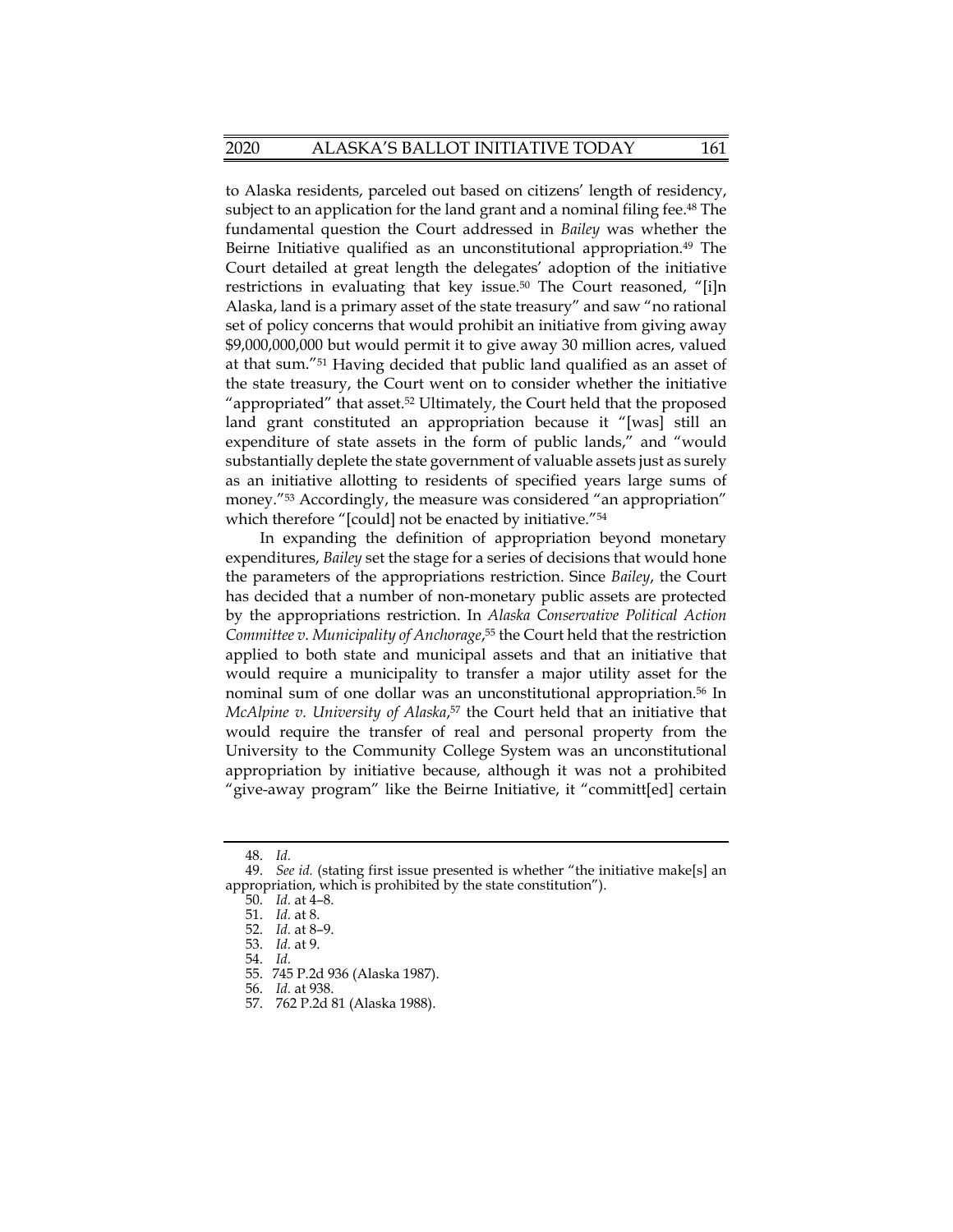public assets to a particular purpose."58 In *McAlpine* the Court connected its definition of appropriation with the purpose of the restriction, determining that the transfer defeated a key purpose of the restriction: "[T]o ensure that the legislature, and *only* the legislature, retains control over the allocation of state assets among competing needs."59 The Court emphasized the restriction's purpose to preserve the legislature's role in *City of Fairbanks v. Fairbanks Convention & Visitors Bureau*. 60 There, the Court held that an initiative that would place bed tax revenues in a discretionary fund was not an unconstitutional appropriation because it did not "set aside a certain specified amount of money or property for a specific purpose or object in such a manner that is executable, mandatory, and reasonably definite with no further legislative action."61 These cases and subsequent decisions affirm that initiative sponsors should be wary of initiatives that restrict the legislature's flexibility in determining the fate of public assets.

Alaska's natural resources have become a flashpoint for ballot measure litigation, and in particular, appropriations arguments.62 In Pullen v. Ulmer,<sup>63</sup> the Court held that an initiative which set priorities among different salmon harvest users was an unconstitutional appropriation because it appealed to certain user groups' self-interests and significantly reduced the Board of Fisheries' and the Legislature's control over allocation decisions.<sup>64</sup> In so holding, the Court first found as a threshold matter that salmon are public assets subject to appropriation under article XI, section 7.65 The Court reasoned that "naturally occurring salmon are, like other state natural resources, state assets belonging to the state which controls them for the benefit of all of its people."66 Therefore, "the state's interest in salmon migrating in state and inland waters is sufficiently strong to warrant characterizing such salmon as public assets

 <sup>58.</sup> *Id.* at 88.

 <sup>59.</sup> *Id.* (emphasis in original).

 <sup>60. 818</sup> P.2d 1153 (Alaska 1991).

 <sup>61.</sup> *Id.* at 1157. This test derives from *McAlpine*, 762 P.2d at 91. *See also* Pullen v. Ulmer, 923 P.2d 54, 63 n.13 (Alaska 1996) (applying *McAlpine* and rejecting a ballot measure distributing salmon to certain user groups as a violation of article XI, section 7 of the Alaska Constitution).

 <sup>62.</sup> In *Brooks v. Wright*, the Court upheld an initiative banning the use of snares to trap wolves, concluding that "the legislature does *not* have exclusive law-making powers over natural resources issues merely because of the state's management role over wildlife set forth in Article VIII of the Alaska Constitution." Brooks v. Wright, 971 P.2d 1025, 1033 (Alaska 1999). Accordingly, natural resources could be regulated by ballot measure. No party in *Brooks* argued that the measure was an appropriation, so the Court did not reach that question. *Id*. at 1028 n.12.

 <sup>63. 923</sup> P.2d 54 (Alaska 1996).

 <sup>64.</sup> *Id.* at 63.

 <sup>65.</sup> *Id.* at 61.

 <sup>66.</sup> *Id.*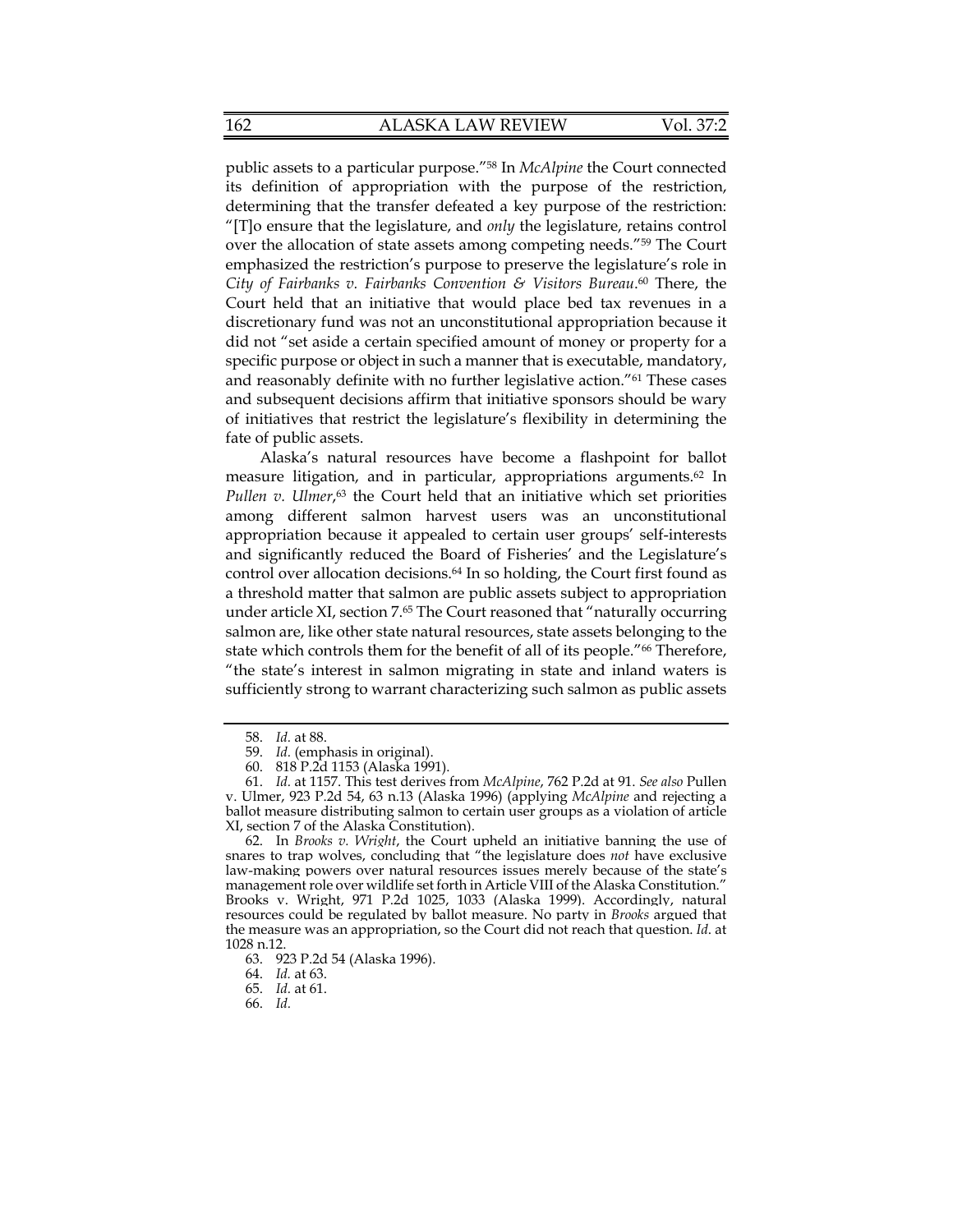of the state which may not be appropriated by initiative."67 Those assets were unconstitutionally appropriated under the initiative because the measure appealed to voters' self-interests and constricted the legislature's allocation authority.68

The Court's most recent decision on appropriations by initiative was *Mallott v. Stand for Salmon*,<sup>69</sup> which centered on a ballot initiative that aimed to regulate large-scale mining projects in anadromous salmon habitat statewide. *Stand for Salmon* draws upon *Pullen*—and decades of appropriations decisions in natural resources and other state and local initiative cases that followed<sup>70</sup> $-$  to clarify the current framework for analyzing the constitutional limitation on appropriations by initiative. One severable section of the *Stand for Salmon* measure violated the appropriations clause by barring the Commissioner of the Department of Fish and Game from issuing a permit to a project that would cause

69. 431 P.3d 159 (Alaska 2018).

 70. *See generally* Lieutenant Governor v. Alaska Fisheries Conservation All., Inc., 363 P.3d 105, 106 (Alaska 2015) (rejecting *"*a proposed ballot initiative that would ban commercial set net fishing in nonsubsistence areas" because "set netters are a distinct commercial user group that deserves recognition in the context of the constitutional prohibition on appropriations" and because the measure "would completely appropriate salmon away from set netters and prohibit the legislature from allocating any salmon to that user group"); Hughes v. Treadwell, 341 P.3d 1121, 1131 (Alaska 2015) (upholding an initiative that would require legislative approval for certain mining projects "because the legislature would retain ultimate control over allocation of state assets"*);* All. of Concerned Taxpayers, Inc. v. Kenai Peninsula Borough, 273 P.3d 1128, 1137 (Alaska 2012) (rejecting a ballot measure that would require voter approval for all capital projects with a cost over \$1 million because it *"*sufficiently narrow[ed] the Borough's ability to make allocation decisions"); Pebble Ltd. P'ship ex rel. Pebble Mines Corp. v. Parnell, 215 P.3d 1064, 1075 (Alaska 2009) (upholding an initiative that would regulate large-scale metallic mineral mining operations because it did not "narrow[] the legislature's range of freedom to make allocation decisions in a manner sufficient to render the initiative an appropriation"*);* Anchorage Citizens for Taxi Reform v. Municipality of Anchorage, 151 P.3d 418, 420 (Alaska 2006) (*upholding* an initiative requiring the city to issue a taxi permit to any qualified person paying an administrative fee because taxicab permits were not public assets); Staudenmaier v. Municipality of Anchorage, 139 P.3d 1259, 1263 (Alaska 2006) (rejecting an initiative that would permit the sale of municipal utilities for a nominal fee because it *"*control[led] the use of public assets such that the voters essentially usurp the legislature's resource allocation role" and "by requiring the sale of public assets"*)*; Alaska Action Ctr., Inc. v. Municipality of Anchorage, 84 P.3d 989, 993–95 (Alaska 2004) (rejecting an initiative setting aside and designating certain parkland because it *"s*pecified amounts of public assets in a way that encroaches on the legislative branch's exclusive 'control over the allocation of state assets among competing needs'" and because it "intrude[d] on decisions reserved by statute and constitution to the assembly" (quoting *Pullen*, 923 P.2d at 62)).

 <sup>67.</sup> *Id.*

 <sup>68.</sup> *Id.* at 63.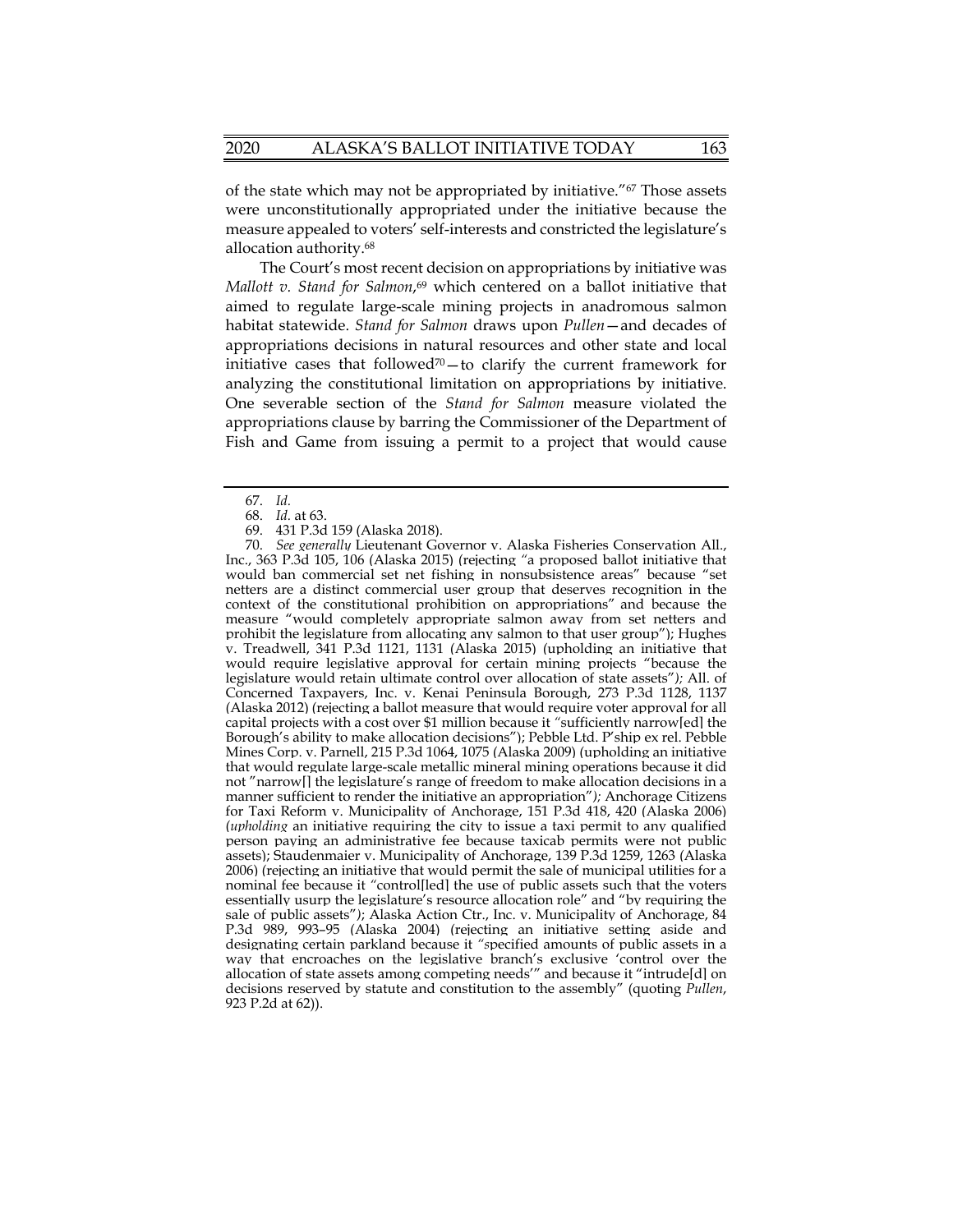| <b>ALASKA LAW REVIEW</b><br>164 | Vol. 37:2 |
|---------------------------------|-----------|
|---------------------------------|-----------|

substantial damage or have certain effects, "even if in the Commissioner's—or the legislature's—considered judgment the public benefits of that particular project outweigh its effects on fish habitat."71 In so doing, that section "'encroache[d] on the legislative branch's exclusive control over the allocation of state assets among competing needs by removing certain allocation decisions from the legislature's range of discretion."72

The Court's holding focused on the "two core objectives" underlying the prohibition against appropriations by initiative as the "foundation of [the Court's] appropriation analysis."73 Those two objectives are (1) "to prevent an electoral majority from bestowing state assets on itself" and (2) to "preserve to the legislature the power to make decisions concerning the allocation of state assets."74 *Stand for Salmon* reiterated the ongoing importance of these two objectives to the caselaw, holding that "prior opinions repeatedly reaffirm the two core objectives by emphasizing the importance of preserving the legislature's authority over allocation decisions," although the test is applied "in different terms depending on the context."75 While noting that the caselaw to some degree "obscure[s] and distract[s] from a focus"76 on these two core objectives, the *Stand for Salmon* Court nevertheless reaffirmed prior holdings that "an initiative effects an appropriation when it 'would set aside a certain specified amount of money or property for a specific purpose or object in such a manner that is executable, mandatory, and reasonably definite with no further legislative action.'"77

The restriction is also violated if "the initiative narrows the legislature's range of freedom to make allocation decisions in a manner sufficient to render the initiative an appropriation."78 Furthermore, "the line between an unobjectionable initiative that deals with a public asset and one that is an impermissible appropriation is crossed where an initiative controls the use of public assets such that the voters essentially usurp the legislature's resource allocation role."79 *Stand for Salmon* is useful because it summarizes and assimilates the Court's prior caselaw on appropriations by initiative while rejecting dicta from prior opinions<sup>80</sup>

 <sup>71.</sup> *Stand for Salmon*, 431 P.3d at 167.

 <sup>72.</sup> *Id.* (quoting *Alaska Action*, 84 P.3d at 994).

 <sup>73.</sup> *Id.* at 165.

 <sup>74.</sup> *Id.* (emphasis omitted).

 <sup>75.</sup> *Id.*

 <sup>76.</sup> *Id.*

 <sup>77.</sup> *Id.* (quoting *Alaska Action*, 84 P.3d at 993).

 <sup>78.</sup> *Id.* (quoting All. of Concerned Taxpayers, Inc. v. Kenai Peninsula Borough*,* 273 P.3d 1128, 1137 (Alaska 2012)).

 <sup>79.</sup> *Id.* (citing Hughes v. Treadwell*,* 341 P.3d 1121, 1128 (Alaska 2015)) (internal quotations omitted).

 <sup>80.</sup> *Stand for Salmon* explicitly rejected the unpersuasive reasoning and dicta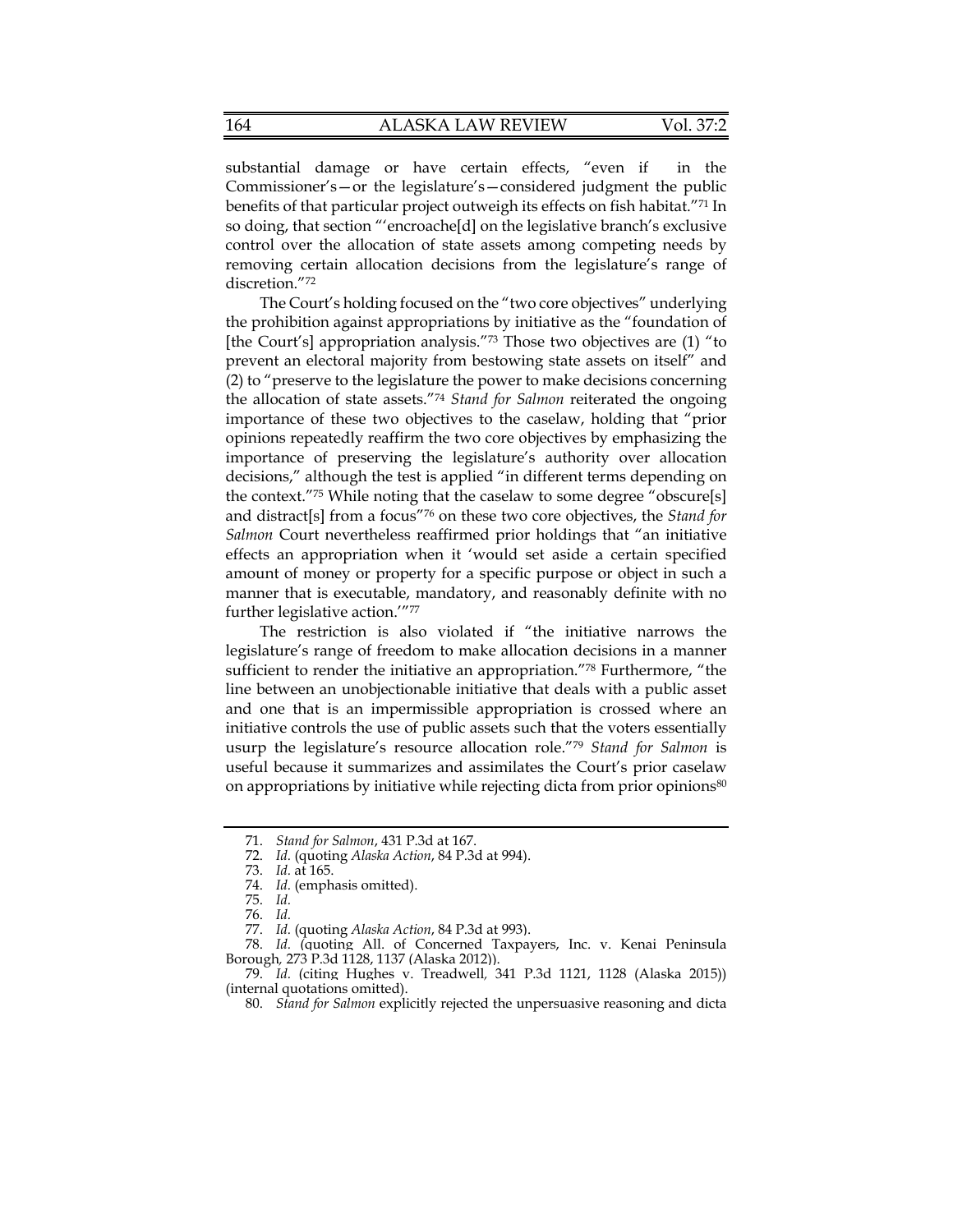and re-centering the fulcrum of analysis on the two core objectives of the restriction.

## **B. Local or Special Legislation**

Article XI, section 7 of the Alaska Constitution prohibits initiatives that would constitute "local or special legislation."81 Similar language elsewhere in the Constitution places this same restriction on the Legislature.82 As noted above, the Alaska Constitution specifically provides that the "law-making powers assigned to the legislature may be exercised by the people through the initiative, subject to the limitations of article XI."83 Accordingly, the subject of an "initiative must constitute such legislation as the legislative body to which it is directed has the power to enact."84 The Court has made clear that this means "[t]he people's power to enact legislation by initiative is not greater than that of the legislature."85 So it is clear that the Court views the methods of legislative and direct democracy as parallel powers with related restrictions and scope.

The Court discussed both powers in *Walters v. Cease*, 86 where ruling on an attempt to repeal a legislative act by referendum brought into focus the "local or special legislation" limitation as applied in both the legislative and initiative contexts. In *Walters* the Court rejected the attempted repeal by referendum of the Mandatory Borough Act, ruling that the act at issue was a local or special enactment by the legislature and therefore could not be repealed by initiative.87 The Court concluded that the Mandatory Borough Act was "not a general act" because "[i]t selected only a certain few communities which presumably met the standards for incorporation as organized boroughs and declared that they were to

86. 394 P.2d 670 (Alaska 1964).

 87. *Id.* at 671. The referendum is the mechanism for voters to approve or reject acts of the legislature. *See* ALASKA CONST. art. XI, § 1. Like the initiative, "[t]he referendum shall not be applied . . . to local or special legislation." *Id.* § 7. Although *Walters* dealt with the referendum, it is analyzed in the same way as the initiative with respect to the local or special legislation restriction.

in *Pebble*. *See id.* at 167 (stating that the appropriations analysis in that case "[w]as [d]ictum [a]nd [i]s [n]either [b]inding [p]recedent [n]or [p]ersuasive").

 <sup>81.</sup> ALASKA CONST. art. XI, § 7.

 <sup>82.</sup> *See Id.* art. II, § 19 ("The legislature shall pass no local or special act if a general act can be made applicable.").

 <sup>83.</sup> *Id.* art. XII, § 11.

 <sup>84.</sup> Municipality of Anchorage v. Frohne, 568 P.2d 3, 8 (Alaska 1977).

 <sup>85.</sup> Alaskans for Legislative Reform v. State, 887 P.2d 960, 963 n.8 (Alaska 1994), *overruled on other grounds by* Kodiak Island Borough v. Mahoney, 71 P.3d 896 (Alaska 2003).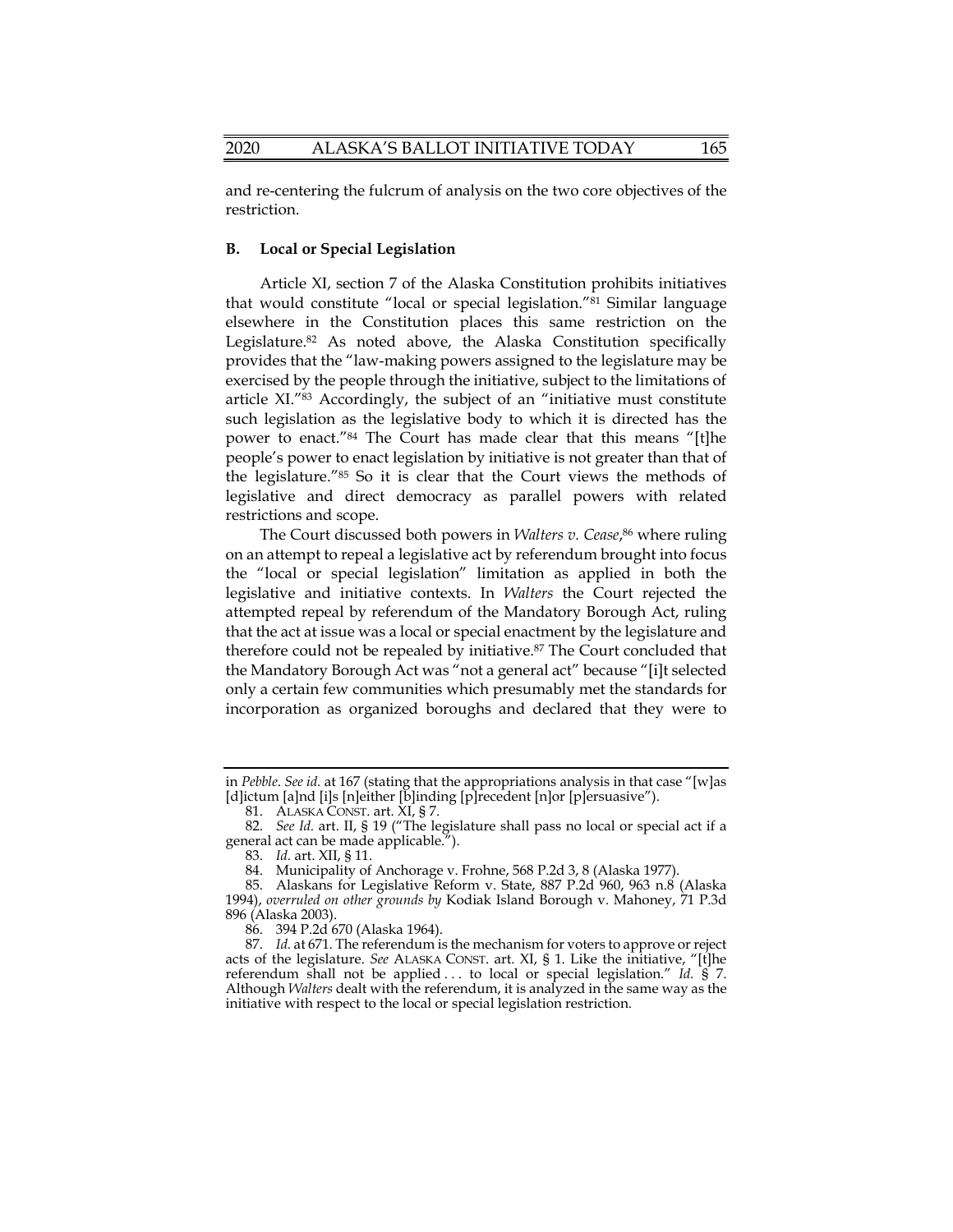become incorporated," but "made no mention of the rest of the state."88 Accordingly, the act could not be referred to the voters for repeal because it was "both local and special legislation within the meaning of article XI, section 7 of the constitution."<sup>89</sup> Specifically, it was "local because it applie[d] only to a limited number of geographical areas, rather than being widespread in its operation throughout the state" and "special because its method for incorporating organized boroughs [was] peculiar to the few selected localities" where it applied.<sup>90</sup>

The Court's "benchmark special legislation case"91 in the initiative context is *Boucher v. Engstrom*, 92 which set down a standard for determining whether a proposed enactment qualifies as "local or special."93 In *Boucher*, the Court reversed the trial court which held that a ballot measure proposing to relocate the state capital was local or special legislation because it excluded Anchorage and Fairbanks as possible new capital sites.94 The Court reasoned that "in deciding whether an initiative is local or special legislation, we must consider the subject matter of the initiative and determine whether the subject matter is of common interest to the whole state."95 There, the Court held that "the location of Alaska's capital has obvious statewide interest and impact" and cited *Walters* in stating that "a law does not cease to be general, and become local or special, because it operates only in certain subdivisions of the state."<sup>96</sup> Additionally, "[l]egislation, whether enacted by the legislature or by the initiative, need not operate evenly on all parts of the state to avoid being classified as local or special."97

*Boucher* became a key standard in the only two subsequent cases where the Court has interpreted the "local or special" restriction. Both involved initiatives that in some way attempted to regulate mining activity in the Bristol Bay watershed—the site of a fierce, decades-long conflict between a proposed large-scale metallic sulfide mining operation and a highly productive sockeye salmon fishery.98 In *Pebble Limited*  Partnership ex rel. Pebble Mines Corp. v. Parnell,<sup>99</sup> the Court considered The

 <sup>88.</sup> *Walters*, 394 P.2d at 672.

 <sup>89.</sup> *Id.*

 <sup>90.</sup> *Id.*

 <sup>91.</sup> Pebble Ltd. P'ship ex rel. Pebble Mines Corp. v. Parnell, 215 P.3d 1064, 1078 (Alaska 2009).

 <sup>92. 528</sup> P.2d 456 (Alaska 1974), *overruled on other grounds by* McAlpine v. Univ. of Alaska, 762 P.2d 81, 84 (Alaska 1988).

 <sup>93.</sup> *Id.* at 461–64.

 <sup>94.</sup> *Id.* at 459, 464.

 <sup>95.</sup> *Id.* at 461.

 <sup>96.</sup> *Id.* at 461–62 (citing Walters v. Cease, 394 P.2d 670 (Alaska 1964)).

 <sup>97.</sup> *Id.* at 463.

 <sup>98.</sup> *See, e.g*., Lisa W. Drew, *Prospect of a Mine Near a Salmon Fishery Stirs Worry in Alaska*, N.Y. TIMES, Apr. 26, 2005, at F4.

 <sup>99. 215</sup> P.3d 1064 (Alaska 2009).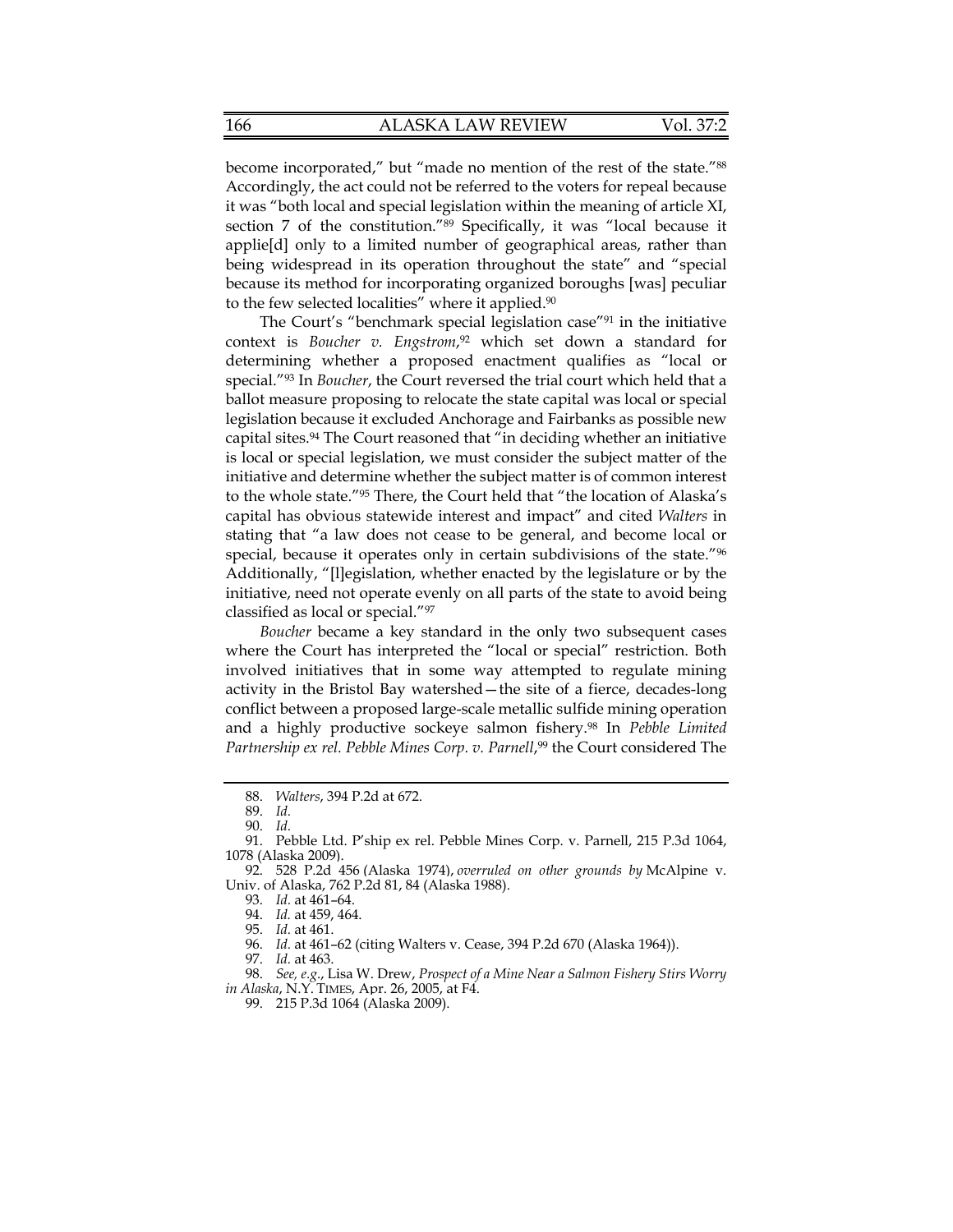Alaska Clean Water Initiative, a measure that proposed to limit the discharge of certain toxic pollutants on state lands and waters.100 The Court in *Pebble* framed the *Boucher* test as a two-part analysis in which the Court first makes "a threshold inquiry as to whether the proposed legislation is of general, statewide applicability" or rather is "of interest to only one group of people or people in only one portion of the state."101 If the Court determines that the initiative is of statewide application, the inquiry ends; otherwise, it moves to step two, in which the Court "determine[s] the relationship between the narrow focus of the proposed legislation and the purpose of the proposed legislation"102 by assessing "whether the legislation 'bears a fair and substantial relationship to legitimate purposes.'"103 The Court "address[ed] 'the reasonableness of the regulation or the classification of the subject matter,'" analogous to a rational basis standard of review.104 In *Pebble,* the Court upheld the initiative at issue because, although it would impact two specific mines— Pebble and Donlin Creek—the Court determined that the initiative's language was "sufficiently broad" that it would apply to other large scale metallic sulfide mining operations as well.105 Therefore, the proposed enactment applied statewide and the Court did not reach the second part of the test, although the Court did note that "it would pass muster" because of the statewide interest in water quality, fish and wildlife, and the fishing industry.106

Six years later, in *Hughes v. Treadwell*, 107 the Court again confronted a ballot measure focused on the Bristol Bay watershed. The purpose of "Bristol Bay Forever" "was to enact law 'providing for [the] protection of Bristol Bay wild salmon and waters within or flowing into the existing 1972 Bristol Bay Fisheries Reserve'" by requiring legislative approval before certain large-scale metallic sulfide mines could be built.108 The

 <sup>100.</sup> *Id.* at 1069.

 <sup>101.</sup> *Id.* at 1078 (quoting Boucher v. Engstrom, 528 P.2d 456, 461, 461 n.17)).

 <sup>102.</sup> *Id.* at 1078–79.

<sup>103.</sup> Id. at 1079 (quoting State v. Lewis, 559 P.2d 630, 643 (Alaska 1977)

 <sup>104.</sup> *Id.* (quoting *Boucher*, 528 P.2d at 461). *See also* Baxley v. State, 958 P.2d 422, 430–31 (Alaska 1998) (holding that a statute modifying certain gas leases, though not of statewide application, was not local or special legislation because it was fairly and substantially related to legitimate state purposes). The rational basis test, applied to equal protection challenges, asks whether a particular legislative enactment is reasonable, not arbitrary, and "rest[s] upon some ground of difference having fair and substantial relation to the object of the legislation." McConkey v. Hart, 930 P.2d 402, 408 (Alaska 1996).

 <sup>105.</sup> *Pebble Limited P'ship ex rel. Pebble Mines Corp.*, 215 P.3d at 1080.

 <sup>106.</sup> *Id.*

 <sup>107. 341</sup> P.3d 1121 (Alaska 2015).

 <sup>108.</sup> *Id.* at 1123–24 (quoting Ballot Measure 4: Alaska Bristol Bay Mining Ban (2012)).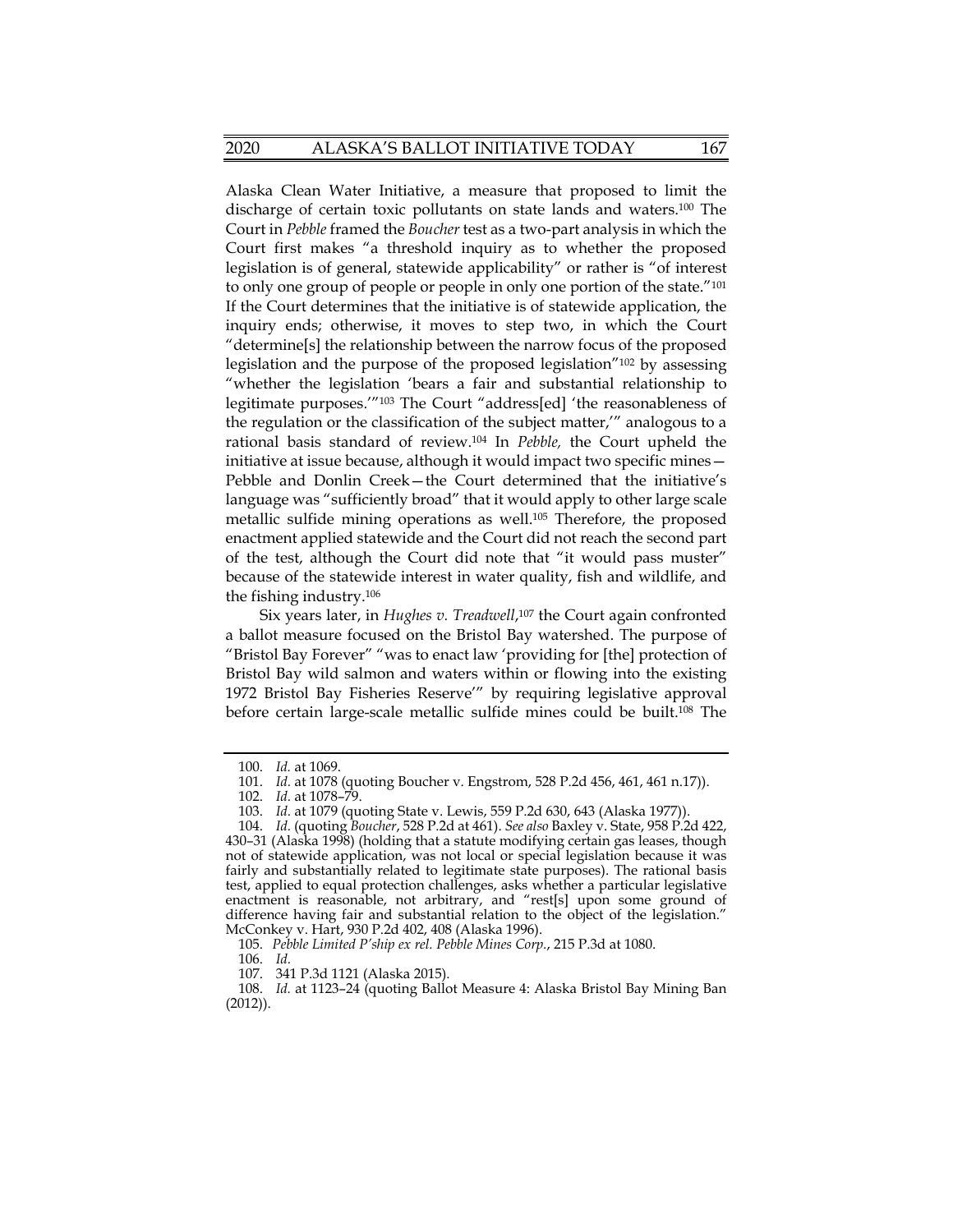168 ALASKA LAW REVIEW Vol. 37:2

Court considered, among other questions, whether the act was local or special legislation within the meaning of article XI, section 7, concluding that it was not.109 In this case, however, the parties agreed that the measure only applied to Bristol Bay, meaning it failed the threshold inquiry which required the Court to consider the second phase of the *Boucher* inquiry.110 The Court found "no serious question that requiring legislative approval of large-scale metallic sulfide mining operations in the Bristol Bay watershed bears a fair and substantial relationship to" the act's stated purpose.111 The Court "conclude[d] that Bristol Bay's unique and significant biological and economic characteristics are of great interest not just to the Bristol Bay region but to the state as a whole," that the stated purpose to protect it was legitimate, and that the measure bore a fair and substantial relationship to that purpose.112 "The sponsors," held the Court, "certainly could have proposed an initiative of statewide application, but instead they chose to focus on a very important fishery in a single region," which was acceptable because "legislatures routinely must draw lines and create classifications."113 As in the equal protection context, "a statute is not invalid under the Constitution because it might have gone farther than it did" nor need it "strike at all evils at the same time" and it may make incremental reforms that "take one step at a time, addressing itself to the phase of the problem which seems most acute to the legislative mind."114 In applying the *Boucher* test these cases make clear that ballot measures that do not have statewide application—but that invariably have statewide impact—are likely to survive the *Boucher* test as refined by *Pebble* and *Hughes*.

#### **C. Dedicated Revenue**

Another constitutional restriction on initiatives prohibits dedicating revenue through direct democracy.115 As with local and special legislation, the prohibition against dedicating revenue by initiative has another constitutional parallel: the public finance provisions of the Alaska Constitution which provide that, with limited exception, "[t]he proceeds of any state tax or license shall not be dedicated to any special purpose."116 The Court has not often adjudicated initiative cases that presented a

 <sup>109.</sup> *Id.* at 1134. The Court also rejected an argument that the measure was an unconstitutional appropriation. *Id.* at 1131.

 <sup>110.</sup> *Id.* at 1131.

 <sup>111.</sup> *Id.* at 1132.

 <sup>112.</sup> *Id.* at 1133.

 <sup>113.</sup> *Id.* (quoting Pebble Ltd. P'ship *ex rel.* Pebble Mines Corp. v. Parnell, 215 P.3d 1064, 1081 (Alaska 2009)).

 <sup>114.</sup> *Id.* at 1133–34 (quoting *Pebble*, 215 P.3d at 1081).

 <sup>115.</sup> ALASKA CONST. art. XI, § 7.

 <sup>116.</sup> ALASKA CONST. art. IX, § 7.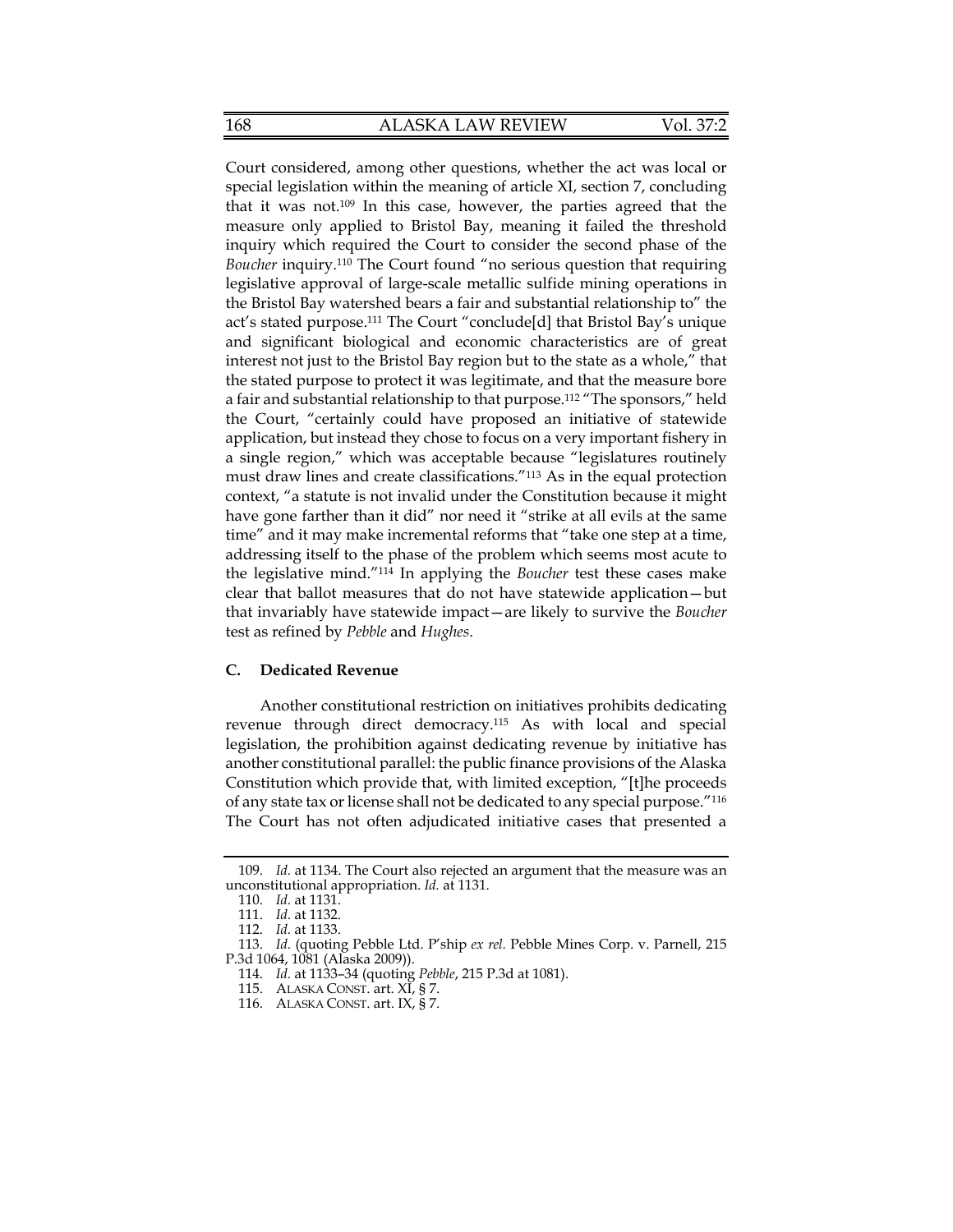dedication of revenue problem, but when it has done so the Court has often relied on precedent from the legislative context.

The Court directly considered the restriction of dedicating revenue in the initiative context for the first time in *City of Fairbanks v. Fairbanks Convention and Visitors Bureau*. 117 In that case a voter initiative sought to rearrange allocation of bed tax revenues collected from hotels and motels.118 The Court analogized the initiative process to more general legislative processes—in this case, the article XI, section 7 dedication question to the parallel prohibition in article IX, section 7—"[b]ecause the language of these two provisions is similar."119 Accordingly, the Court "adopt[ed] a similar analysis of the meaning of each provision and the purposes behind them."120 Relying on its precedent set in *State v. Alex*<sup>121</sup> from the legislative context, the Court in *City of Fairbanks* found that the bed tax was not a dedication of revenue because it did not create specific rights to funds for specific groups, earmark any funds for particular organizations, or create any mandatory expenditures.122 The purpose of the bed tax initiative was to "[fund] city facilities and services for the general public," which was "so broad as to include any city expenditures."123

As with "the two core objectives" of the appropriations restriction, the Court examined "the two main motivations behind the ban on dedicated revenues," which are "to maintain the potential of flexibility in budgeting and to ensure that the legislature did not abdicate responsibility for the budget."124 Because the bed tax initiative did not "infringe on flexibility in the budget process," and indeed enhanced that flexibility by removing existing restraints, the measure was not a prohibited dedication of revenue.125 *City of Fairbanks* remains the leading case on dedicated revenues by initiative.

122. *City of Fairbanks*, 818 P.2d at 1158.

 123. *Id.* (quoting the Interior Taxpayers Association's proposed modifications to FAIRBANKS, ALASKA, GENERAL CODE ORDINANCE § 5.402(a) (1988)).

 124. *Id.* Of course, only the first of these two concerns applies to ballot initiatives.

125. *Id.* at 1158–59.

 <sup>117. 818</sup> P.2d 1153 (Alaska 1991).

 <sup>118.</sup> *Id.* at 1154–55.

 <sup>119.</sup> *Id.* at 1158.

 <sup>120.</sup> *Id.*

 <sup>121. 646</sup> P.2d 203 (Alaska 1982) (holding unconstitutional a state statute that imposed a tax on the sale of salmon, the proceeds of which were to be mandatorily allocated to regional associations to enhance salmon production, leaving no legislative discretion to spend the revenues in any other way). *Alex* applied the parallel constitutional restriction on the legislative process from article IX, § 7 of the Alaska Constitution.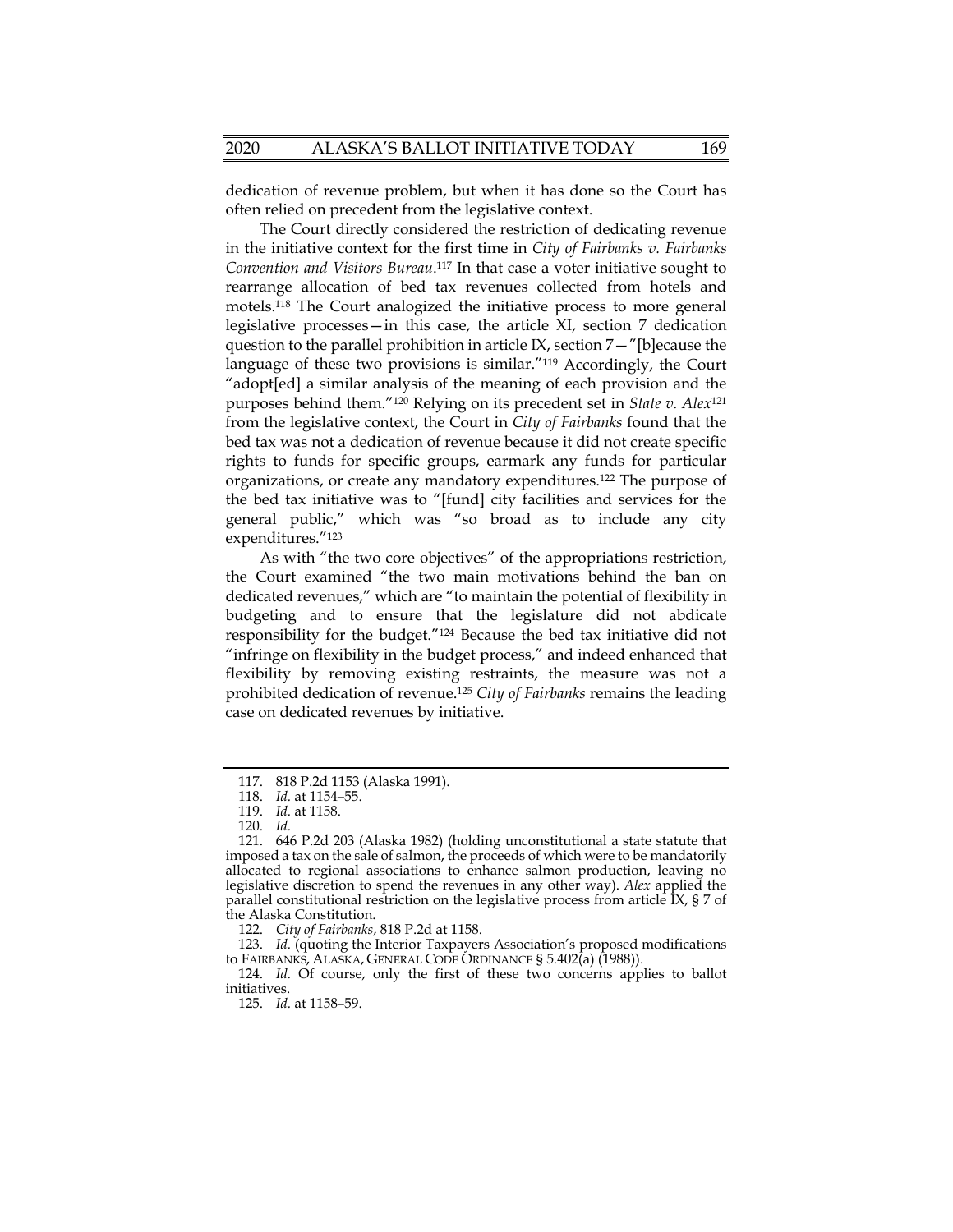## **D. Creation of Courts, Jurisdiction of Courts, and Rules of Court**

Finally, article XI, section 7 also prohibits enacting initiatives that would "create courts, define the jurisdiction of courts or prescribe their rules."126 The Alaska Supreme Court has interpreted this restriction only once. In *Citizens Coalition for Tort Reform v. McAlpine*,127 the lieutenant governor declined to certify an initiative that would have set maximum allowable attorneys' fees in personal injury cases, on the ground that the measure was an attempt to prescribe a rule of court in violation of article XI, section 7 of the Alaska Constitution.128 When the refusal to certify was challenged, the Court considered two inter-related issues: (1) "whether a limit on attorney contingent fees is necessarily classifiable as a rule of court" and, if so, (2) "whether article XI, section 7 of the constitution removes such a rule from the scope of the people's power to legislate by initiative."129

The Court answered both questions in the affirmative.130 The Court cited its constitutional rule making power from article IV, section 1 of the Alaska Constitution,<sup>131</sup> noting that one judicial power it has "exercised repeatedly is the power to regulate the practice of law in the state."132 The Court found that the initiative's contingent fee limit was inherently a court rule because it would "constrain any court's analysis of whether a particular contingent fee was 'reasonable' or 'clearly excessive'" under existing bar or disciplinary rules governing the conduct of attorneys.133 The Court looked at caselaw from numerous other states with similar rules and was persuaded that "a limit on attorneys' contingent fees is properly classifiable as a rule of court" because the Court, pursuant to its inherent powers, "might promulgate or reject a rule limiting contingent fees to maximum permissible amounts, just as other state courts have rejected or promulgated like rules pursuant to like authority."134

Having determined that the initiative could be classified as a court rule, the Court reviewed Constitutional Convention minutes in concluding that the initiative was prohibited by article XI, section 7 because "rules regulating the practice of law often are equally as sophisticated, technical, or sensitive as rules governing the

 <sup>126.</sup> ALASKA CONST. art. XI, § 7.

 <sup>127. 810</sup> P.2d 162 (Alaska 1991).

 <sup>128.</sup> *Id.* at 163–64.

 <sup>129.</sup> *Id.* at 164.

 <sup>130.</sup> *Id.* at 165, 168.

 <sup>131.</sup> *Id.* at 165 ("The court's rule-making authority under this section is inherent in the judicial power vested in it, as the supreme court of the state."). 132. *Id.*

 <sup>133.</sup> *Id.* at 166 (quoting ALASKA RULES OF BAR R. 35 and ALASKA RULES OF PROF'L. RESPONSIBILITY DR 2-106 (1991)).

 <sup>134.</sup> *Id.* at 167.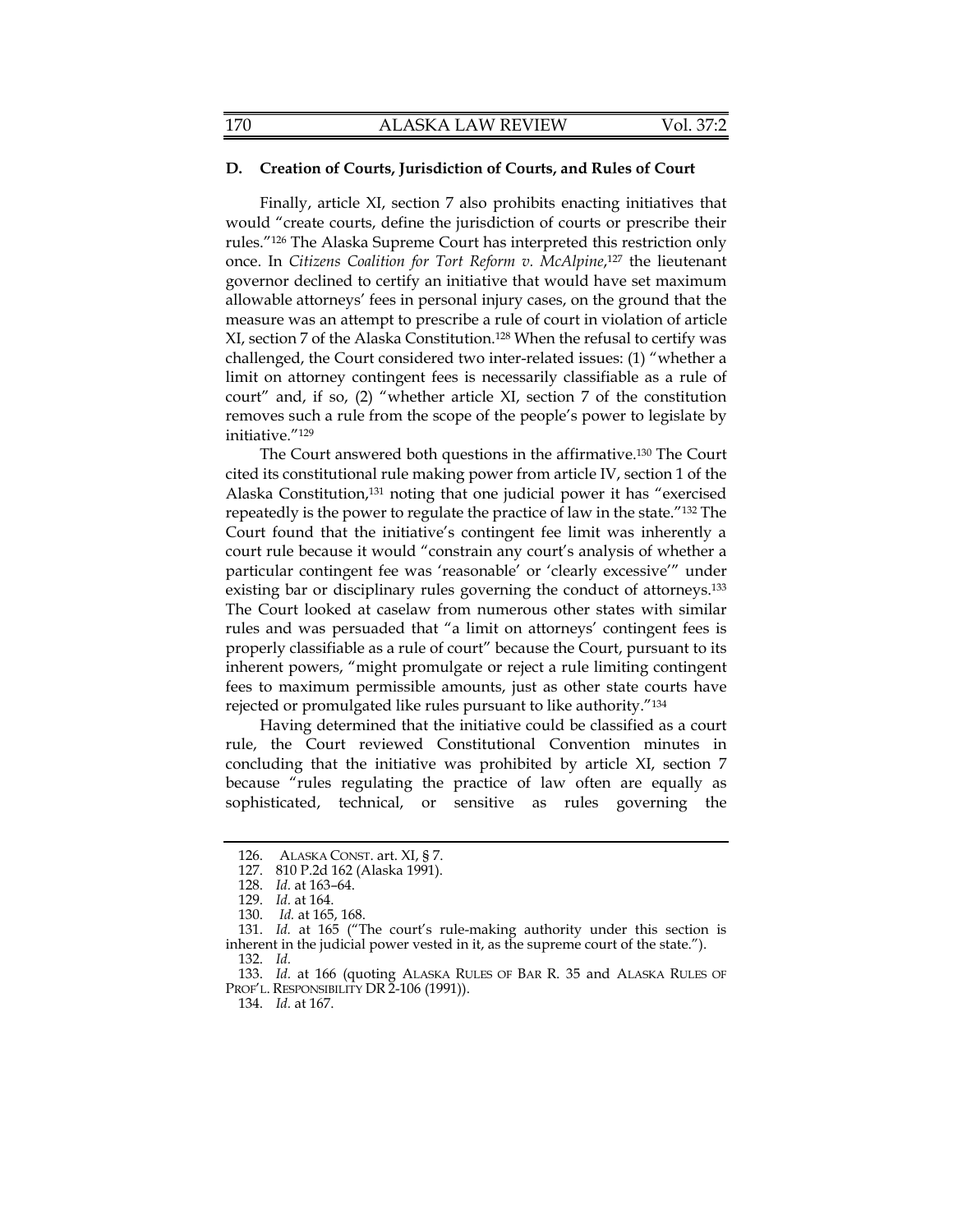administration, practice, and procedure in the courts."135 Accordingly, "the purpose of the restriction against prescribing court rules in article XI, section 7 logically extends to rules we may adopt under our [constitutional] power to regulate the practice of law and the conduct of attorneys in the state."136 Creating courts or defining their jurisdiction are fairly straightforward prohibitions and therefore do not often come up in proposed initiatives. Any further disputes on this restriction are likely to be about the more complicated questions of court rules, like the one at issue in *Citizens for Tort Reform*.

## **IV. JUDICIAL REVIEW OF BALLOT INITIATIVES AND THE ROLE OF THE LEGISLATURE**

Beyond the article XI, section 7 initiative restrictions themselves, the caselaw and statutes contain numerous standards that guide the public and practitioners on four important guideposts: (1) the scope of the Court's pre-election review of ballot measures; (2) the source and meaning of the "clearly unconstitutional under controlling authority" standard; (3) the single-subject rule; and (4) the role of the legislature in the initiative process.

#### **A. Pre-Election Review**

Most initiative litigation occurs well before the measure reaches the ballot—in the pre-election phase, after the lieutenant governor has certified or denied certification, but before the election.137 As discussed in Part IV.D, the lieutenant governor—with the assistance of the Attorney General—has a gate-keeping role and reviews ballot measures for general compliance with article XI, section 7 and other technical requirements of application filing.138 Part of that review, of course, is determining whether the application meets the standards of pre-election review applied by the Alaska Supreme Court.

The standard of review the Court applies to its own pre-election review of ballot measures is deferential to initiative sponsors.139 Except

 <sup>135.</sup> *Id.* at 170.

 <sup>136.</sup> *Id.*

 <sup>137.</sup> *See, e.g.*, cases cited *infra* notes 139–166.

 <sup>138.</sup> *See* discussion *infra* Section IV.D.

 <sup>139.</sup> *See, e.g.*, Kodiak Island Borough v. Mahoney, 71 P.3d 896, 899 (Alaska 2003) (stating "[t]he Alaska Constitution expressly allows for expansive direct democracy through initiatives . . . . Because the Alaska Constitution preserves the people's power to propose and enact laws through initiatives, we have repeatedly held that courts must give statutory and constitutional regulations of initiatives liberal, broad readings.").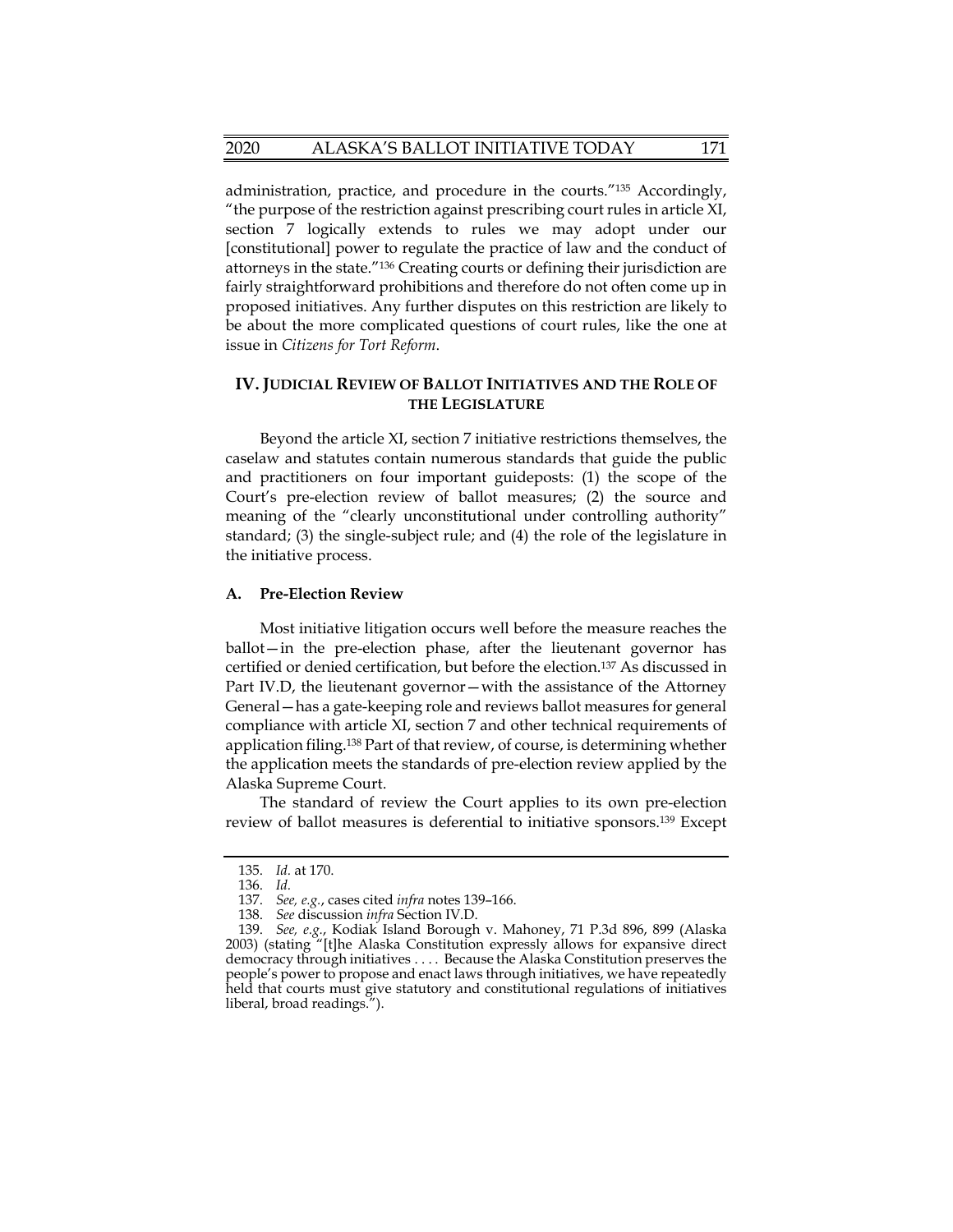with respect to the initiative restrictions discussed in Part III and two additional limitations discussed below, the Court gives a liberal construction to the people's right to direct democracy.140 The Court has stated that "[i]n matters of initiative and referendum . . . the people are exercising a power reserved to them by the constitution and the laws of the state . . . and . . . the constitutional and statutory provisions under which they proceed should be liberally construed."<sup>141</sup> Accordingly, "all doubts as to technical deficiencies or failure to comply with the exact letter of procedure will be resolved in favor of the accomplishment of that purpose."142

*State v. Trust the People*143 is the leading case on the scope of preelection review for ballot measures. Shortly after then-Governor Frank Murkowski appointed his daughter, Lisa, to a vacant United States Senate seat, a group of initiative sponsors sought to repeal the statute allowing for such appointments and require them to be filled by special election instead.144 The State challenged the initiative, arguing that the proposal violated the Seventeenth Amendment of the United States Constitution, and therefore should not reach the ballot box.145 Siding with the initiative sponsors, the Court ruled for the sponsors over the State's arguments that the proposal violated the Seventeenth Amendment to the United States Constitution.146 The Court held that "pre-election judicial review may extend only to subject matter restrictions that arise from a provision of Alaska law that expressly addresses and restricts Alaska's constitutionally established initiative process or to proposals that are clearly unlawful under controlling authority."147

In so holding, the Court observed that "a narrow interpretation of the permissible scope of pre-election review is faithful to our case law, is supported by the strong policies that generally disfavor advisory opinions, and is justified by the limited purpose of pre-election review to protect the Alaska Constitution's express provisions defining the initiative process."148 Because the subject matter of this initiative—filling senate vacancies—was not specifically barred from the initiative process under article XI, section 7, nor "clearly inapplicable" under article XII, section 11, nor was clearly resolved by controlling authority, "[i]ts ultimate compliance with the Seventeenth Amendment falls outside the

 <sup>140.</sup> *See id.* (noting that courts liberally construe initiative statutes because of the role initiatives play in maintaining direct democracy).

 <sup>141.</sup> Municipality of Anchorage v. Frohne, 568 P.2d 3, 8 (Alaska 1977).

 <sup>142.</sup> *Id.* (quoting Boucher v. Engstrom, 528 P.2d 456, 462 (Alaska 1974)).

 <sup>143. 113</sup> P.3d 613 (Alaska 2005).

 <sup>144.</sup> *Id.* at 616.

 <sup>145.</sup> *Id.* at 617.

 <sup>146.</sup> *Id.* at 615.

 <sup>147.</sup> *Id.* at 624.

 <sup>148.</sup> *Id.* at 628.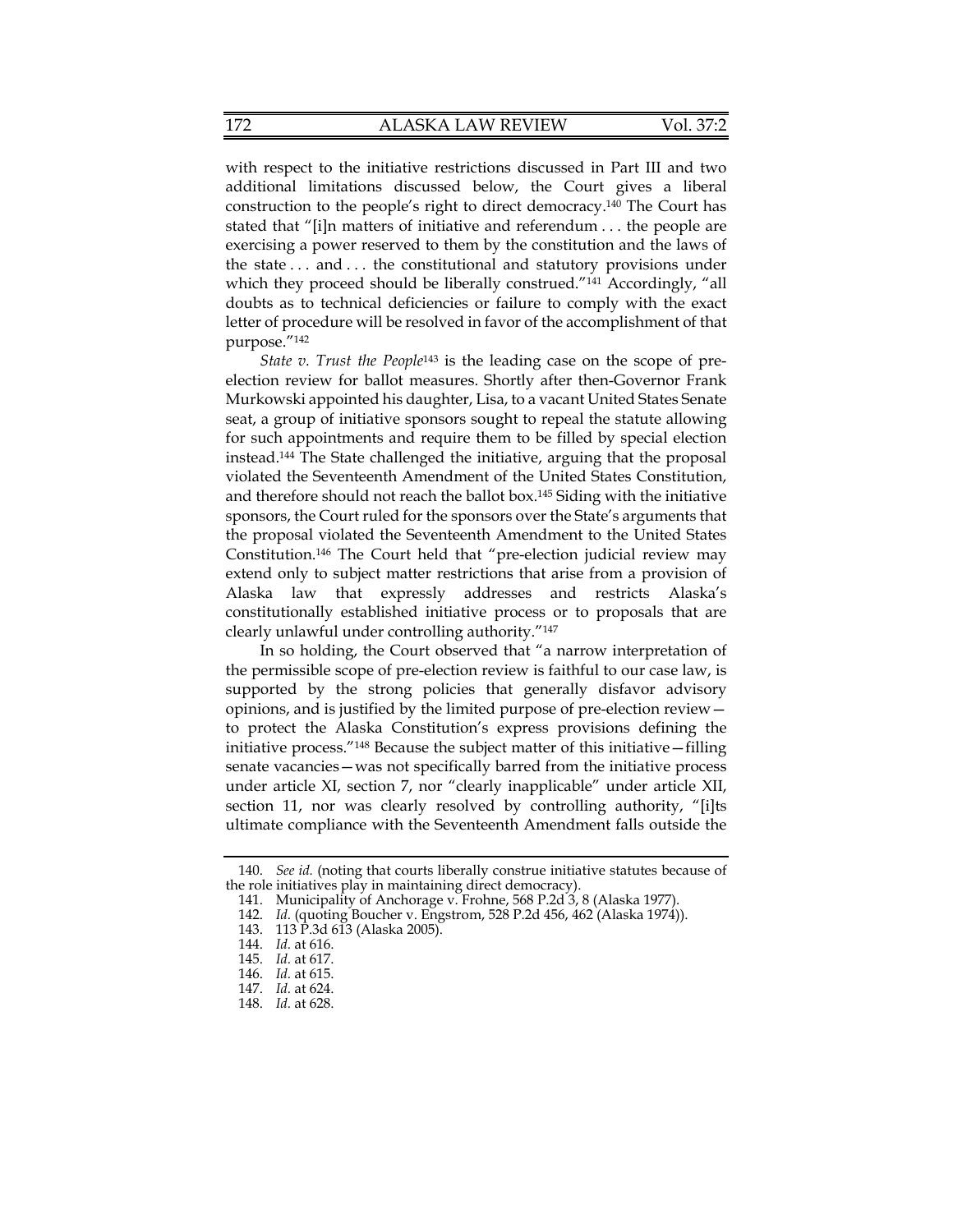proper scope of the lieutenant governor's pre-election review."149 The Court's decision circumscribed the scope of the lieutenant governor's preelection review and set down the "clearly unlawful" standard that later decisions would more clearly define.

#### **B. "Clearly Unconstitutional Under Controlling Authority"**

After *Trust the People*, it was clear that the scope of pre-election review is narrow.150 Executive branch officials are not to undertake the role of judges and screen out ballot measures that simply raise general constitutional concerns or issues of first impression.151 The Court itself also will not entertain pre-election challenges to ballot measures—even constitutional challenges—that are not surgically targeted at the article XI, section 7 restrictions.152 As discussed in Part II, however, Alaska's framers envisioned an initiative process that would not waste the voters' or the courts' time on expensive proposals that were clearly unlawful or would never pass muster,153 a vision that *Trust the People* acknowledged.154 Developing a workable standard that balances these interests resulted in a handful of decisions telling us that the bar is low—essentially limiting pre-election review to weeding out the sorts of proposals that a reasonable lay person would construe as a waste of time.

In *Kodiak Island Borough v. Mahoney*, 155 the Court gave an example of the type of initiative that a municipal clerk156—in their capacity as a gatekeeper—could reject under this standard: "a clerk should reject an initiative mandating local school segregation based on race" in light of the United States Supreme Court's desegregation decision in *Brown v. Board* 

 <sup>149.</sup> *Id.* at 628–29. *See also* Kodiak Island Borough v. Mahoney, 71 P.3d 896, 899–900 (Alaska 2003) (holding that a municipal clerk "should only reject an initiative petition that violates any of the liberally construed statutory or constitutional restrictions on initiatives or that proposes a substantive ordinance where controlling authority establishes its unconstitutionality" because "it is not the Clerk's duty to reject every petition that may raise a constitutional issue . . . . To do so would effectively be a decision by the Clerk that a proposal is unconstitutional merely because no authority exists expressly declaring it unconstitutional;" furthermore, "[i]f this were permitted, every initiative raising an issue of first impression would be defeated before reaching the voters.").

 <sup>150.</sup> *See Trust the People*, 113 P.3d at 628.

 <sup>151.</sup> *Id*.

 <sup>152.</sup> *See id.* at 624.

 <sup>153.</sup> *See supra* notes 21–23.

 <sup>154.</sup> *Trust the People,* 113 P.3d at 615.

 <sup>155. 71</sup> P.3d 896 (Alaska 2003).

 <sup>156.</sup> The municipal clerk acts in a parallel role to the lieutenant governor for review of local ballot initiatives and the same test is applied. *See supra* note 43.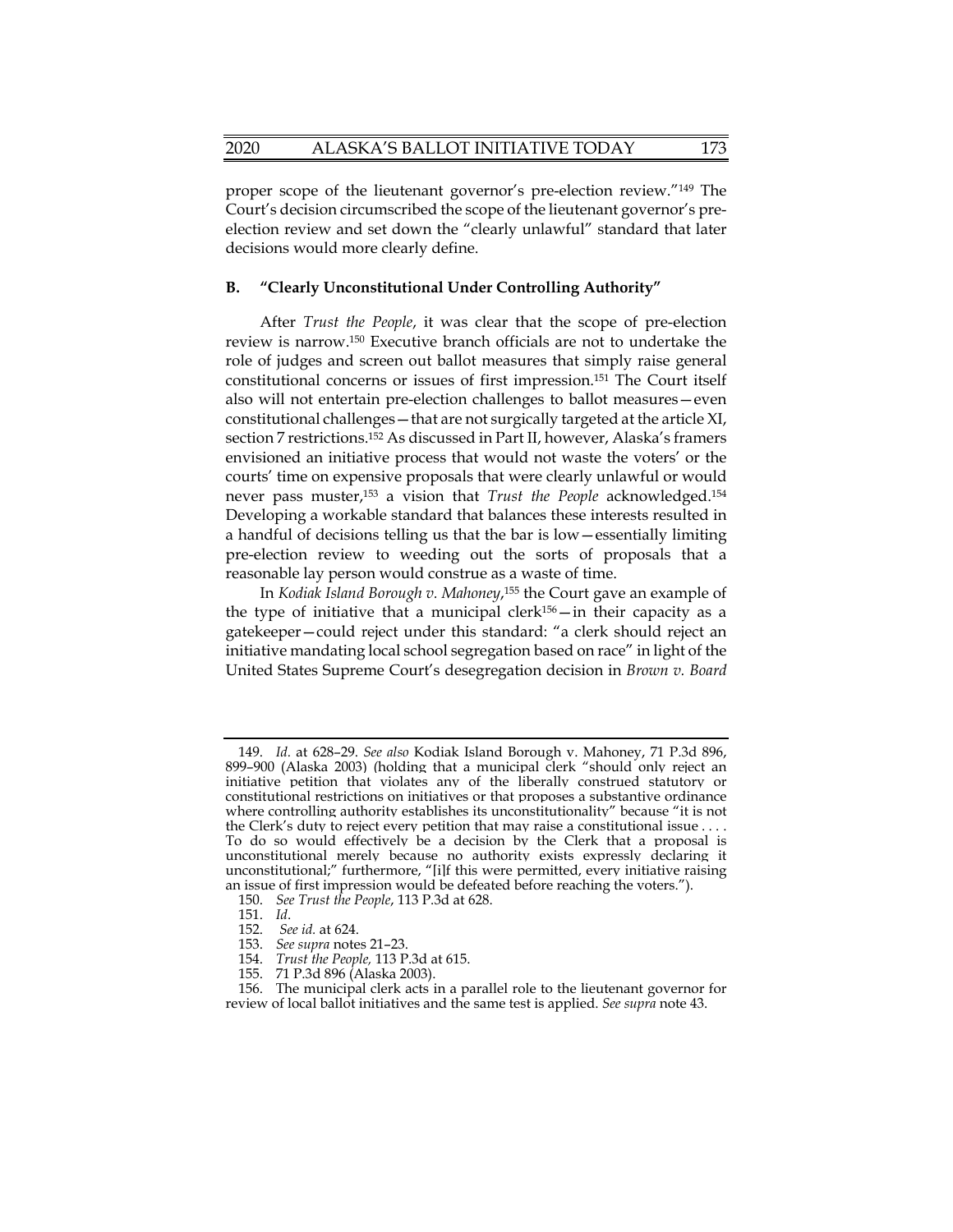*of Education*. 157 Similarly, in *Kohlhass v. State*158 an initiative that called for Alaska's secession from the United States was properly rejected because "the initiative [sought] a clearly unconstitutional end."159 Specifically, "[e]ven though secession is not explicitly addressed in the United States or Alaska Constitutions, it is clearly unconstitutional" based on "a plentitude of [United States] Supreme Court cases holding as completely null the purported acts of secession" by Confederate states during the Civil War.160 Because "opinions of the [United States] Supreme Court interpreting the federal constitution . . . constitute controlling authority," the measure was properly rejected.161 In *Desjarlais v. State*, 162 the Court held that the lieutenant governor had properly rejected an initiative that would generally prohibit abortion, because the proposed initiative clearly contravened controlling United States Supreme Court caselaw in *Roe v. Wade*. 163 The Court's precedent dictates that a ballot measure is only properly rejected as "clearly unconstitutional" where "controlling authority leaves no room for argument" about its unconstitutionality.164

From these cases we can glean that the Alaska Supreme Court means what it says: Only the most explicitly unconstitutional measures will be screened out of the certification process.<sup>165</sup> Under the relevant caselaw, neither the lieutenant governor nor a municipal clerk may encroach on the role of the judiciary in entertaining possible constitutional infirmities and using their discretion to vet ballot measures on that basis.166 Given the Court's restriction on its own pre-election review, disputed constitutional problems, to the extent they exist in an initiative bill, may be resolved only if and after Alaska's voters enact the measure.

 <sup>157.</sup> *Mahoney*, 71 P.3d at901 n.22 (citing Brown v. Bd. of Educ., 349 U.S. 294 (1955)).

 <sup>158. 147</sup> P.3d 714 (Alaska 2006).

 <sup>159.</sup> *Id.* at 715.

 <sup>160.</sup> *Id.* at 719.

 <sup>161.</sup> *Id.* at 719–20.

<sup>300</sup> P.3d 900 (Alaska 2013).

 <sup>163.</sup> *Id.* at 904–05 (discussing Roe v. Wade*,* 410 U.S. 113 (1973)).

 <sup>164.</sup> *Id.* at 903 (quoting Alaska Action Ctr., Inc. v. Municipality of Anchorage*,* 84 P.3d 989, 992 (Alaska 2004)).

 <sup>165.</sup> *See id.* ("A petition may be rejected as 'clearly unconstitutional' only 'if controlling authority leaves no room for argument about its unconstitutionality.'" (citing *Alaska Action*, 84 P.3d at 992 (Alaska 2004))).

 <sup>166.</sup> *See* Kodiak Island Borough v. Mahoney, 71 P.3d 896, 900 (Alaska 2003) ("In both cases it is the courts, not the clerk or the executive, that are primarily responsible for constitutional adjudication.").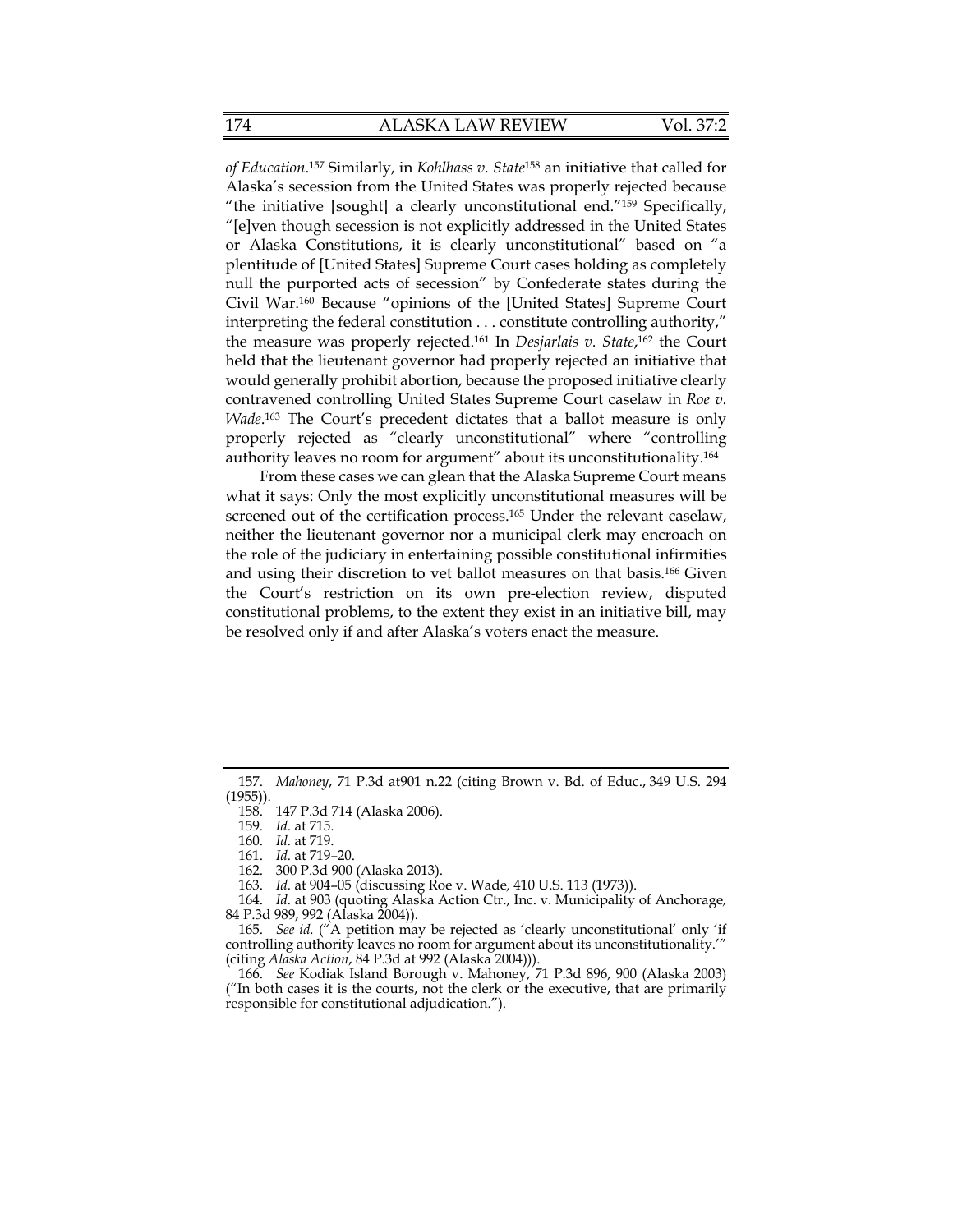## **C. The Single-Subject Rule**

While the Alaska Constitution requires the legislature to confine bills to a single subject,167 there is no analogous provision in the constitution governing initiatives.168 However, state statute requires that an initiative bill similarly "be confined to one subject."<sup>169</sup> The Alaska Supreme Court has interpreted this statute to extend to the people enacting laws by initiative because article XI, section 11 of the Alaska Constitution sets "the law making power [of the legislature and initiative sponsors as] equal," such that the constitutional single-subject rule imposed on the legislature applies equally to initiative bills.170

This year, the Court clarified and reaffirmed this principle of equal footing between the legislature and the people acting by initiative.171 Until June of 2020, the two leading cases on the single-subject rule as applied to initiatives were *Yute Air Alaska, Inc. v. McAlpine* and *Croft v. Parnell*.172 Initiative opponents in *Yute Air* challenged the measure at issue on singlesubject grounds, arguing that combining the regulation of state and local transportation with federal maritime law violated the single-subject principle.173 The Court rejected that argument, relying on prior singlesubject precedent in the context of legislative enactments to find that the measure's provisions all sensibly related to eliminating "regulations and statutes thought to create needless transportation costs" under the broader umbrella subject of "transportation."174

Decades later, the sole issue in *Croft* was the single-subject compliance of a ballot measure that created a program to provide public campaign funding to candidates, proposed a three-cent tax per barrel on oil produced in Alaska, provided that the legislature could appropriate the tax to fund the program, and created a non-binding directive to transfer excess funds to the Permanent Fund Dividend.175 There, the Court found that the measure violated the single-subject rule.176 It reasoned that the rule "protects the voters' ability to effectively exercise

- 171. Meyer v. Alaskans for Better Elections, 465 P.3d 477, 497 (Alaska 2020).
- 172. 236 P.3d 369 (Alaska 2010).
- 173. *Yute Air*, 698 P.2d at 1175.
	- 174. *Id.* at 1182.
- 175. *Croft*, 236 P.3d at 370–71.
- 176. *Id.* at 370.

 <sup>167.</sup> ALASKA CONST. art. II, § 13 ("Every bill shall be confined to one subject unless it is an appropriation bill or one codifying, revising, or rearranging existing laws.").

 <sup>168.</sup> *See* Yute Air Alaska, Inc. v. McAlpine, 698 P.2d 1173, 1179 n.2 (Alaska 1985) (noting that the state legislature subsequently enacted the single-subject requirement vis-à-vis initiatives).

<sup>169</sup>*.* ALASKA STAT. § 15.45.040(1) (2020).

 <sup>170.</sup> *Yute Air*, 698 P.2d at 1179 n.2.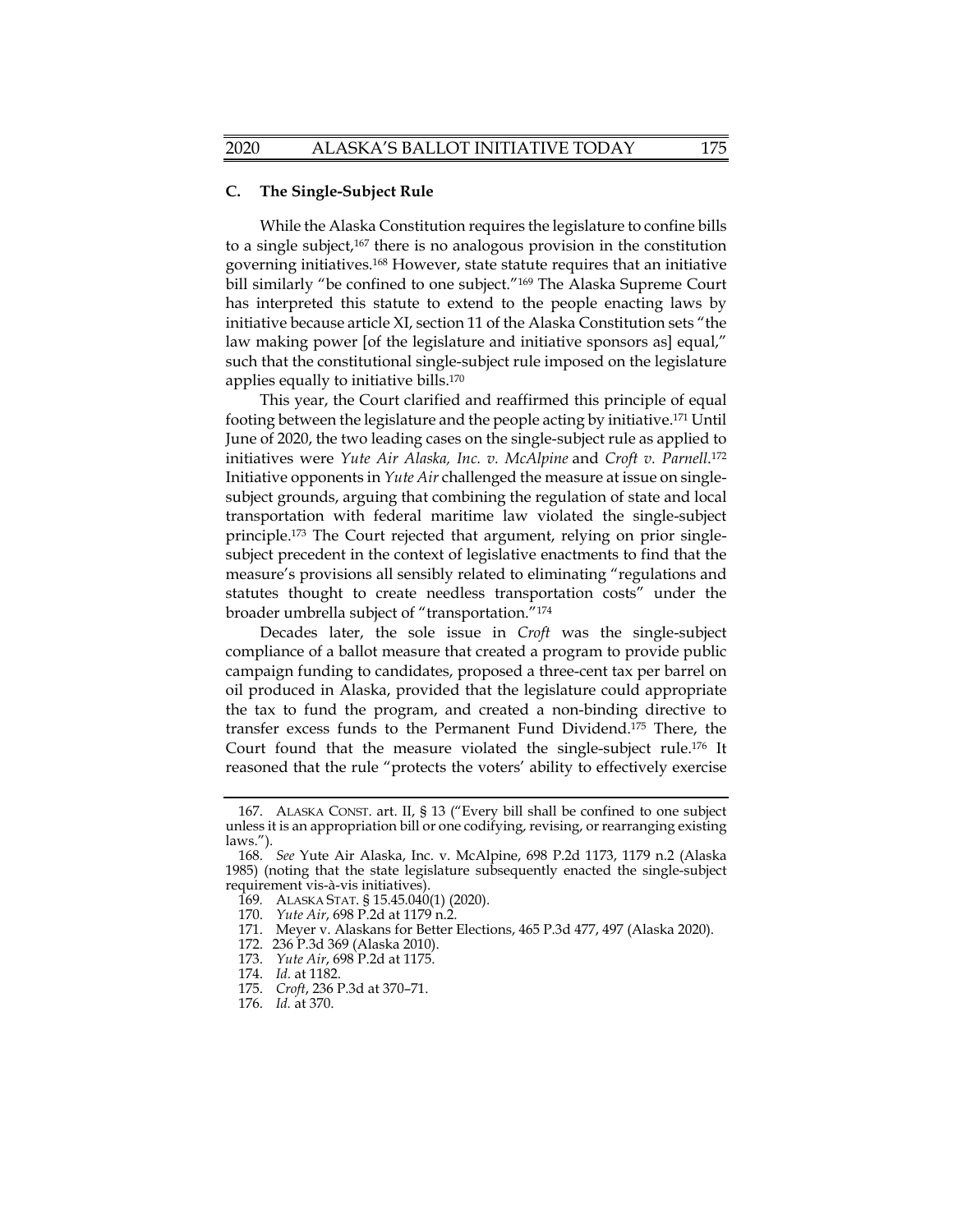their right to vote by requiring that different proposals be voted on separately."<sup>177</sup> This "allows voters to express their will through their votes more precisely, prevents the adoption of policies through stealth or fraud, and prevents the passage of measures lacking popular support by means of log-rolling."178

The Court's analysis began with a review of its standards for evaluating single-subject challenges.<sup>179</sup> It stated that in ruling on such challenges, the Court "must balance the rule's purpose against the need for efficiency in the legislative process," since "[i]f the rule were applied too narrowly, statutes might be restricted unduly in scope and permissible subject matter."180 The Court's "solution has been to construe the single-subject 'provision . . . with considerable breadth.'"181 Under that standard, "[a]ll that is necessary is that [the] act should embrace some one [sic] general subject" and "that all matters treated of should fall under some one general idea, be so connected with or related to each other, either logically or in popular understanding, as to be parts of, or germane to, one general subject."182 The *Croft* Court ultimately rejected the initiative at issue, holding that it "directly implicate[d] one of the main purposes of the single-subject rule—the prevention of log-rolling—in two ways."183 First, the measure's "coupling the approval of a new oil production tax with approval of a program to publicly fund elections deprive[d] the voters of an opportunity to send a clear message on each subject" of the initiative.<sup>184</sup> Second, the non-binding directive to the legislature to transfer excess funds to the Permanent Fund Dividend was "entirely unrelated to the purpose of the clean elections program" and therefore "offering the chance of increased Permanent Fund Dividend payments runs the risk of garnering support for the clean elections program from voters who are otherwise indifferent—or even unsupportive—of publicly funded campaigns."185

On June 12, 2020, the Court removed any doubt that the singlesubject rule applies to initiatives with the same force and power as it does

 <sup>177.</sup> *Id.* at 372.

 <sup>178.</sup> *Id.* (internal citation omitted) (citing Suber v. Alaska State Bond Comm., 414 P.2d 546, 557 (Alaska 1966) (discussing protection against "stealth and fraud")); Gellert v. State, 522 P.2d 1120, 1122 (Alaska 1974) (discussing protection against "log-rolling"). Log-rolling "consists of deliberately inserting in one bill several dissimilar or incongruous subjects in order to secure the necessary support for passage of the measure." Short v. State, 600 P.2d 20, 23 (Alaska 1979).

 <sup>179.</sup> *Croft*, 236 P.3d at 372–73.

<sup>180</sup>*. Id.* at 372 (internal quotation omitted) (citing *Gellert*, 522 P.2d at 1122).

 <sup>181.</sup> *Id.* at 372–73 (citing *Gellert*, 522 P.2d at 1122).

 <sup>182.</sup> *Id.* at 373 (quoting *Gellert*, 522 P.2d at 1123).

 <sup>183.</sup> *Id.* at 374.

 <sup>184.</sup> *Id.*

 <sup>185.</sup> *Id.*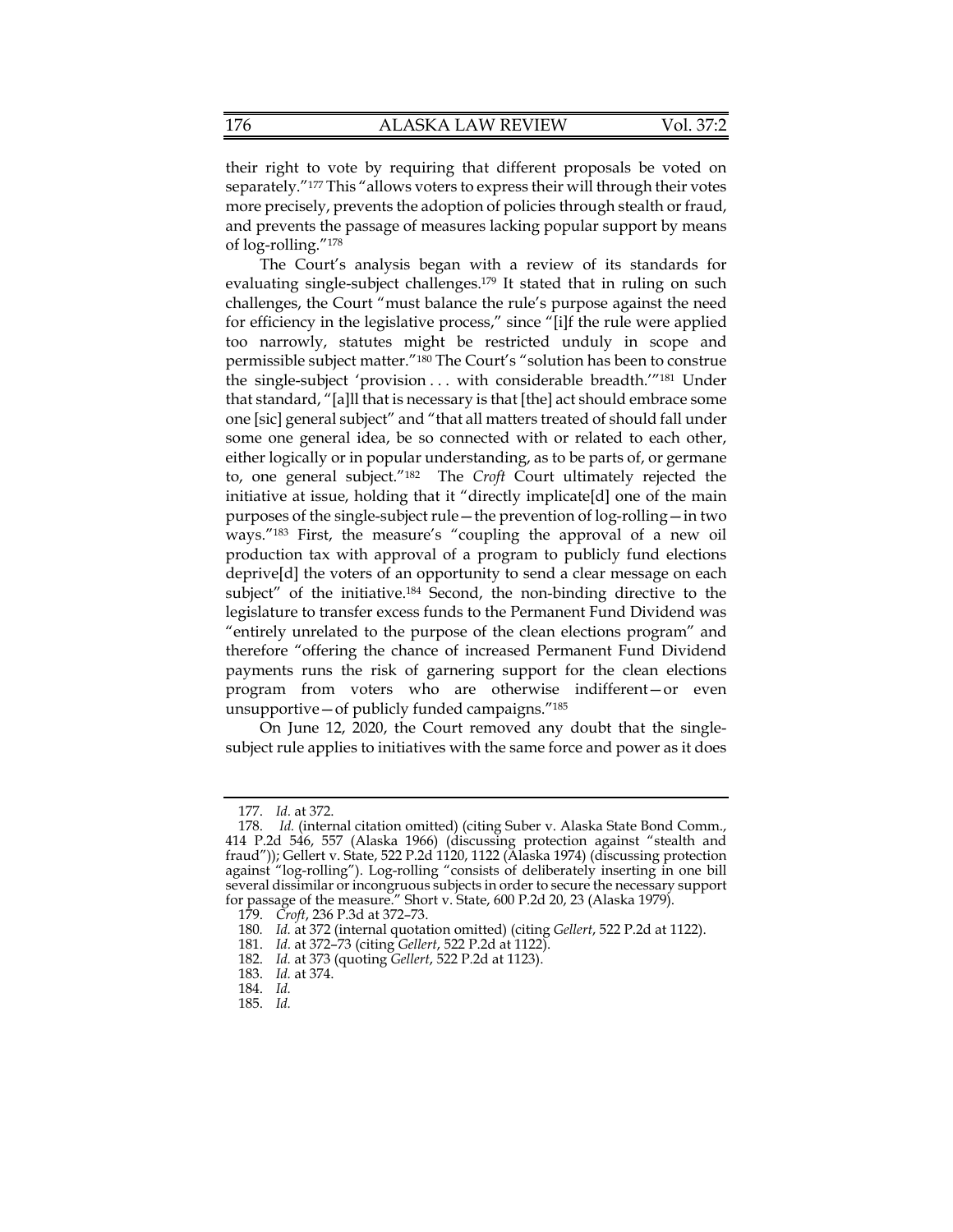to legislative enactments. In *Meyer v. Alaskans for Better Elections*, 186 the lieutenant governor rejected, on single-subject grounds, a broad measure to enact statewide election reform by creating a non-partisan open primary, a ranked-choice general election, and mandating new disclosures in campaign finance law.187 The Court held that "[t]he initiative's provisions substantively modify current election laws such that we can logically conclude they fall under the one subject of 'election reform.'"188 In so holding, the Court rejected the State's arguments that (1) the single-subject test should be stricter for initiative sponsors and (2) the Court should overturn prior caselaw to the extent it allowed for "even footing" between the legislature and initiative sponsors with respect to application of that test.189 The Court agreed with the initiative committee "that imposing a stricter one-subject standard to initiatives than to legislation would run counter to the delegates' intent that the initiative serve as the people's check on the legislature . . . when the legislature fails to pass laws the people believe are needed."190 The Court concluded that "it now is up to the people to decide whether the initiative's provisions should become law" when it comes before the voters in November 2020.191

## **D. The Legislature's Role in Initiatives: Amendment, Repeal, and Substantially Similar Legislation**

As discussed in Part II, the framers of the Alaska Constitution sought to preserve certain legislative powers without allowing the legislature to undermine direct democracy.192 The Constitution thus prohibits the legislature from vetoing enacted initiatives or repealing them within two years, while still allowing post-enactment legislative amendments.193 Additionally, substantially similar enactments by the legislature will void a measure before it reaches the ballot at "the first statewide election held more than one hundred twenty days after adjournment of the legislative session following the filing."<sup>194</sup> The process for amending an initiative is the same as for any other piece of legislation: after enactment, the legislature is permitted to amend the measure at any time as long as the

 <sup>186. 465</sup> P.3d 477 (Alaska 2020).

 <sup>187.</sup> *Id.* at 490–91.

 <sup>188.</sup> *Id.* at 498.

 <sup>189.</sup> *Id.* at 492.

 <sup>190.</sup> *Id.* at 493.

 <sup>191.</sup> *Id.* at 499.

 <sup>192.</sup> *See supra* Part II.

 <sup>193.</sup> ALASKA CONST. art. XI, § 6.

 <sup>194.</sup> ALASKA CONST. art. XI, § 4.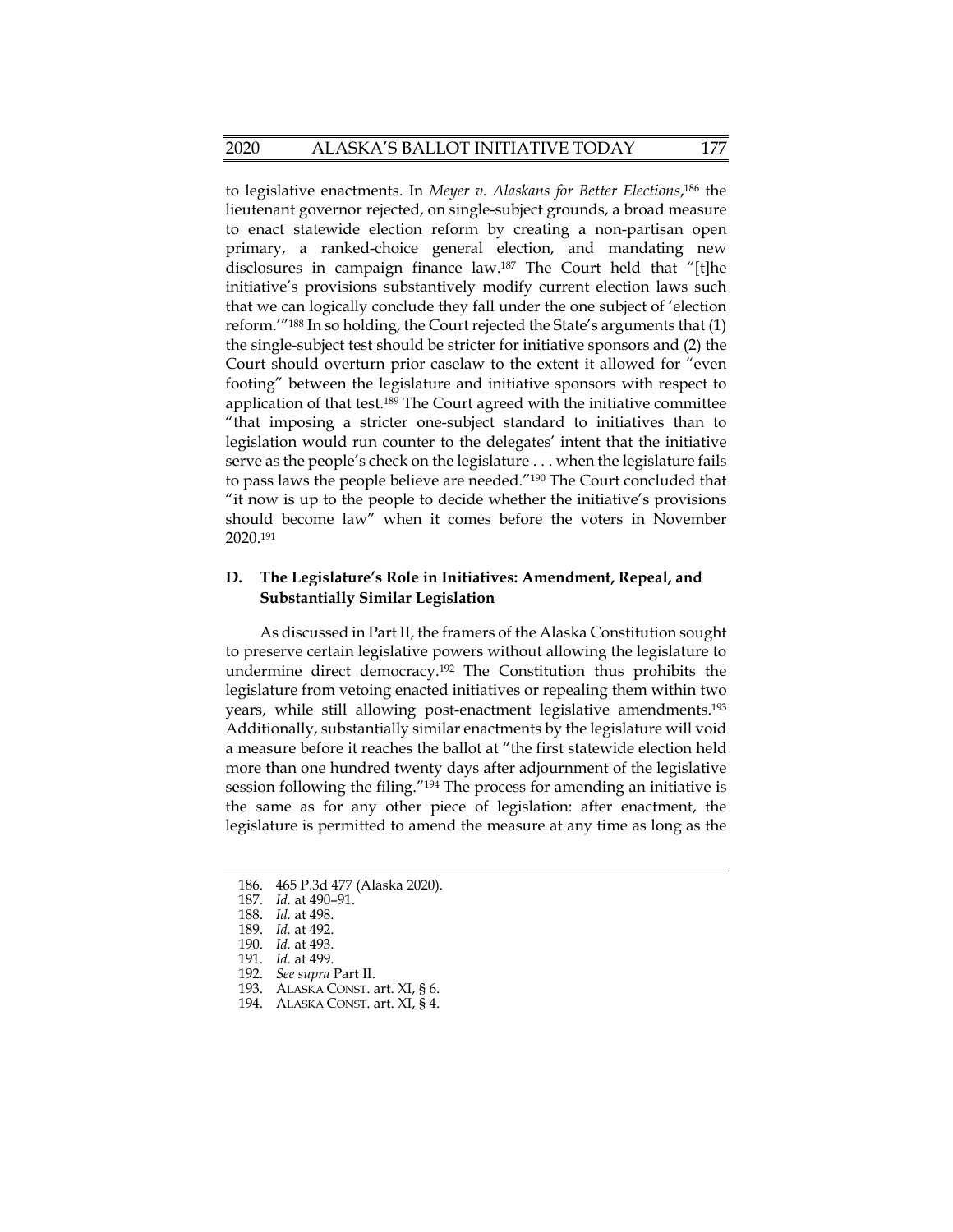amendments do not "so vitiate" the intent of the initiative as to constitute a repeal.195 But as discussed further below, an initiative may also be voided before it reaches the ballot if the legislature enacts "substantially similar" legislation before the election.<sup>196</sup>

The Election Code echoes these constitutional parameters: if certified and properly filed, a ballot measure appears on the election ballot of the first statewide general, special, special runoff, or primary election that is held after a legislative session has convened and adjourned and a period of 120 days has passed since that adjournment.197 This serves the dual purpose of saving money on expensive special elections<sup>198</sup> and giving both the legislature and the public the opportunity to carefully consider a measure before it goes to the ballot.199 As noted above, under the Alaska Constitution, "[i]f, before the election, substantially the same measure has been enacted, the petition is void."200 Alaska Statutes section 15.45.210 echoes this provision by requiring the lieutenant governor, "with the formal concurrence of the attorney general," to determine if "an act of the legislature that is substantially the same" as the initiative was enacted between the petition filing and the election.201 If so, "the petition is void and the lieutenant governor shall so notify the committee."202

*Warren v. Boucher*203 is one of two leading cases on substantial similarity between initiative bills and subsequent legislative enactments. In *Warren*, the Court addressed for the first time "the process and conditions, if any, by which enactments of the legislature can operate to prevent an initiative from appearing on the ballot."204 *Warren* involved two pieces of legislation—one by initiative and one subsequently enacted by the legislature—dealing with election campaigns and contributions.205 After the attorney general and lieutenant governor concluded that the two measures were substantially similar, the lieutenant governor voided

204. *Id.* at 732.

 <sup>195.</sup> Warren v. Thomas, 568 P.2d 400, 402 (Alaska 1977).

 <sup>196.</sup> *See infra* notes 197–202 and accompanying text.

 <sup>197.</sup> ALASKA STAT. § 15.45.190 (2020).

 <sup>198.</sup> *See* Starr v. Hagglund, 374 P.2d 316, 322 (Alaska 1962) (noting that the Alaska Constitution's drafters amended article XI, section 4 before adoption in order to reduce costs associated with the special elections that the original language would have required in some cases).

 <sup>199.</sup> The lieutenant governor must hold statewide public hearings at least 30 days before the election at which a ballot measure is to appear. ALASKA STAT. § 15.45.195(a) (2020). The legislature also must hold at least one hearing on a properly filed ballot measure within 30 days of convening the session preceding the statewide election at which the measure is set to appear. *Id.* § 24.05.186 (2020).

 <sup>200.</sup> ALASKA CONST. art. IX, § 4.

 <sup>201.</sup> ALASKA STAT. § 15.45.210 (2020).

 <sup>202.</sup> *Id.*

 <sup>203. 543</sup> P.2d 731(Alaska 1975).

 <sup>205.</sup> *Id.*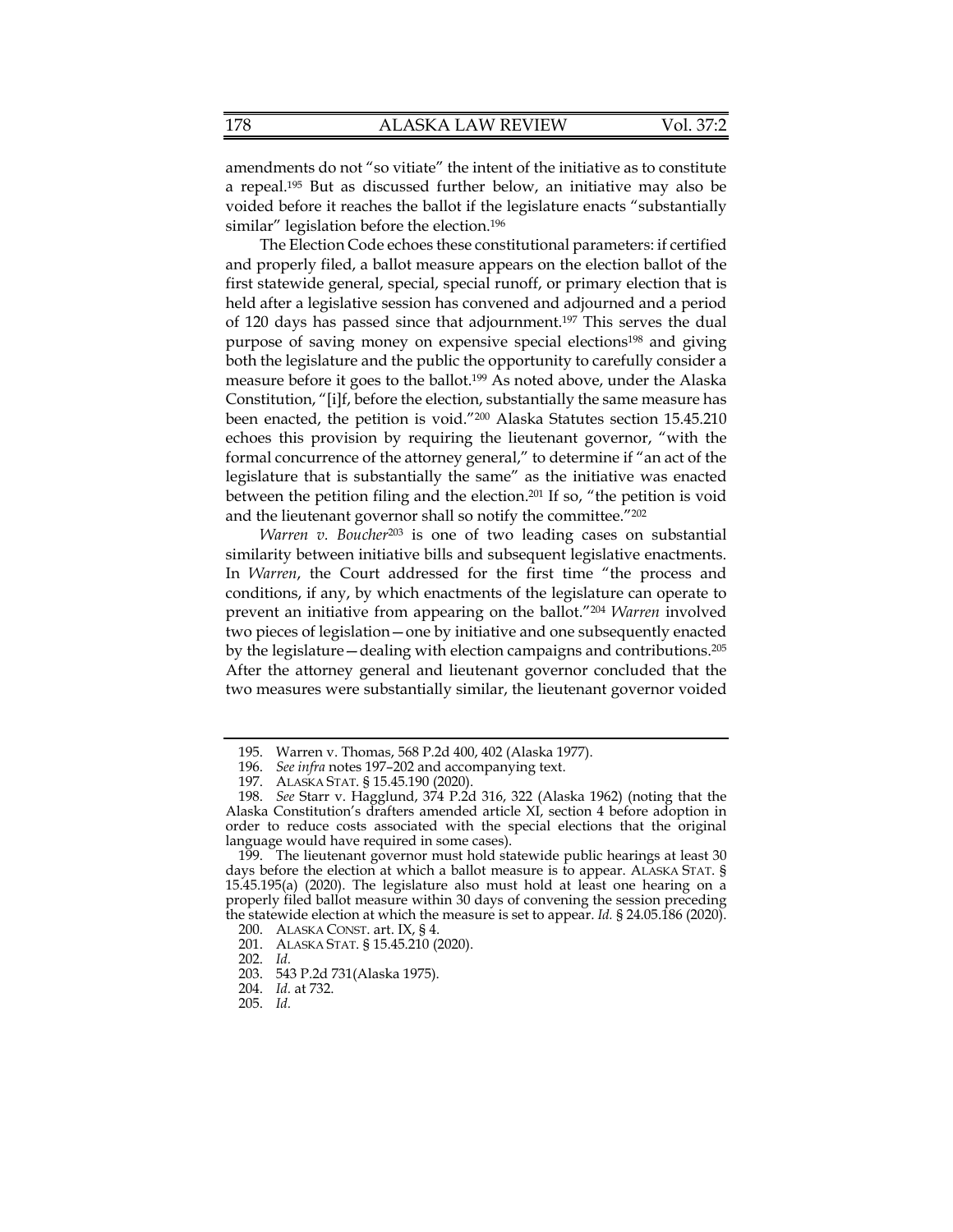the initiative petition and the initiative sponsors sued.206

The *Warren* initiative was entitled "[a]n Act relating to campaign contributions, expenditures, and their limitations" and the legislative act was entitled "[a]n Act relating to the election campaigns; and providing for an effective date."207 In agreeing with the State that the measure and legislation were indeed substantially similar, and that therefore the lieutenant governor was correct to void the petition, the Supreme Court affirmed the trial court's conclusion that legislative enactment "treat[ed] the same problem as that sought to be reached by the proposed initiative" and that both "attempt[ed] to reach the same results, more effective election campaigns."208 The Court also clarified that substantial similarity analysis is fact-sensitive, stating "[t]he words 'substantial' or 'substantially' are relative, inexact terms. Their meaning is quite elusive . . . [and] [t]he meaning of such terms can be derived only be [sic] reference to all the circumstances surrounding the context in which they are used."209 Recognizing that the framers did not want an unrestricted initiative process, the Court reasoned, "[T]he term 'substantially the same measure' must be viewed against the total structure contemplated in Art. XI of our constitution in the matter of direct legislation."210

The Court looked to the Constitutional Convention, concluding that "the legislative act need not conform to the initiative in all respects, and that the framers intended that the legislature should have some discretion in deciding how far the legislative act should differ from the provisions of the initiative."211 With respect to how far the legislative act could go before it was no longer substantially the same, the Court concluded that the legislature's discretion was "reasonably broad," and that "[i]f in the main the legislative act achieves the same general purpose as the initiative" and "accomplishes that purpose by means or systems which are fairly comparable" they are considered substantially similar.212 The Court elaborated that "[i]t is not necessary that the two measures correspond in minor particulars, or even as to all major features, if the subject matter is necessarily complex or if it requires comprehensive treatment."213 And it held that "[t]he broader the reach of the subject matter, the more latitude must be allowed the legislature to vary from the

 <sup>206.</sup> *Id.*

 <sup>207.</sup> *Id.*

 <sup>208.</sup> *Id.* at 734–35.

 <sup>209.</sup> *Id.* at 736 (internal citation omitted) (citing Atchison, Topeka & Santa Fe Ry. Co. v. Kings Cty. Water Dist., 302 P.2d 1, 3 (Cal. 1956)).

 <sup>210.</sup> *Id.*

 <sup>211.</sup> *Id.*

 <sup>212.</sup> *Id.*

 <sup>213.</sup> *Id.*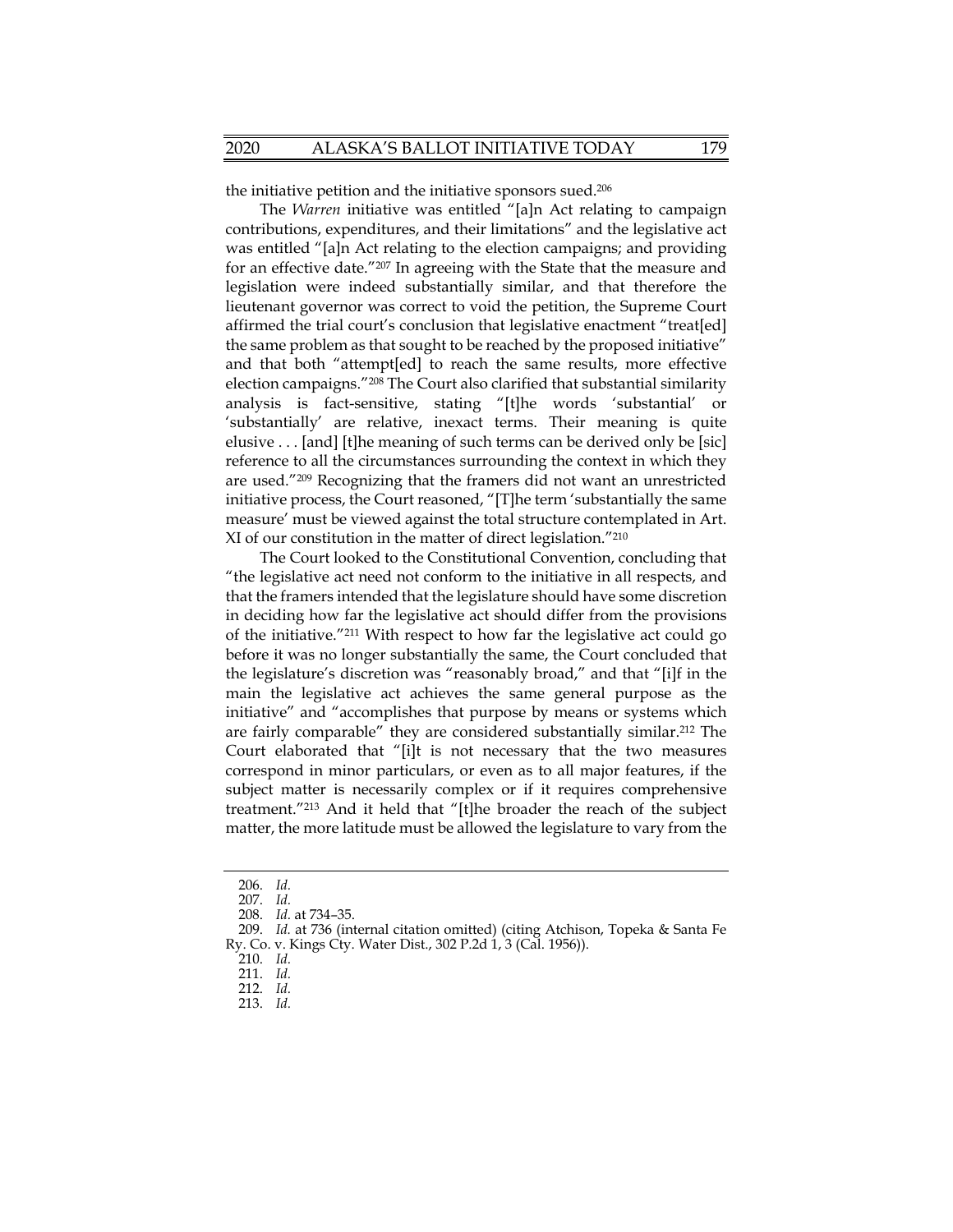particular features of the initiative."214 Recently, the lieutenant governor and attorney general relied on *Warren* to void an initiative petition relating broadly to campaign finance, public official integrity, and good governance after the legislature passed substantially the same measure.215 That decision was not challenged in court.<sup>216</sup>

The second main case on substantial similarity, decided some thirty years after *Warren*, is *State v. Trust the People*, 217 which, as discussed above, also focuses on the scope of pre-election review of ballot measures.<sup>218</sup> *Trust the People* also contains important language regarding the scope of the legislature's authority to amend ballot measures post-enactment.<sup>219</sup> *Trust the People* centered on a ballot initiative "restricting the governor's power to temporarily appoint a United States Senator."220 The Court reversed the lieutenant governor's decision to void the petition based on a subsequent act of the legislature, concluding "that the principal purpose of the initiative is to completely remove from the governor all power to make temporary appointments to the office of United States senator, while the effect of the legislation is to preserve in all cases the governor's power to make temporary appointments to that office."221

In drawing their conclusion, the Court explicitly rejected the State's argument that the legislature's power to amend an initiative postenactment was tantamount to its power to supplant the measure entirely with substantially the same measure.<sup>222</sup> Although the Court's prior caselaw "recognized that the legislature is vested with broad authority to amend laws enacted by the people through the initiative process"<sup>223</sup> and its prior dicta could be "read to equate the two powers, they are not equal."224 The framers of the Constitution intended to give the legislature

 <sup>214.</sup> *Id.*

 <sup>215. 17</sup>AKGA & HB 44 Substantial Similarity Analysis, 2018 Op. Alaska Att'y Gen. No. JU2017200579 (May 25, 2018).

 <sup>216.</sup> *See* ALASKA STAT. § 15.45.240 (2020) (allowing persons aggrieved by any determination made by the lieutenant governor under Alaska Statutes 15.45.010– 220 to seek judicial review within 30 days of receiving notice of the determination).

 <sup>217. 113</sup> P.3d 613 (Alaska 2005).

 <sup>218.</sup> *See supra* Section III.A.

 <sup>219.</sup> *Trust the People*, 113 P.3d at 623.

 <sup>220.</sup> *Id.* at 614.

 <sup>221.</sup> *Id.* at 615.

 <sup>222.</sup> *Id.* at 623 ("[T]he power to avoid an initiative by enacting legislation should not be equated with the power to amend an initiative enacted by the voters."). It is worth noting that if an initiative petition is voiced by substantially similar legislation, that legislation is not subject to the same two-year restriction on repeal that an initiated version of the same bill would enjoy.

 <sup>223.</sup> Warren v. Thomas, 568 P.2d 400, 402 (Alaska 1977) (citing Warren v. Boucher, 543 P.2d 731, 737 (Alaska 1975)).

 <sup>224.</sup> *Trust the People*, 113 P.3d at 623 (discussing Warren v. Boucher, 543 P.2d 731 (Alaska 1975)).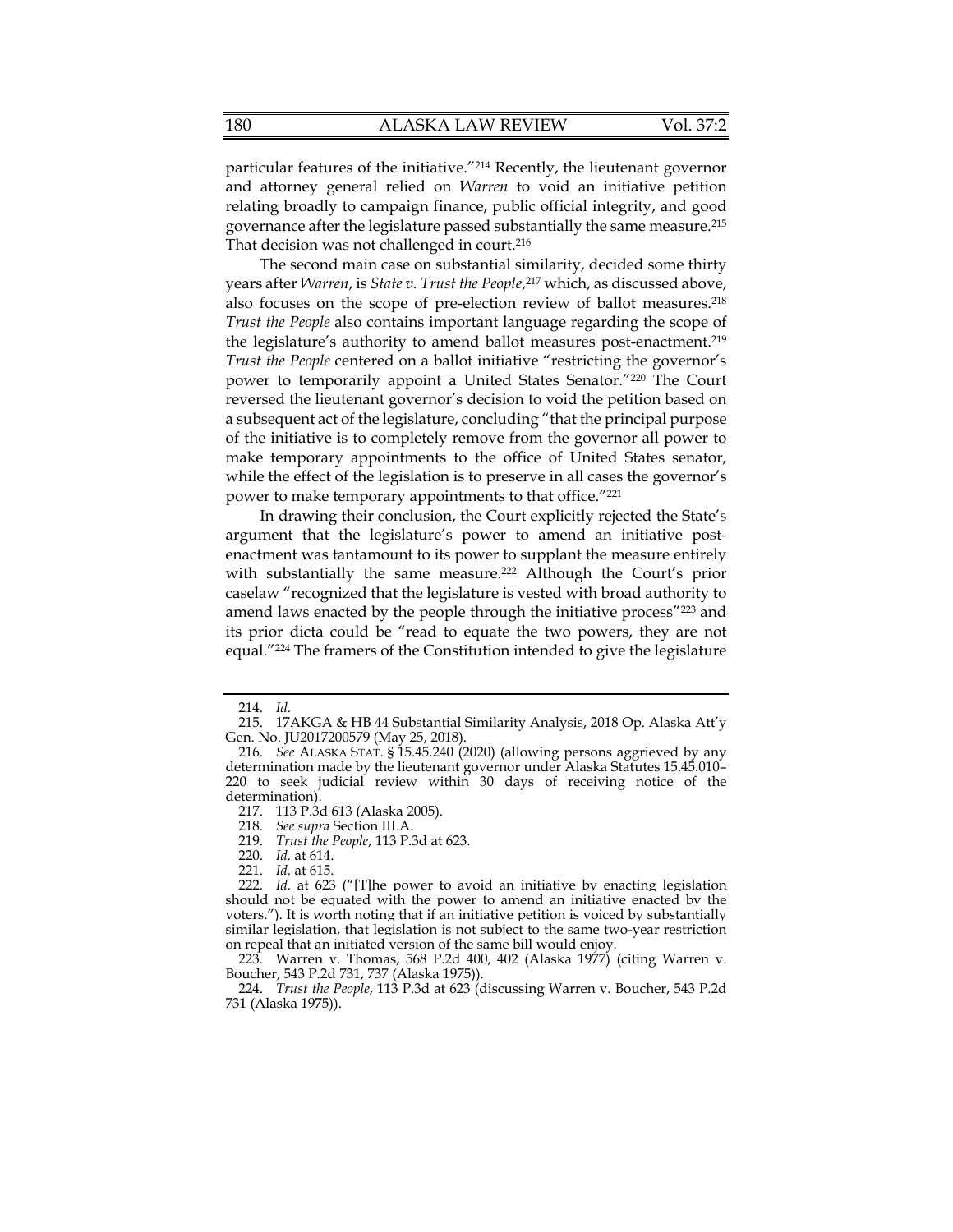"only the power to amend and not the power to destroy"<sup>225</sup> a ballot measure, and therefore, "even amendments to popularly-initiated legislation must still 'effectuate[] the intent of the electorate,' and an amendment that 'so vitiates an act passed by initiative as to constitute its repeal' is not acceptable."226

Accordingly, the "essential inquiry" with respect to the scope of the legislature's power to amend an initiative will be whether a given legislative enactment "so vitiates" an initiative as to constitute its repeal.227 Read together, the cases on this topic show that legislative amendments to initiated legislation must be manifestly loyal to the intent of the bill—and by inference that of the voters—who enacted it.

## **V. STATUTORY COMPLIANCE FOR BALLOT INITIATIVE SPONSORS**

As discussed above, much of the constitutional process for ballot initiatives is delineated in Article XI and associated caselaw.228 The Constitution explicitly provides, however, that "additional procedures for the initiative . . . may be prescribed by law."229 The Alaska Election Code230 elaborates on and implements the constitutional requirements of sponsoring and enacting ballot initiatives.231 It is most useful for practitioners to think of the process in three distinct phases: application and certification; petition and signature gathering; and election and enactment.

## **A. The Application and Certification Phase**

An initiative begins with an application and, of course, a proposed bill. Article XI, section 2 of the Alaska Constitution provides:

An initiative . . . is proposed by an application containing the bill to be initiated . . . . The application shall be signed by not less than one hundred qualified voters as sponsors, and shall be filed with the lieutenant governor. If he finds it in proper form he shall so certify. Denial of certification shall be subject to judicial

 <sup>225.</sup> *Id.* (quoting *Boucher*, 543 P.2d at 740 (Erwin, J., dissenting)).

 <sup>226.</sup> *Id.* (internal citation omitted) (first quoting *Thomas*, 568 P.2d at 403, and then quoting *Boucher*, 543 P.2d at 737).

 <sup>227.</sup> *Id.*

 <sup>228.</sup> *See supra* Part III.

 <sup>229.</sup> ALASKA CONST. art. XI, § 6.

 <sup>230.</sup> ALASKA STAT. §§ 15.05.010–15.80.020 (2020).

 <sup>231.</sup> *See generally id.* §§ 15.45.010–245 (setting forth all procedures related to the initiative process).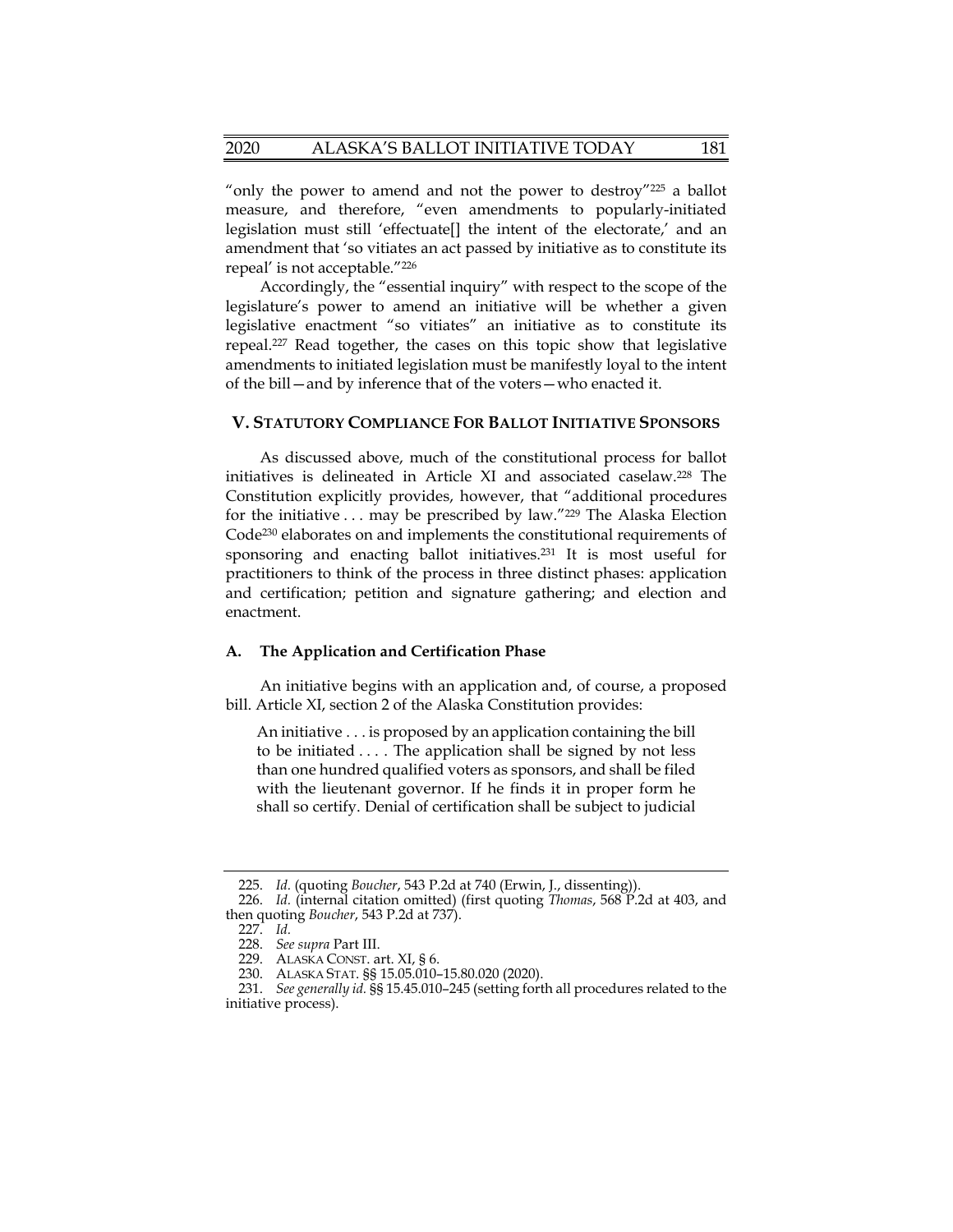## review.232

Alaska Statute section 15.45.030 requires the application to include: (1) The proposed initiative bill; (2) the printed name, signature, address, and numerical identifier of "not fewer than 100 qualified voters who will serve as sponsors;"<sup>233</sup> and (3) a designated initiative committee of three sponsors who will represent the petitioners.234 Alaska Statute section 15.45.040 further requires an initiative bill to meet four requirements: (1) the bill must be confined to one subject; (2) the subject of the bill must be expressed in the title; (3) the bill must contain a specific enacting clause— "Be it enacted by the People of the State of Alaska;" and (4) the bill cannot contain subjects restricted by Alaska Statutes section 15.45.010 (the statutory equivalent of the Constitution's Article IX, section 7 restrictions).235 Because these requirements may be daunting to the general public, the Alaska Division of Elections offers forms and information for ballot measure applicants as well as a bank of prior Attorney General Opinions, timelines, and the status of past and current ballot measures.236

Once the sponsors file their application, the lieutenant governor has sixty calendar days to review it and "either certify it or notify the initiative committee of the grounds for denial."237 Although there is no statutory or constitutional requirement for the practice, the lieutenant governor typically seeks published advice from the Attorney General about whether to certify a ballot measure.<sup>238</sup> Certification may be denied only

http://www.elections.alaska.gov/Core/initiativepetitionprocess.php (last visited Sept. 15, 2020).

http://www.elections.alaska.gov/petitions/19OGTX/19OGTX%20-

%20Application%20Signature%20Review%20Memo.pdf (providing an example of the verification procedure for the number of signatures on an application).

238. *See, e.g.*, 2019 Op. Alaska Att'y Gen. (Aug. 29),

004\_2019200644.pdf (recommending certification of a ballot measure creating an

 <sup>232.</sup> ALASKA CONST. art. XI, § 2.

 <sup>233.</sup> *See* ALASKA STAT. § 15.45.030(2) (2020) (noting that the statute requires each signature page to include a statement that the sponsors are qualified voters who signed the application with the proposed bill attached); *see also id.* § 15.45.060 (observing that the qualified voters who subscribe to the application in support of the proposed bill are designated as sponsors, and the initiative committee may designate additional sponsors by notifying the lieutenant governor in writing).

 <sup>234.</sup> *Id.* § 15.45.060.

 <sup>235.</sup> ALASKA STAT. § 15.45.010 (2020).

 <sup>236.</sup> *Initiative Petition Process*, ALASKA DIV. OF ELECTIONS,

 <sup>237.</sup> *See* ALASKA STAT. § 15.45.070 (2020) (noting that the Alaska Division of Elections will verify the number of signatures on the application); *see, e.g.*, Letter from Gail Fenumiai, Director of the Alaska Division of Elections, to Kevin Meyer, Lieutenant Governor of Alaska (Aug. 19, 2019),

http://www.law.state.ak.us/pdf/opinions/opinions\_2019/19- 003\_2019200578.pdf (recommending against certifying an elections reform ballot measure on single subject grounds); 2019 Op. Alaska Att'y Gen. (Sept. 26), http://www.law.state.ak.us/pdf/opinions/opinions\_2019/19-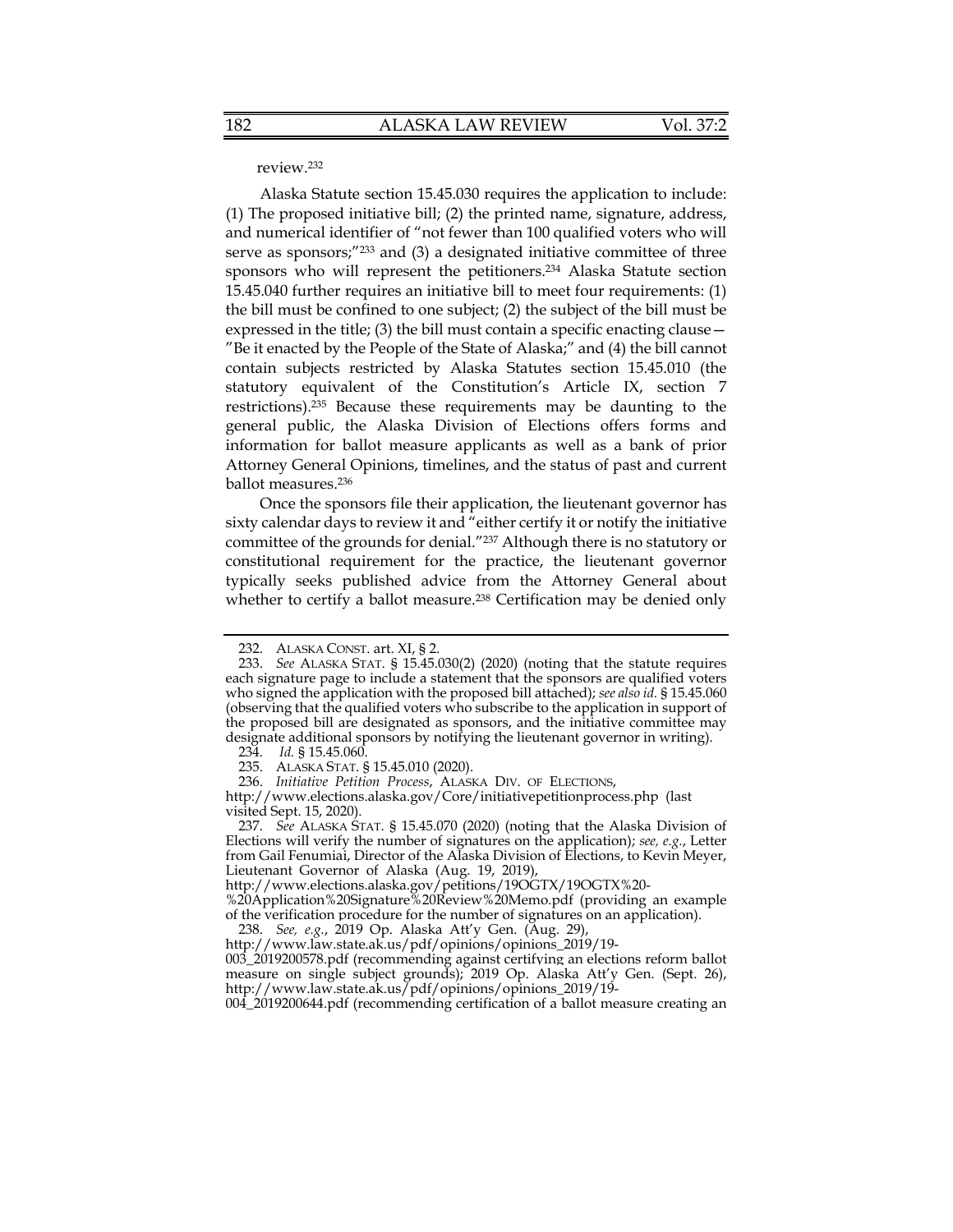for three reasons: (1) the proposed bill "is not confined to one subject or is otherwise not in the required form;" (2) "the application is not substantially in the required form;" or (3) "there is an insufficient number of qualified sponsors."239 Once the lieutenant governor issues his decision regarding certification, "any person aggrieved" by that decision has thirty days to challenge it in superior court.<sup>240</sup> The certification process is the first major hurdle for sponsors and, as discussed in Parts III and IV, it is where most initiative-based litigation occurs.<sup>241</sup>

#### **B. The Petition and Signature Gathering Phase**

If initiative sponsors make a proper application and clear the first major hurdle of certification, they move to the petition phase. While less legally complex than certification, the petition phase can still bring litigation and be a time-consuming and expensive stage of the process. Article XI, section 3 of the Alaska Constitution provides:

After certification of the application, a petition containing a summary of the subject matter shall be prepared by the lieutenant governor for circulation by the sponsors. If signed by qualified voters who are equal in number to at least ten percent of those who voted in the preceding general election, who are resident in at least three-fourths of the house districts of the State, and who, in each of those house districts, are equal in number to at least seven percent of those who voted in the preceding general election in the house district, it may be filed with the lieutenant governor.<sup>242</sup>

The Court has held that "nothing in the constitution says or implies that the [signature] verification process tolls the time in which the initiative is to be considered by the legislature and proceeds onto the

educational bill of rights for Alaska students).

 <sup>239.</sup> ALASKA STAT. § 15.45.080 (2020); *see also* 2017 Op. Alaska Att'y Gen. (Oct. 6),

http://www.law.state.ak.us/pdf/opinions/opinions\_2017/17003\_JU201720057 9.pdf (demonstrating how the Attorney General reviews compliance with the constitutional initiative restrictions (including the single subject rule) to be part of the "required form" of an initiative bill and checks the application for compliance with the technical requirements of the statute).

 <sup>240.</sup> *See* ALASKA STAT. § 15.45.240 (2020) (permitting judicial review of any decision made by the lieutenant governor under § 15.45.010–220).

 <sup>241.</sup> *See supra* Part III and Part IV.

 <sup>242.</sup> ALASKA CONST. art. XI, § 3; *see also* ALASKA STAT. § 15.45.140(a) (2020) (describing the requirements for the petition to the Alaska Lieutenant Governor); *supra* note 33 and accompanying text (noting the signature distribution requirement was made through a constitutional amendment in 2004).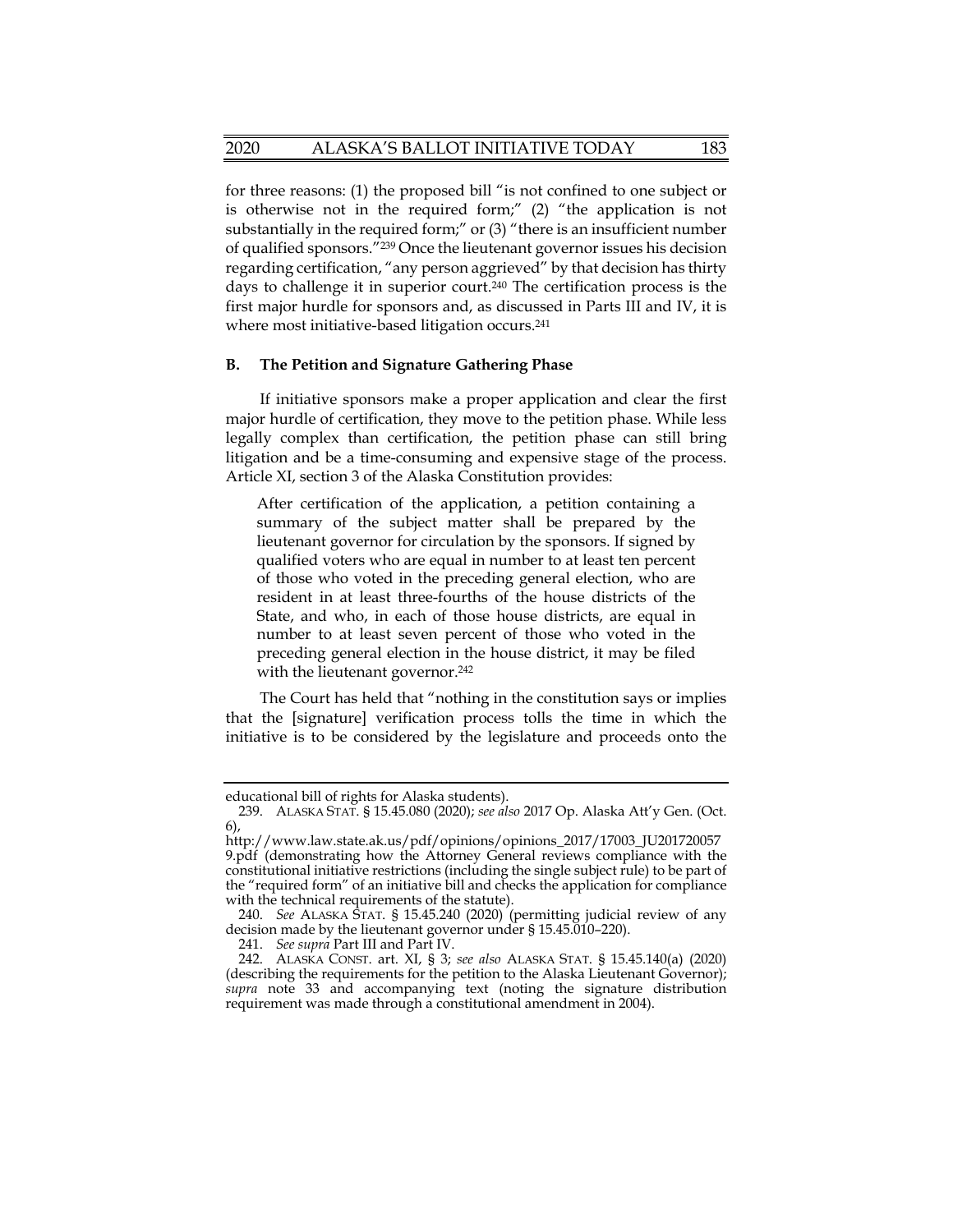ballot (or is voided by legislative enactment of substantially the same measure)."243 Further, "'the signature-gathering requirement . . . serves an important screening purpose'; it 'ensures that only propositions with significant public support are included on the ballot.'"<sup>244</sup> This means that once the requisite number of signatures is obtained and the petition is filed, the time for the legislature to act to void the initiative begins to run. The lieutenant governor's office must verify the signatures on the filed petition, but verification occurs while the legislative clock is running.

Alaska Statute 15.45.090(a) requires the lieutenant governor to "prepare a sufficient number of sequentially numbered petitions to allow full circulation throughout the state."<sup>245</sup> Each petition booklet must have seven items: (1) a copy of the proposed bill; (2) an impartial summary of the subject of the bill; (3) a statement of the minimum costs to the state associated with certifying the measure (excluding legal costs); (4) a cost estimate for the state's implementation of the proposed law; (5) a statement of warning to signers of the criminal penalties for fraudulent signing; (6) sufficient space for the printed name, signature, numerical identifier, and address of each signer; and (7) other specifications the lieutenant governor may require to ensure proper handling and control of petition booklets.246

The lieutenant governor is required to prepare a ballot title and proposition, with the assistance of the attorney general.<sup>247</sup> In practice, the language for the ballot measure is typically included in the Attorney General's opinion recommending certification.248 Generally, this language is similar if not identical to the language that subsequently appears in the petition booklets and on the ballot itself.249 That is because the Court has stated that if "the summary is deficient for the purposes of the petition [it is also] deficient for the purposes of the ballot."250 The ballot title must "indicate the general subject of the proposition" in no

 <sup>243.</sup> Yute Air Alaska, Inc. v. McAlpine, 698 P.2d 1173 (Alaska 1985).

 <sup>244.</sup> Planned Parenthood of Alaska v. Campbell, 232 P.3d 725, 729 (Alaska 2010) (first quoting Faipeas v. Municipality of Anchorage, 860 P.2d 1214, 1219 (Alaska 1993), and then quoting Citizens for Implementing Med. Marijuana v. Municipality of Anchorage, 129 P.3d 898, 901 (Alaska 2006)).

 <sup>245.</sup> ALASKA STAT. § 15.45.090(a) (2020).

 <sup>246.</sup> *Id.*

 <sup>247.</sup> ALASKA STAT. § 15.45.180 (2020).

 <sup>248.</sup> *See, e.g.*, 2013 Op. Alaska Att'y Gen. (June 20),

https://www.elections.alaska.gov/petitions/13MINW/13MINW-AG-Opinion-6-20-13FINAL.pdf (demonstrating the attorney general's role in overseeing the language of initiatives in petition booklets and the ballot).

<sup>249</sup>**.** *Compare id., with* Ballot Measure 3: An Act to Increase Alaska's Minimum Wage (2014) (demonstrating nearly identical language from proposed language by the attorney general's office and the language of Ballot Measure 3).

 <sup>250.</sup> Planned Parenthood of Alaska v. Campbell, 232 P.3d 725, 730 (Alaska 2010).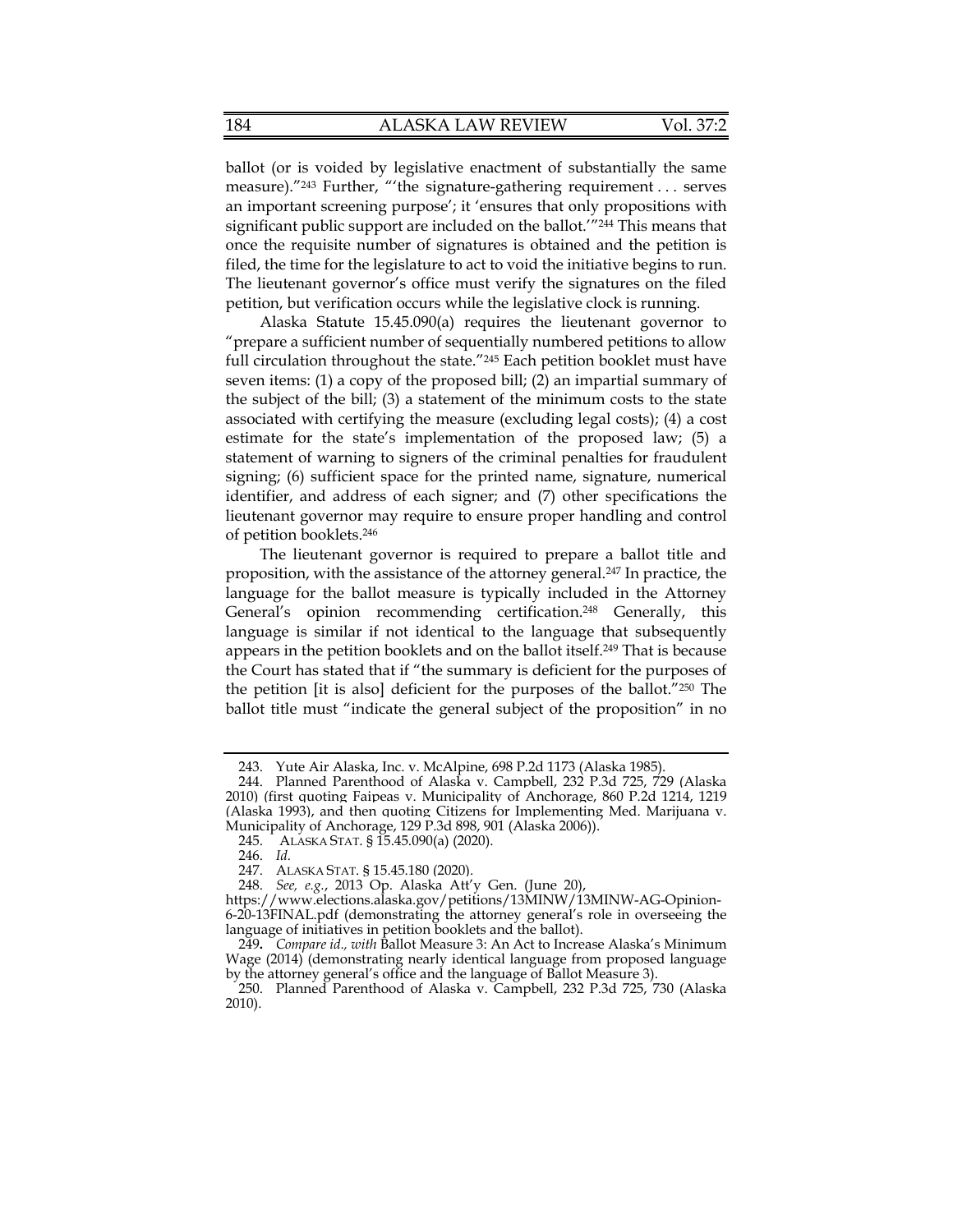more than twenty-five words, and the proposition "shall give a true and impartial summary of the proposed law."251 The summary has a word limit of 50 words per section of the bill and must meet certain readability requirements.252 The proposition must be worded on the ballot so that a "yes" vote is a vote to enact the proposed law.<sup>253</sup>

Over the years, there has been some litigation on the second and fourth statutory requirements of the petition: the sufficiency of the ballot measure summary254 and the statement of costs to the State for implementing the initiative.255 Litigants have had mixed success overturning a summary or cost statement,256 and doing so is no easy task. The Court has explained that "the basic purpose of the ballot summary is to enable voters to reach an informed and intelligent decision on how to cast their ballots."257 A ballot summary should "be 'complete enough to convey an intelligible idea of the scope and import of the proposed law and . . . ought to be free from any misleading tendency, whether of amplification, of omission, or of fallacy.'"258 It "need not recite every detail of the proposed measure"259 but if certain information would give voters "'serious grounds for reflection' it is not a mere detail, and it must be disclosed."260

Still, the Court applies "a deferential standard of review for challenges to the adequacy of a petition summary" and will uphold the summary unless it "cannot reasonably conclude that it is impartial and

 <sup>251.</sup> ALASKA STAT. § 15.45.180(a) (2020).

 <sup>252.</sup> *Id.* § 15.45.180(b).

 <sup>253.</sup> *Id.*

 <sup>254.</sup> Alaskans for Efficient Gov't, Inc. v. State, 52 P.3d 732 (Alaska 2002).

 <sup>255.</sup> Pebble Ltd. P'ship *ex rel.* Pebble Mines Corp. v. Parnell*,* 215 P.3d 1064 (Alaska 2009).

 <sup>256.</sup> *Compare id.* at 1085 (upholding a cost statement that "provide[d] an accurate estimate of the likely insignificant costs" of implementing an initiative regulating discharge of toxic pollutants into state lands and waters), *and id.* at 1084 (holding the summary for an initiative regulating discharge of toxic pollutants into state land and waters "was a fair, true, neutral, and impartial explanation of the main features of the initiative's contents") (internal quotations omitted), *and*  Burgess v. Miller, 654 P.2d 273, 276 (Alaska 1982) (upholding a ballot measure summary regarding fish and game usage because it was "neither misleading nor inaccurate"), *with* Planned Parenthood of Alaska v. Campbell, 232 P.3d 725, 730 (Alaska 2010) (holding defective a ballot summary that failed to disclose criminal penalties for doctors performing abortions under certain conditions), *and Alaskans for Efficient Gov't, Inc.*, 52 P.3d at 735–36 (rejecting a ballot measure summary that "failed to adequately describe the actual changes" intended by a ballot measure to relocate the capital and "cast[]" the initiative's purpose in an unnecessarily negative light").

 <sup>257.</sup> *Alaskans for Efficient Gov't, Inc.*, 52 P.3d at 735–36.

 <sup>258.</sup> *Id.* at 734 (quoting *Burgess*, 654 P.2d at 275).

 <sup>259.</sup> *Id.* at 736.

 <sup>260.</sup> *Id.* (quoting Gaines v. McCuen, 758 S.W.2d 403, 406 (Ark. 1988)).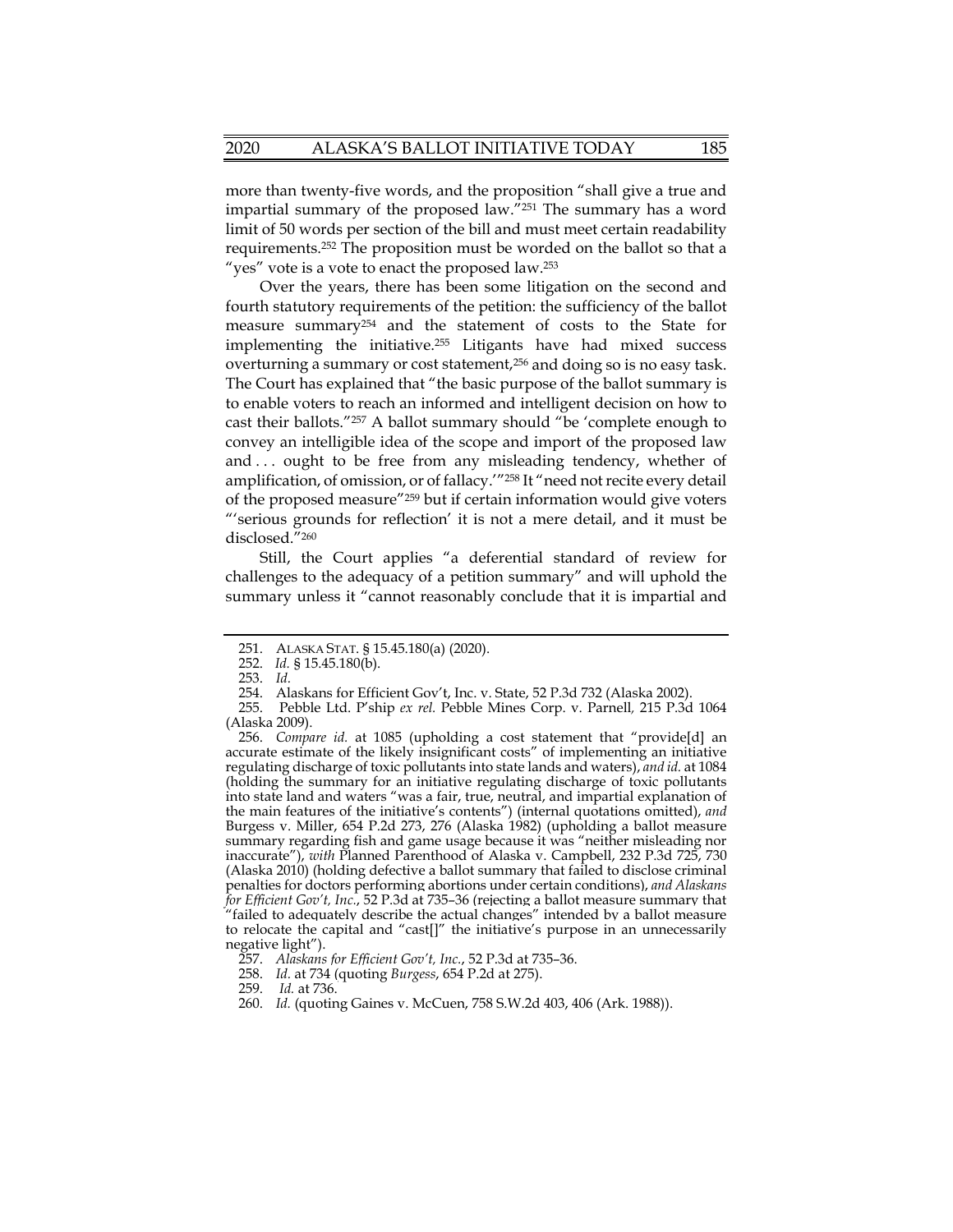|  | 186 | <b>ALASKA LAW REVIEW</b> | Vol. 37:2 |
|--|-----|--------------------------|-----------|
|--|-----|--------------------------|-----------|

accurate."261 The party challenging the summary "bear[s] the burden to demonstrate that it is biased or misleading."262

Similarly, the cost statement is given broad latitude. The statute "merely requires an 'estimate' of the cost of implementing the proposed law" and therefore "need not document every conceivable cost associated with" its implementation.<sup>263</sup> The Court will defer to State agency expertise and uphold the State's "reasonable conclusions" as to the costs of a ballot measure's fiscal impact on the State.264

Throughout any litigation surrounding the petition booklets, circulators are gathering signatures to place the measure on the ballot. Petition circulators are bound by three main statutory requirements: they must (1) be United States citizens, (2) be 18 years of age or older, and (3) be Alaska residents.265 Petition booklets must be circulated in person, and there is a one-dollar-per-signature limit on payment to circulators, subject to criminal penalties for violations.266 Under some circumstances, ballot summaries found defective may be cured without having to gather new signatures,267 but petitions may not be supplemented to compensate for deficient signatures after the verification process.268 Sponsors have one year to gather signatures from the date the lieutenant governor notified them that booklets were ready for delivery.<sup>269</sup> To meet the constitutional and statutory signature thresholds and distribution requirements, sponsors may obtain from the lieutenant governor the number of persons who voted in the preceding general election.<sup>270</sup> The lieutenant governor typically provides this data in his letter certifying the application,

 267. *See* Planned Parenthood of Alaska v. Campbell, 232 P.3d 725, 734 (Alaska 2010) (holding that a defective summary did not require new signature gathering after considering, on balance, "the nature and magnitude of the misleading statement or omission, the likelihood and extent of petition-signer inadvertence, the hardship to initiative sponsors that invalidating signatures would cause, and the hardship to the initiative's opponents that permitting the initiative to go forward would cause").

 268. *See* ALASKA STAT. § 15.45.170 (2020) (repealing § 7, 1980 Alaska Sess. Laws ch. 80 and allowing sponsors to submit a supplementary petition); *see also* Letter from Kevin Meyer, Lieutenant Governor of Alaska, to Robin O. Brena (Oct. 15, 2019), http://www.elections.alaska.gov/petitions/19OGTX/19OGTX%20-

%20Sponsor%20Application%20letter.pdf (certifying that the total number of gathered signatures is greater than the minimum required).

 <sup>261.</sup> *Pebble Ltd. P'ship ex rel. Pebble Mines Corp.* , 215 P.3d at 1073 (citing *Alaskans for Efficient Gov't, Inc., 52* P.3d at 735 (internal quotations omitted)).

<sup>262</sup>*. Id.*

 <sup>263.</sup> *Id.* at 1085.

 <sup>264.</sup> *Id.*

 <sup>265.</sup> ALASKA STAT. § 15.45.105 (2020); *see also* Nader v. Brewer, 531 F.3d 1028 (9th Cir. 2008), *cert. denied*, 556 U.S. 1104 (2009) (striking down a similar state resident circulator requirement on First Amendment grounds).

 <sup>266.</sup> ALASKA STAT. § 15.45.110 (2020).

 <sup>269.</sup> ALASKA STAT. § 15.45.140 (2020).

 <sup>270.</sup> *Id.* § 15.45.090(b).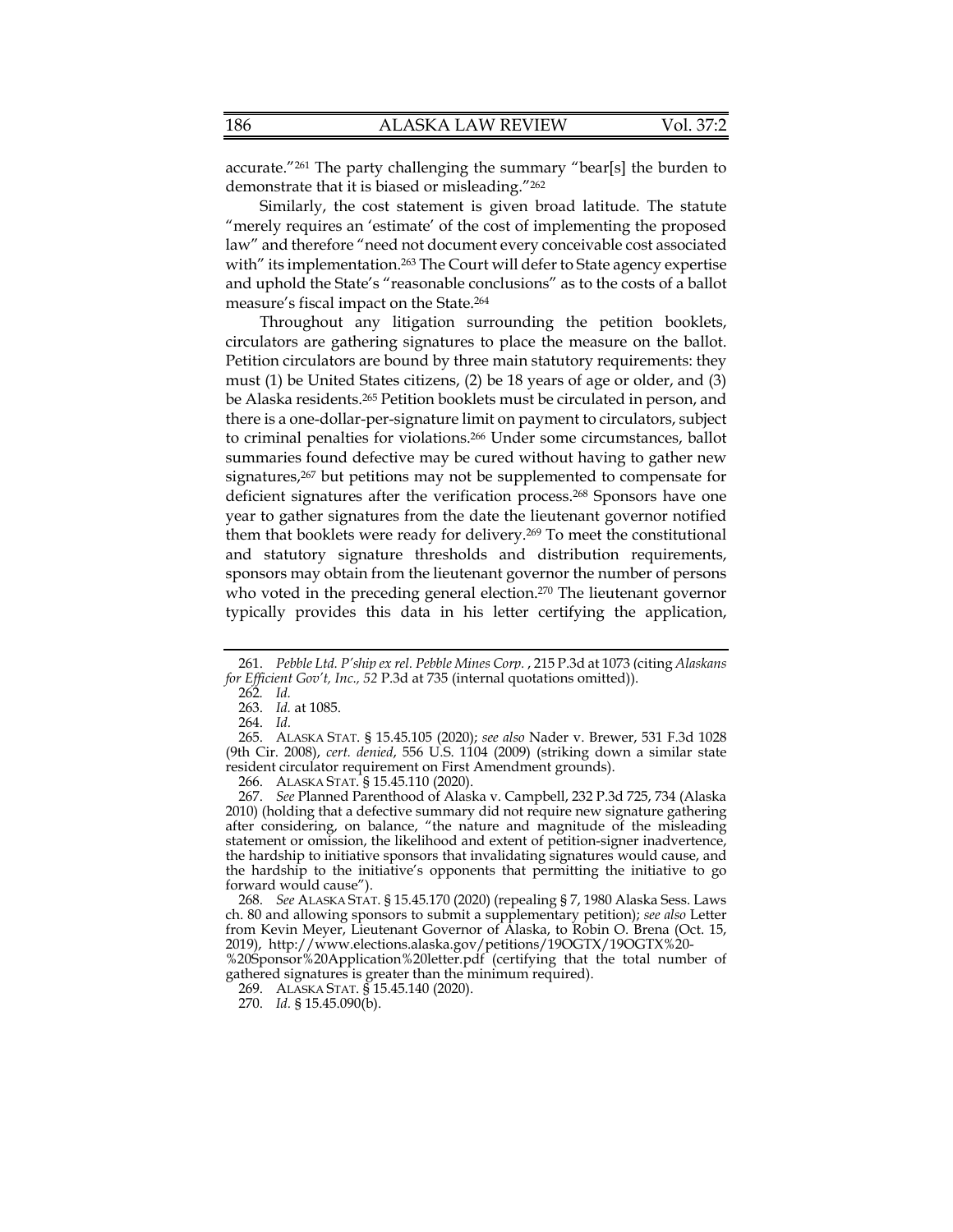informing sponsors of the total number of signatures they must gather from the requisite House districts.271

After gathering all requisite signatures, the sponsors file their petition booklets with the lieutenant governor, who has 60 days to review them and determine whether the petition was properly or improperly filed.272 Unlike the certification process, which involves legal analysis, the basis for determining that the petition was improperly filed is ministerial– –the petition simply must contain sufficient valid signatures that meet the constitutional and statutory distribution requirements.273

## **C. The Election and Enactment Phase**

After clearing application, certification, circulation, signaturegathering, and petition-filing, initiative sponsors have one final hurdle before they can present their measure to the voters for enactment: As discussed in Part III, they must wait out a legislative session, giving the legislature the opportunity to enact substantially the same measure, which would void the petition.<sup>274</sup> With respect to initiative elections, Article XI, section 4 of the Alaska Constitution provides:

An initiative petition may be filed at any time. The lieutenant governor shall prepare a ballot title and proposition summarizing the proposed law, and shall place them on the ballot for the first statewide election held more than one hundred twenty days after adjournment of the legislative session following the filing. If, before the election, substantially the same measure has been enacted, the petition is void.275

Although the petition may be filed at any time, sponsors only have one year to file the petition booklets from the time the lieutenant governor

 <sup>271.</sup> *See, e.g*., Letter from Kevin Meyer, Lieutenant Governor of Alaska, to Robin O. Brena, *supra* note 268 (certifying that the signatures submitted were those of qualified voters and informing the sponsors that the number of required signatures is 28,501).

 <sup>272.</sup> ALASKA STAT. § 15.45.150 (2020).

 <sup>273.</sup> *Id.* § 15.45.160 (2020); *see, e.g.*, Letter from Byron Mallott, Lieutenant Governor of Alaska, to Joseph Connors (Aug. 4, 2015),

http://www.elections.alaska.gov/petitions/13PCAF/13PCAF-Notice-of-

Proper-Filing.pdf (documenting the Lieutenant Governor's verification of signatures in a notice); *Final Report of Weekly District Totals for 13PCAF*, ALASKA DIV. OF ELECTIONS (July 28, 2015),

http://www.elections.alaska.gov/petitions/13PCAF/13PCAF-District-Totals-Report.pdf (noting the number of required signatures per House district and the number of obtained signatures per district).

<sup>274.</sup> ALASKA CONST. art.  $XI$ ,  $\S 4$ .

 <sup>275.</sup> *Id.*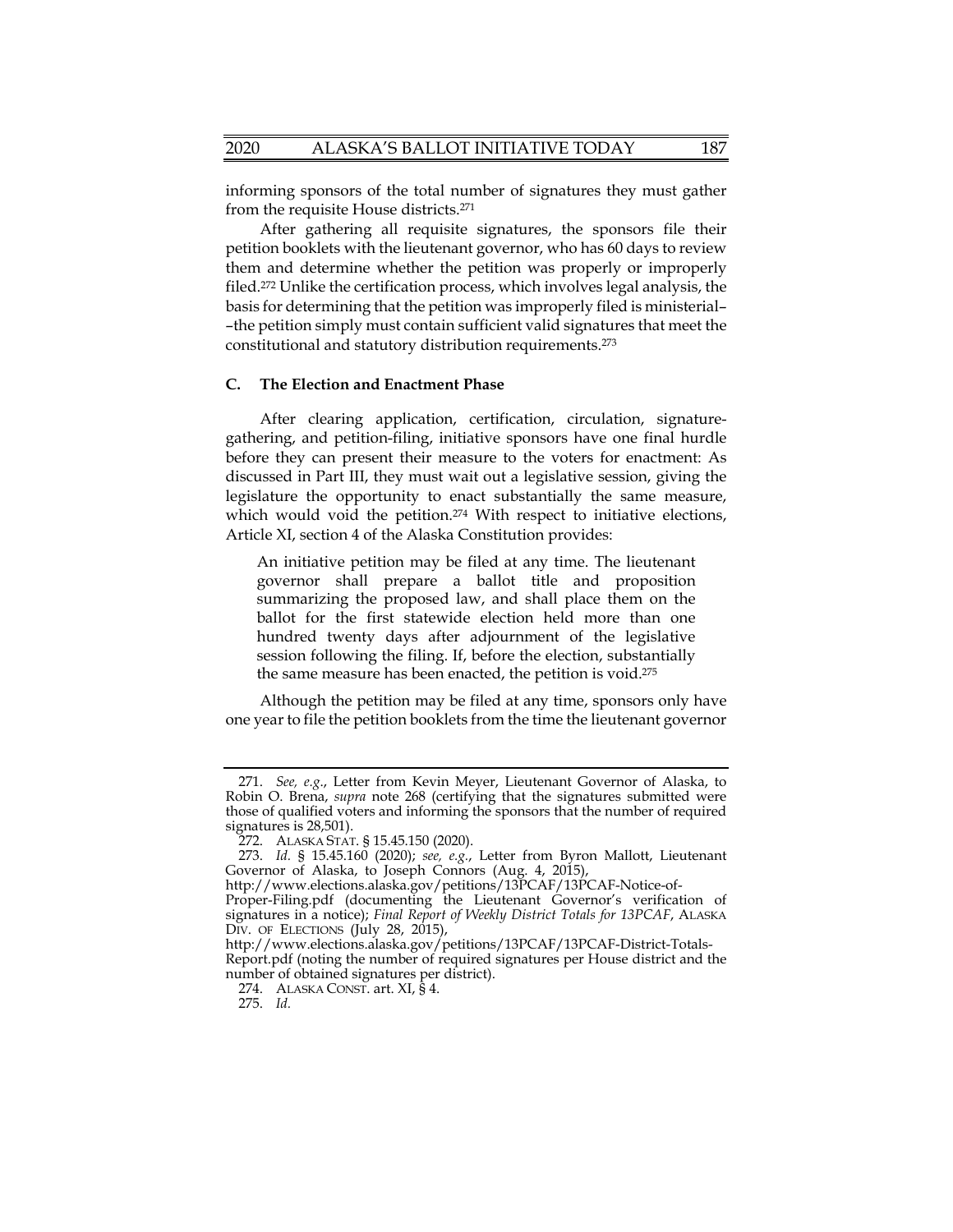notified the committee that they were ready for delivery.276 The timing can be tricky––sponsors often try to file their petition booklets shortly before the legislative session convenes so that they can maximize their time to collect signatures in time to get the measure on the next statewide election ballot,277 rather than filing at the end of session and having to wait an additional year for another legislative session to convene and adjourn before the proposition can appear on the ballot.<sup>278</sup>

If and after a full legislative session has passed without the legislature enacting substantially the same measure, voters have their chance to cast a ballot on the initiative. Article XI, section 6 of the Alaska Constitution provides in relevant part:

If a majority of the votes cast on the proposition favor its adoption, the initiated measure is enacted . . . . The lieutenant governor shall certify the election returns. An initiated law becomes effective ninety days after certification, is not subject to veto, and may not be repealed by the legislature within two years of its effective date. It may be amended at any time.279

Of the fifty-four ballot measures that have appeared on the ballot in the sixty-one years since statehood, twenty-six have been voted down and twenty-eight have been enacted.<sup>280</sup> Starting in about 1974, at least oneand, in 1998, five—ballot initiatives appeared on a statewide election ballot during each election cycle.<sup>281</sup> The frequency of use is a good indicator that Alaska's initiative process is accessible enough to allow for the people's fundamental right to direct democracy, and is constrained by enough restrictions and safeguards to avoid overpopulating the ballot or usurping the legislative process.

(demonstrating the recent trend of ballot measures appearing on the general election ballot in November as opposed to the primary election in August).

 <sup>276.</sup> ALASKA STAT. § 15.45.140 (2020).

 <sup>277.</sup> *See id.* § 15.25.020 (2020) (noting that Alaska's statewide primary election occurs on the third Tuesday in August of even-numbered years); *see also Initiative Petition List*, ALASKA DIV. OF ELECTIONS,

http://www.elections.alaska.gov/Core/initiativepetitionlist.php#13psum

 <sup>278.</sup> *See, e.g.*, ALASKA STAT. § 15.45.140 (2020) (noting how an initiative petition may be filed at any time, but the sponsors only have exactly one year to file the petition booklets from the time the lieutenant governor notified the committee that they were ready for delivery or the petition will have no effect).

 <sup>279.</sup> ALASKA CONST. art. XI, § 6.

 <sup>280.</sup> *Initiative History*, ALASKA DIV. OF ELECTIONS (June 24, 2019), http://www.elections.alaska.gov/doc/forms/H26.pdf#page=1.

<sup>281</sup>*. Id.*